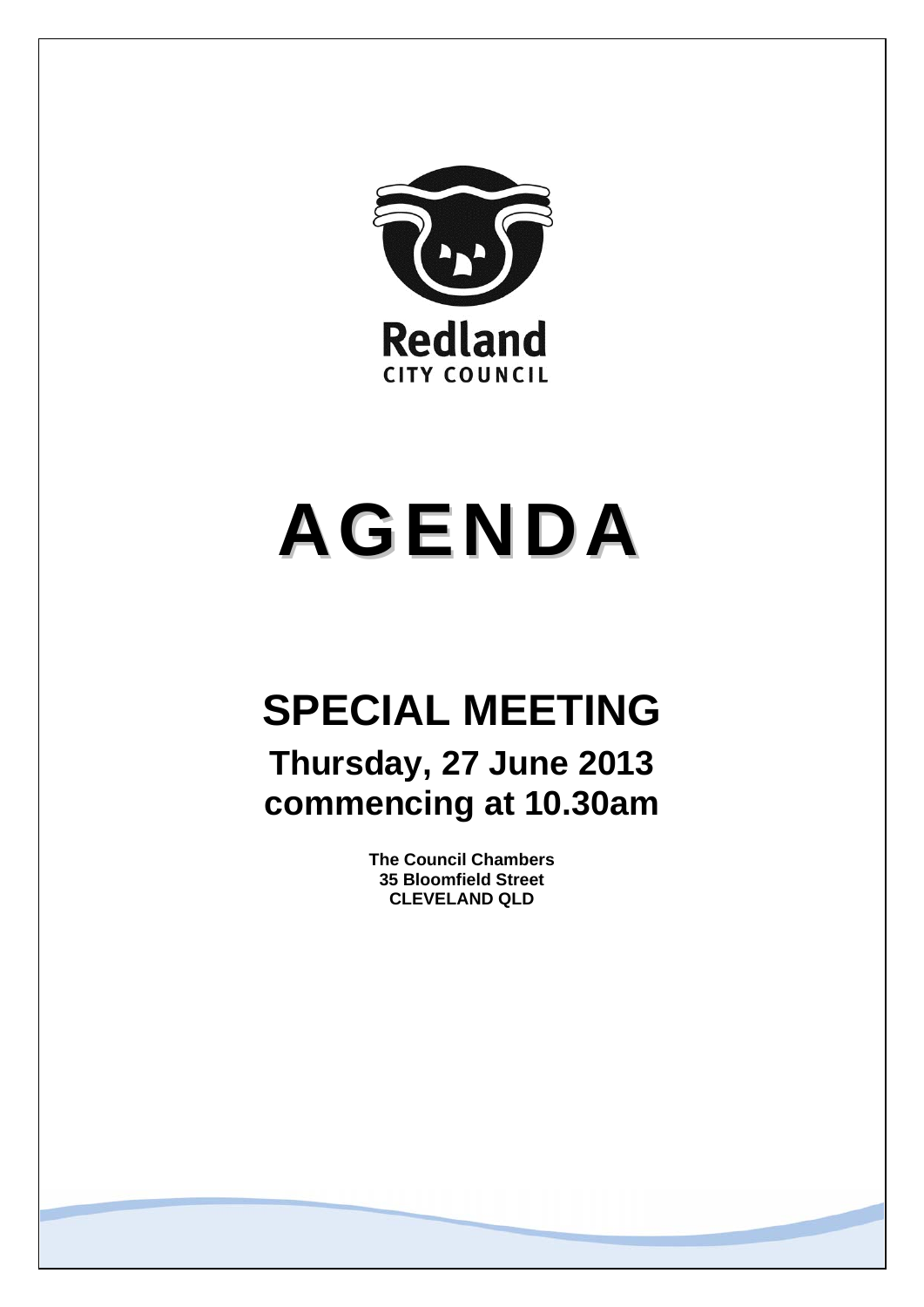# **Table of Contents**

| Item | <b>Subject</b> | Page No |
|------|----------------|---------|

| 1              |     |                                             |                                                                                               |  |
|----------------|-----|---------------------------------------------|-----------------------------------------------------------------------------------------------|--|
| $\overline{2}$ |     | RECORD OF ATTENDANCE AND LEAVE OF ABSENCE 3 |                                                                                               |  |
| 3              |     |                                             | <b>MATERIAL PERSONAL INTEREST AND CONFLICT OF INTEREST  3</b>                                 |  |
| 4              |     |                                             |                                                                                               |  |
| 5              |     |                                             |                                                                                               |  |
|                | 5.1 |                                             |                                                                                               |  |
|                | 5.2 |                                             | <b>CATEGORISATION OF LAND FOR DIFFERENTIAL RATING</b>                                         |  |
|                | 5.3 |                                             | ADOPTION OF BUDGET ESTIMATES AND FIXING OF RATES AND                                          |  |
|                |     | 5.3.1                                       | STATEMENT OF ESTIMATED FINANCIAL POSITION                                                     |  |
|                |     | 5.3.2                                       | NATIONAL COMPETITION POLICY REQUIREMENTS FOR<br>SIGNIFICANT AND OTHER BUSINESS ACTIVITIES IN  |  |
|                |     | 5.3.3                                       | ESTABLISHMENT OF RESERVE BALANCES AND                                                         |  |
|                |     | 5.3.4                                       | CITY CANALS SPECIAL CHARGE - ANNUAL                                                           |  |
|                |     |                                             |                                                                                               |  |
|                |     |                                             | 5.3.6 AQUATIC PARADISE MARINA SPECIAL CHARGE 37                                               |  |
|                |     | 5.3.7                                       |                                                                                               |  |
|                |     | 5.3.8                                       |                                                                                               |  |
|                |     | 5.3.9                                       | RABY BAY TIDAL WORKS (COMMUNITY TITLE SCHEME)                                                 |  |
|                |     |                                             | 5.3.10 RABY BAY TIDAL WORKS (NON COMMUNITY TITLE                                              |  |
|                |     |                                             | 5.3.11 SOUTHERN MORETON BAY ISLANDS TRANSLINK<br>OPERATIONS SPECIAL CHARGE - OVERALL PLAN AND |  |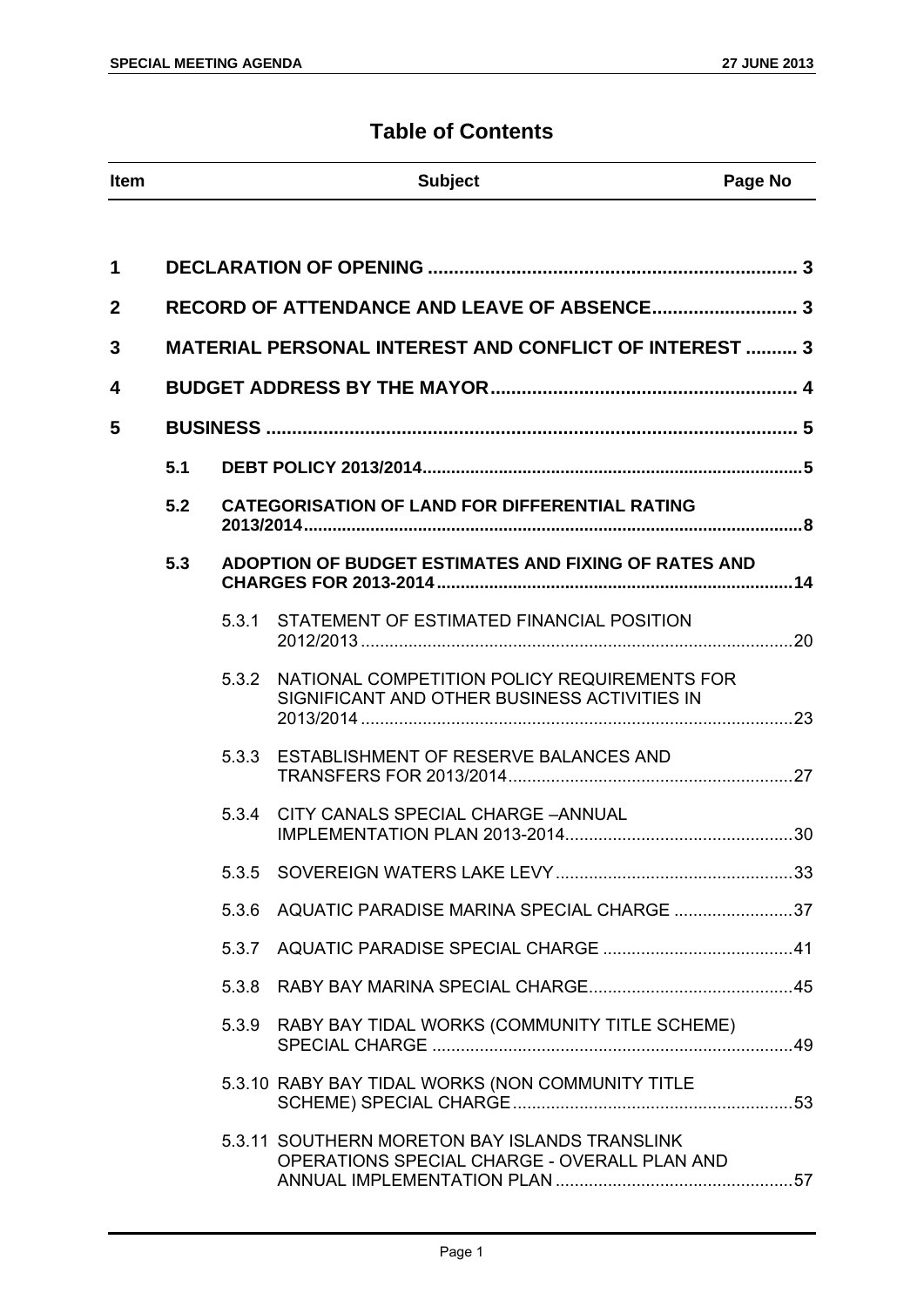| 6 |                                                    | 72 |
|---|----------------------------------------------------|----|
|   | 5.3.14 OVERALL PLAN - MACLEAY AND PERULPA ISLANDS  |    |
|   | 5.3.13 OVERALL PLAN - LAMB ISLAND RURAL FIRE LEVY  |    |
|   | 5.3.12 OVERALL PLAN - KARRAGARRA ISLAND RURAL FIRE |    |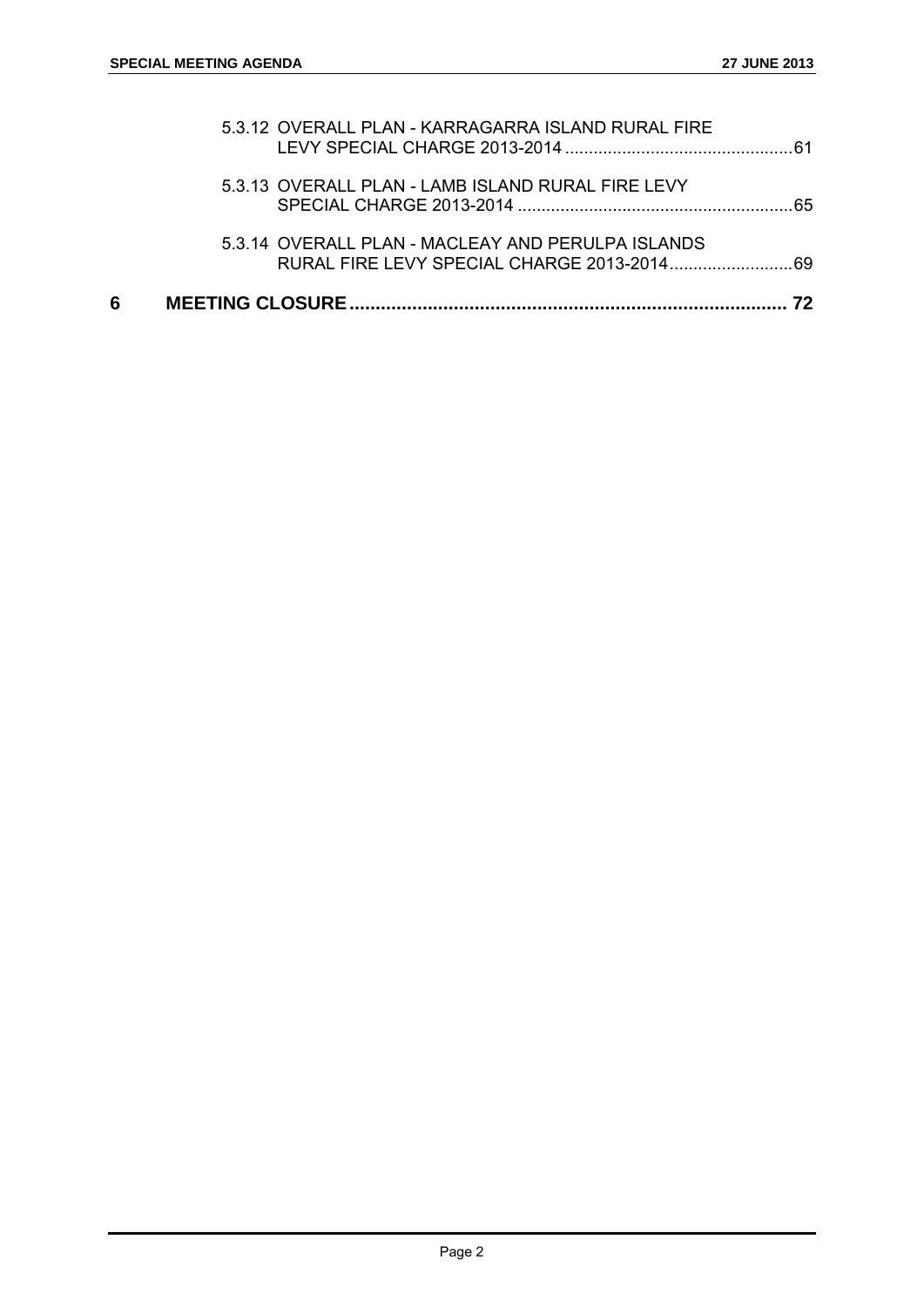# **1 DECLARATION OF OPENING**

On establishing there is a quorum, the Mayor will declare the meeting open.

# **2 RECORD OF ATTENDANCE AND LEAVE OF ABSENCE**

Motion is required to approve leave of absence for any Councillor absent from today's meeting.

# **3 MATERIAL PERSONAL INTEREST AND CONFLICT OF INTEREST**

Councillors are reminded of their responsibilities in relation to a Councillor's material personal interest and conflict of interest at a meeting (for full details see sections 172 and 173 of the *Local Government Act 2009*). In summary:

# **If a Councillor has a material personal interest in a matter before the meeting**:

*The Councillor must—* 

- *inform the meeting of the Councillor's material personal interest in the matter; and*
- *leave the meeting room (including any area set aside for the public), and stay out of the meeting room while the matter is being discussed and voted on.*

*The following information must be recorded in the minutes of the meeting, and on the local government's website—* 

- *the name of the Councillor who has the material personal interest, or possible material personal interest, in a matter;*
- *the nature of the material personal interest, or possible material personal interest, as described by the Councillor.*

A Councillor has a *material personal interest* in the matter if any of the following persons stands to gain a benefit, or suffer a loss, (either directly or indirectly) depending on the outcome of the consideration of the matter at the meeting—

- (a) the Councillor;
- (b) a spouse of the Councillor;
- (c) a parent, child or sibling of the Councillor;
- (d) a partner of the Councillor;
- (e) an employer (other than a government entity) of the Councillor;
- (f) an entity (other than a government entity) of which the Councillor is a member;
- (g) another person prescribed under a regulation.

# **If a Councillor has a conflict of interest (***a real conflict of interest***), or could reasonably be taken to have a conflict of interest (***a perceived conflict of interest***) in a matter before the meeting:**

*The Councillor must—* 

- *deal with the real conflict of interest or perceived conflict of interest in a transparent and accountable way.*
- *Inform the meeting of—* 
	- *(a) the Councillor's personal interests in the matter; and*
	- *(b) if the Councillor participates in the meeting in relation to the matter, how the Councillor intends to deal with the real or perceived conflict of interest.*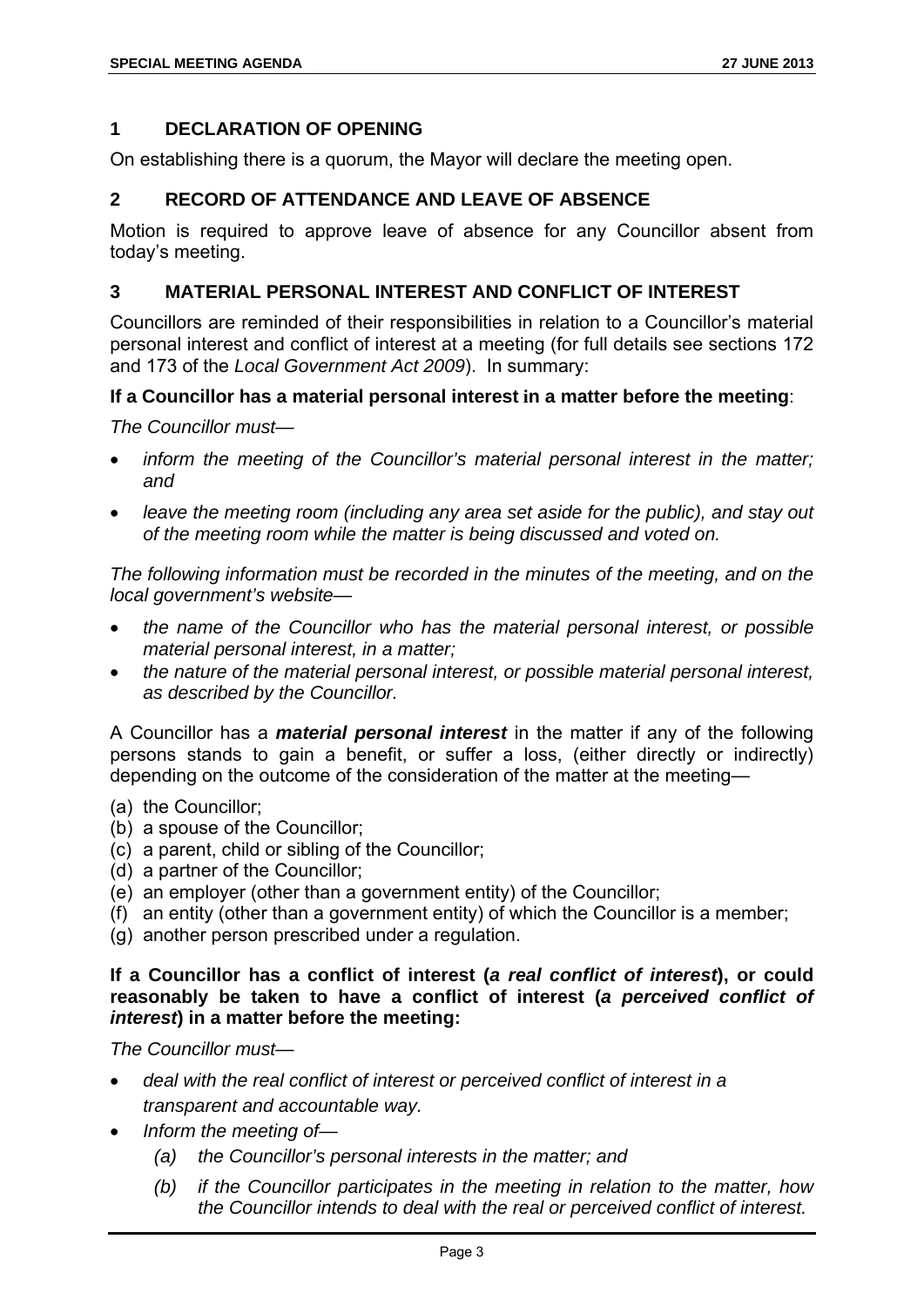*The following must be recorded in the minutes of the meeting, and on the local government's website—* 

- *(a) the name of the Councillor who has the real or perceived conflict of interest;*
- *(b) the nature of the personal interest, as described by the Councillor;*
- *(c) how the Councillor dealt with the real or perceived conflict of interest;*
- *(d) if the Councillor voted on the matter—how the Councillor voted on the matter;*
- *(e) how the majority of persons who were entitled to vote at the meeting voted on the matter.*

*A conflict of interest is a conflict between—* 

- *(a) a Councillor's personal interests (including personal interests arising from the Councillor's relationships for example); and*
- *(b) the public interest;*

*that might lead to a decision that is contrary to the public interest.* 

# **4 BUDGET ADDRESS BY THE MAYOR**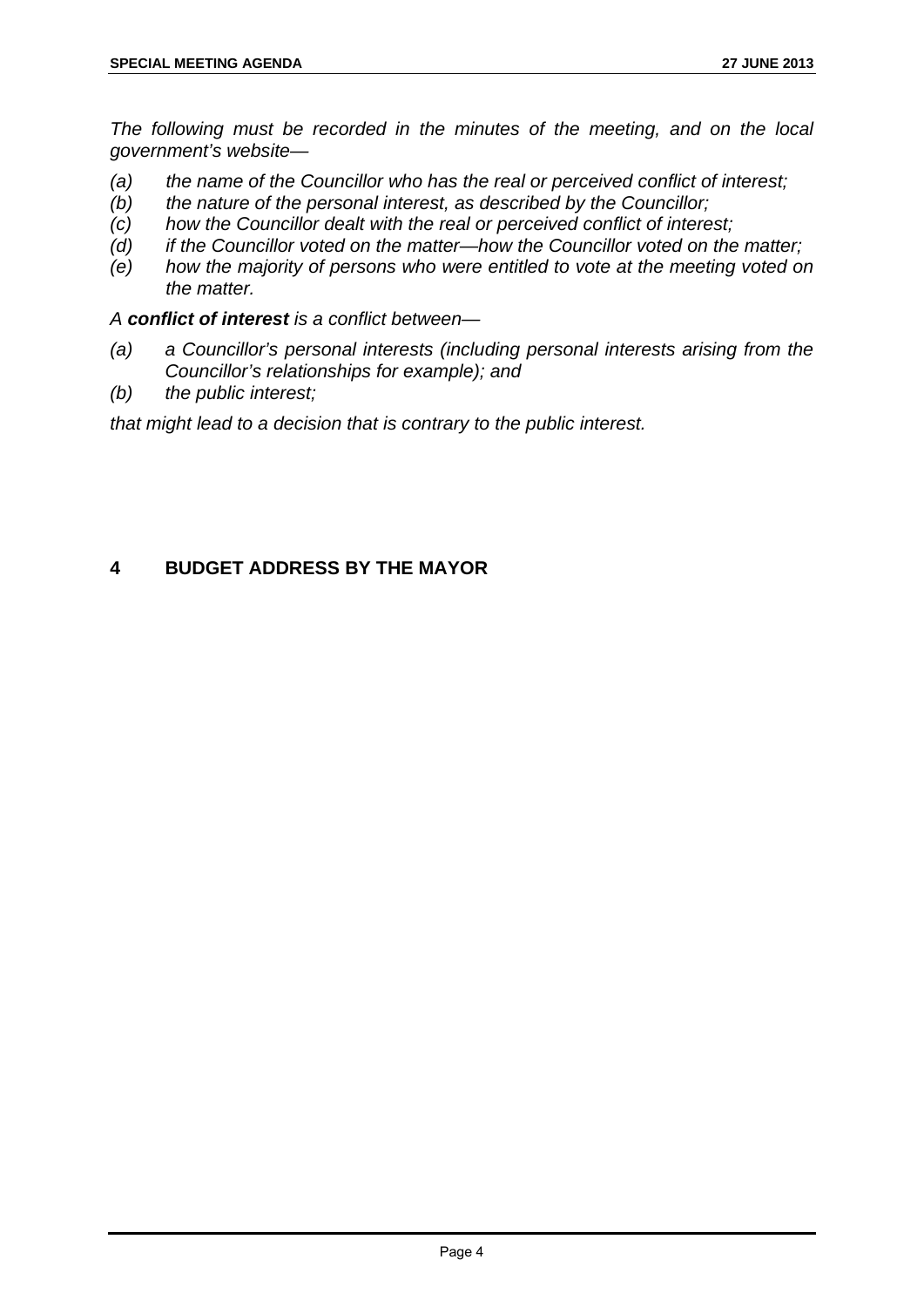#### **5 BUSINESS**

#### **5.1 DEBT POLICY 2013/2014**

| Dataworks Filename:         | <b>FM Corporate Budget</b>                                                                      |
|-----------------------------|-------------------------------------------------------------------------------------------------|
| Attachment:                 | <b>POL-1838 Debt Policy</b>                                                                     |
| <b>Authorising Officer:</b> |                                                                                                 |
|                             | <b>Bill Lyon</b><br><b>Chief Executive Officer</b>                                              |
| <b>Responsible Officer:</b> | <b>Gavin Holdway</b><br><b>Chief Financial Officer</b>                                          |
| Author:                     | <b>Deborah Corbett-Hall</b><br><b>Service Manager Business and Commercial</b><br><b>Finance</b> |

#### **PURPOSE**

The purpose of this report is to adopt a borrowing policy for the 2013/2014 financial year.

#### **BACKGROUND**

Council reviews its long term financial strategy annual between October and December and then finalises the annual financial management policies as part of the budget development process.

#### **ISSUES**

The attached policy is as a result of the discussion held during the General Meeting on 19 June 2013, all other issues have been addressed during the budget development process (in particular the review of the ten year capital programme and its borrowing implications).

#### **STRATEGIC IMPLICATIONS**

Council has developed the debt policy as part of the annual review of the long term financial strategy and ensures the borrowings are financially sustainable. Additionally, Council undergoes an annual credit review conducted by Queensland Treasury Corporation (QTC) and has demonstrated to QTC that the forecasted financial performance and position of Council is sound.

#### **Legislative Requirements**

Section 192 of the *Local Government Regulation 2012* requires a local government to prepare and adopt a policy for a financial year. The debt policy also forms part of the financial management system alongside other key financial policies namely Revenue, Investment, Corporate Procurement and Enterprise Asset and Service Management.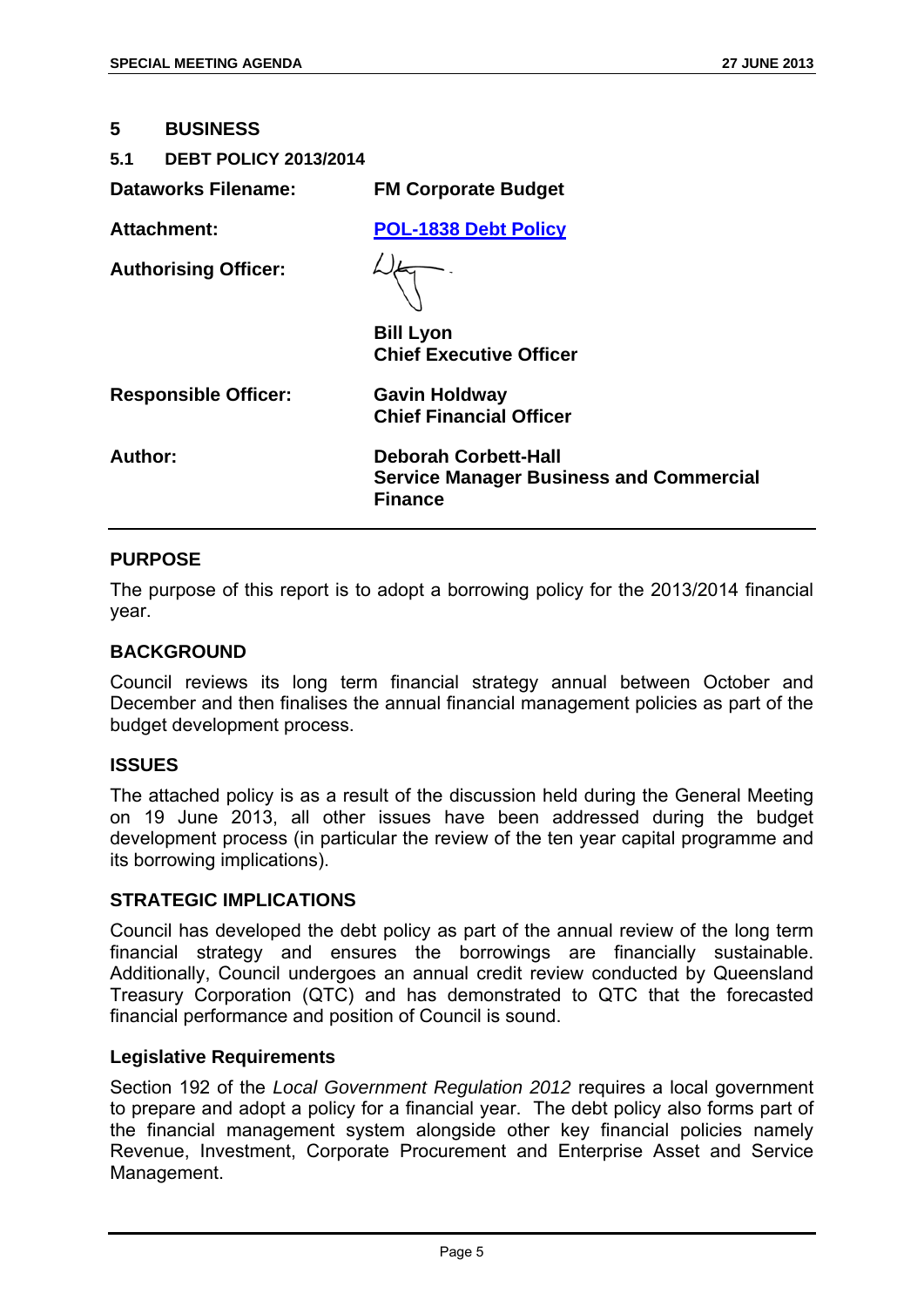# **Risk Management**

Council reviews its debt on a monthly basis and ensures legislative and Department of Local Government, Community Recovery and Resilience 'financial sustainability guideline' targets are met or exceeded. Council officers work closely with Queensland Treasury Corporation to manage the debt and only propose to borrow monies when the interest and repayment amounts are affordable over the life of the loan.

# **Financial**

The financial implications contained within the attached policy have been discussed as part of the budget development programme and the Key Performance Indicators (KPIs) demonstrated the proposed borrowings are financially sustainable. QTC's credit review is also a prerequisite for Council's annual loan approval process.

# **People**

Nil impact expected.

# **Environmental**

Nil impact expected.

# **Social**

Nil impact expected.

# **Alignment with Council's Policy and Plans**

This report has a relationship with the following items of the Corporate Plan:

Council is well respected and seen as an excellent organisation which manages resources in an efficient and effective way

- 9.5 Ensure robust long term financial planning is in place to protect the financial sustainability of Council
- 9.6 Implement long term asset management planning that supports innovation and sustainability of service delivery, taking into account the community's aspirations and capacity to pay for desired service levels
- 9.7 Develop our procurement practices to increase value for money within an effective governance framework

# **CONSULTATION**

The annual review of Council's long term financial strategy was held between October and December 2012 when the policy intent was reviewed and confirmed. Budget 2013/2014 workshops then considered the capital programme for 2013-2023, underpinned by borrowings in accordance with the policy. Debt and loner term borrowings were also discussed during the QTC credit review presentation on 28 May 2013.

# **OPTIONS**

1. Council resolves to adopt the attached debt policy for 2013/2014 as discussed during the budget development workshops and finalisation of the ten year capital programme; or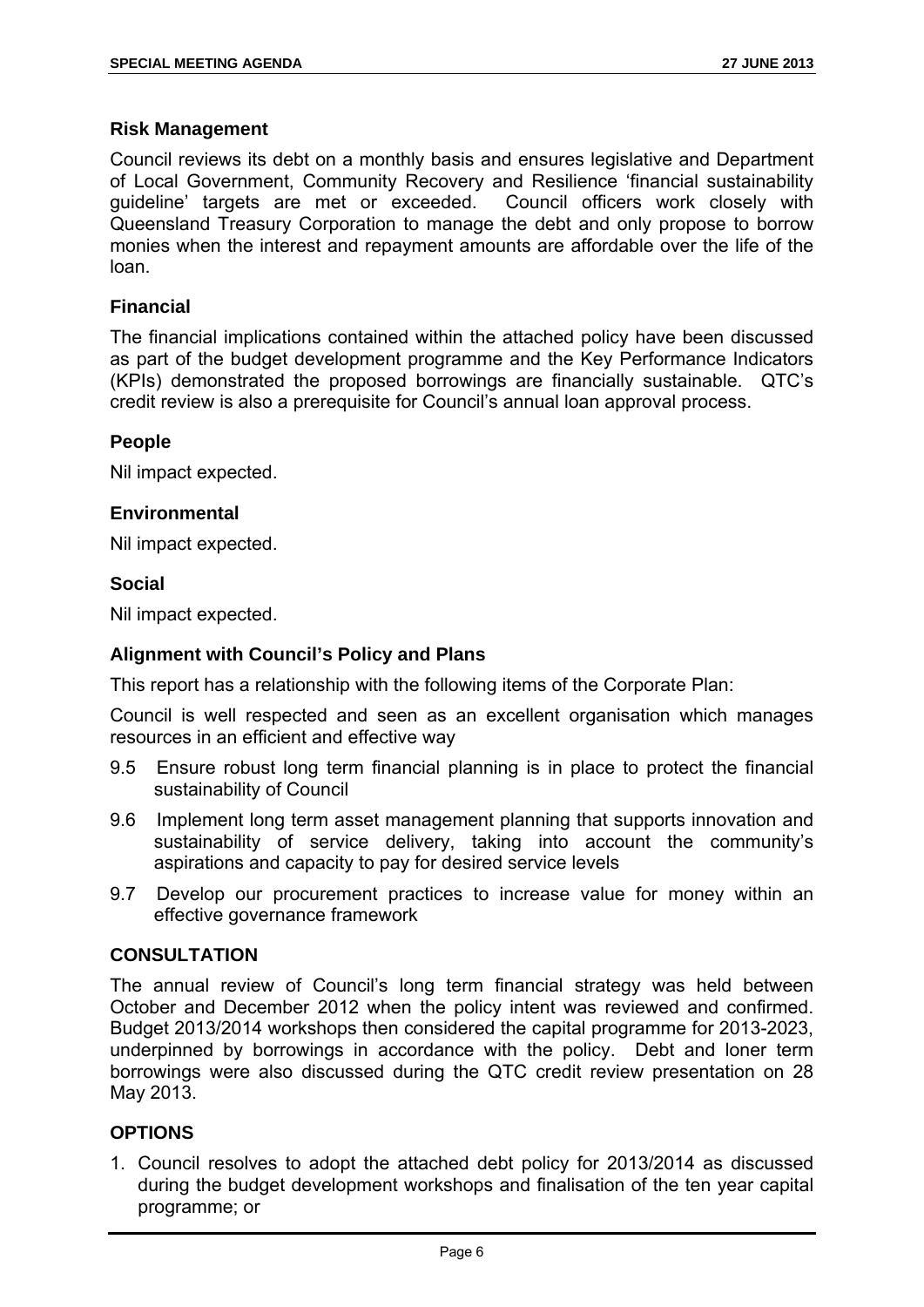2. Council resolves to amend the attached debt policy prior to its adoption.

# **OFFICER'S RECOMMENDATION**

**That Council resolve to adopt the attached debt policy for 2013/2014 as discussed during the budget development workshops and finalisation of the ten year capital programme.**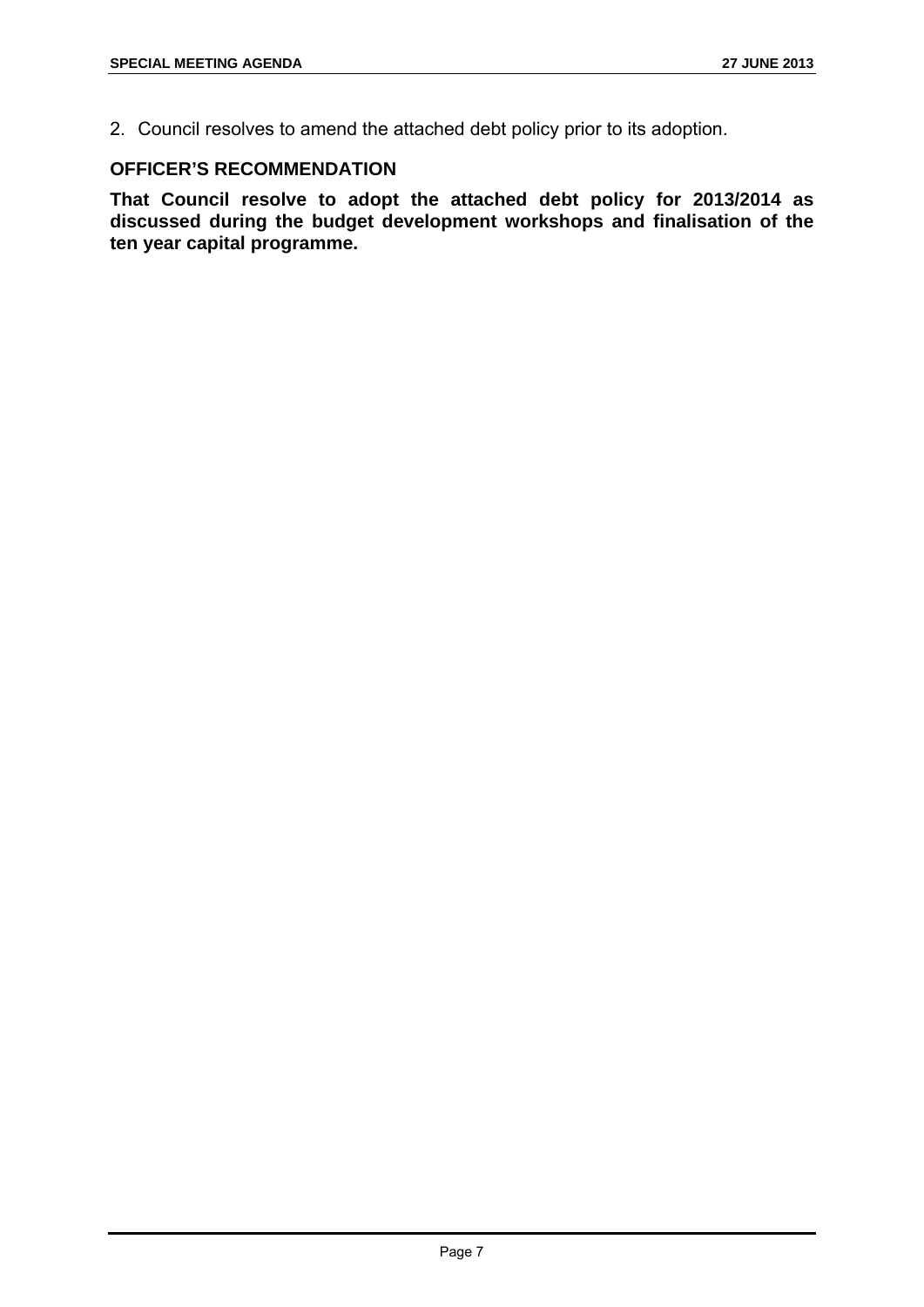# **5.2 CATEGORISATION OF LAND FOR DIFFERENTIAL RATING 2013/2014**

| <b>Dataworks Filename:</b>  | <b>FM Corporate Budget</b>                                                |
|-----------------------------|---------------------------------------------------------------------------|
| <b>Authorising Officer:</b> |                                                                           |
|                             | <b>Bill Lyon</b><br><b>Chief Executive Officer</b>                        |
| <b>Responsible Officer:</b> | <b>Gavin Holdway</b><br><b>Chief Financial Officer</b>                    |
| Author:                     | <b>Noela Barton</b><br><b>Service Manager Revenue and Cash Management</b> |

# **PURPOSE**

To submit to Council for adoption the differential rating categories for 2013-2014.

# **BACKGROUND**

Section 81(1) of the *Local Government Regulation 2012* (the Regulation) requires that before a local government may levy differential general rates, it must decide the different categories of rateable land in its local government area. Section 81(2) of the same Regulation requires the local government must, by resolution, make the decision at the local government's budget meeting.

#### **ISSUES**

On an annual basis Council reviews the differential rating categories and determines from the objectives and principles outlined in the Revenue Policy and 10 year Financial Strategy the differential rating categories that will be applied for the following financial year.

The differential rating categories for the 2013/2014 financial year have been determined in the course of budget deliberations with Council following consultation with Orion Consulting Network Pty Ltd and in consideration of Council objectives, the Revenue Policy and 10 year Financial Strategy.

# **STRATEGIC IMPLICATIONS**

#### **Legislative Requirements**

Section 81(1) of the Regulation requires that before a local government may levy differential general rates, it must decide the different categories of rateable land in its local government area.

Section 81(2) of the Regulation requires the local government must, by resolution, make the decision at the local government's budget meeting.

Section 81(3) of the Regulation requires the resolution must state the rating categories of rateable land and the description of each category.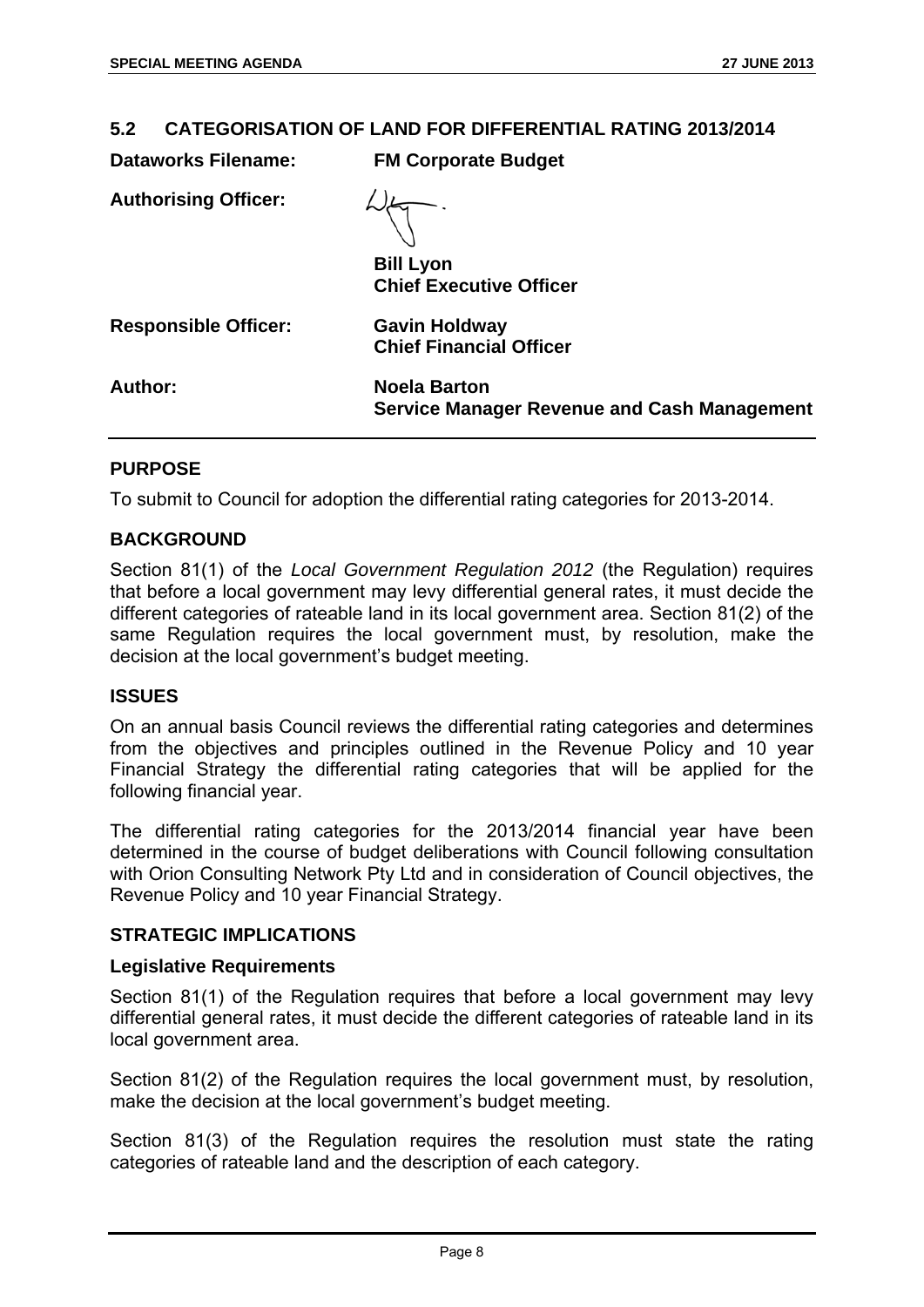# **Risk Management**

An independent consultant, Orion Networking Pty Ltd (Orion), was engaged to review Council's overall rating strategy and level of utility charges. The rating strategy was reviewed with particular reference to:

- Relativities between valuation bands and geographical locations;
- Each sector's share of the economy;
- Industry rating comparative to other local governments; and
- Relativities for rates/ minimum rates for all residents

David Spearritt and Thomas Bidstrup from Orion held two separate workshops with the Council and the Executive Leadership group from which direction was provided on the rating categories that would apply for the 2013-2014 financial year.

#### **Financial**

This determination of rating categories provides the platform for the making and levying of differential general rates for the financial year.

# **People**

Nil impact expected as the purpose of the report is to adopt the 2013-2014 rating categories to Council for adoption.

#### **Environmental**

Nil impact expected as the purpose of the report is to adopt the 2013-2014 rating categories to Council for adoption.

#### **Social**

Nil impact expected as the purpose of the report is to adopt the 2013-2014 rating categories to Council for adoption.

# **Alignment with Council's Policy and Plans**

#### **8. Inclusive and ethical governance**

Deep engagement, quality leadership at all levels, transparent and accountable democratic processes and a spirit of partnership between the community and Council will enrich residents' participation in local decision making to achieve the community's Redlands 2030 vision and goals.

8.8 Provide clear information to citizens about how rates, fees and charges are set and how council intends to finance the delivery of the community plan and corporate plan.

# **CONSULTATION**

In determining the 2013-2014 rating categories, consultation has been held with Councillors, the Executive Leadership Group, David Spearritt and Thomas Bidstrup from Orion Networking Pty Ltd, the Chief Financial Officer, and the Service Manager Revenue & Cash Management.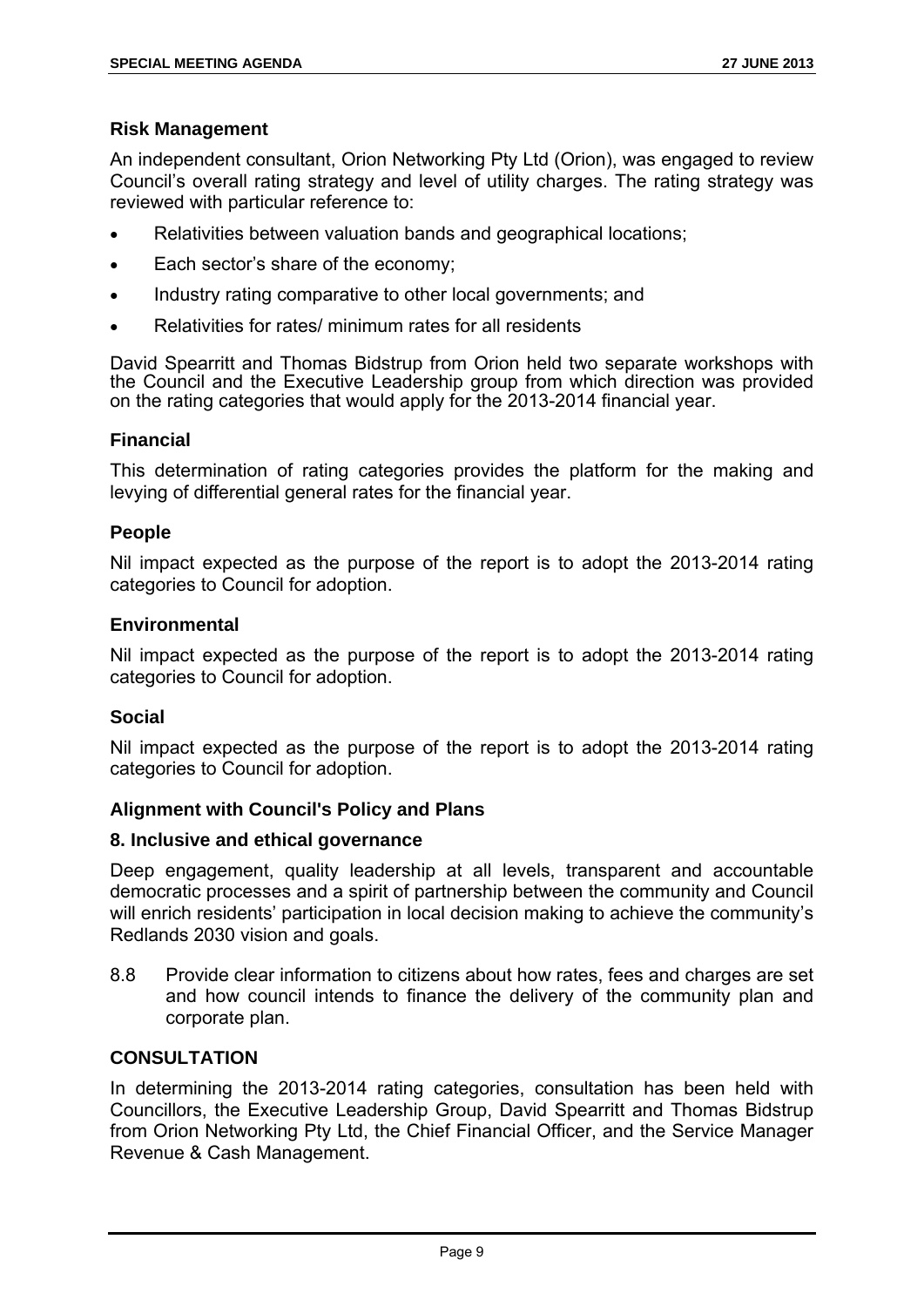# **OPTIONS**

- 1. That Council resolve to adopt the rating categories for the 2013-2014 financial year as given in the table in the Officer's recommendation
- 2. That Council resolve not to adopt the Officer's recommendation.

# **OFFICER'S RECOMMENDATION**

**That Council resolve to adopt the following rating categories for the 2013-2014 financial year as given in the table below:** 

| Rating<br><b>Category</b> | <b>Rating Category Description</b>                                                                                                                                                                                        |
|---------------------------|---------------------------------------------------------------------------------------------------------------------------------------------------------------------------------------------------------------------------|
| 1a                        | Includes all rateable land on the Mainland, Coochiemudlo, Garden and North<br>Stradbroke Islands with a value equal to or less than \$305,000 used for:                                                                   |
|                           | a. Residential purposes and is the registered owner's principal place of<br>residence; or                                                                                                                                 |
|                           | b. Vacant land, other than that categorised in rating category 10, where it<br>is not considered likely a development permit, or permits, for the<br>erection of a building would be approved should application be made. |
| 1b                        | Includes all rateable land on the Mainland, Coochiemudlo, Garden and North<br>Stradbroke Islands with a value greater than or equal to \$305,001 used for:                                                                |
|                           | a. Residential purposes and is the registered owner's principal place of<br>residence; or                                                                                                                                 |
|                           | b. Vacant land, other than that categorised in rating category 10, where it<br>is not considered likely a development permit, or permits, for the<br>erection of a building would be approved should application be made. |
| 2a                        | Includes all rateable land on the Mainland, Coochiemudlo, Garden and North<br>Stradbroke Islands with a value equal to or less than \$305,000 used for                                                                    |
|                           | a. Residential purposes that is NOT the registered owner's principal place<br>of residence; or                                                                                                                            |
|                           | b. Vacant land where it is considered likely to be granted a development<br>permit, or permits, for the erection of a building for residential,<br>commercial or industrial purposes should application be made.          |
| 2 <sub>b</sub>            | Includes all rateable land on the Mainland, Coochiemudlo, Garden and North<br>Stradbroke Islands with a value greater than or equal to \$305,001 used for:                                                                |
|                           | a. Residential purposes that is NOT the registered owner's principal place<br>of residence; or                                                                                                                            |
|                           | b. Vacant land where it is considered likely to be granted a development<br>permit, or permits, for the erection of a building for residential,<br>commercial or industrial purposes should application be made.          |
| 3a                        | Includes all rateable land on the Southern Moreton Bay Islands with a value<br>equal to or less than \$65,000 that is the registered owner's principal place of<br>residence.                                             |
| 3b                        | Includes all rateable land on the Southern Moreton Bay Islands with a value<br>greater than or equal to \$65,001 that is the registered owner's principal place                                                           |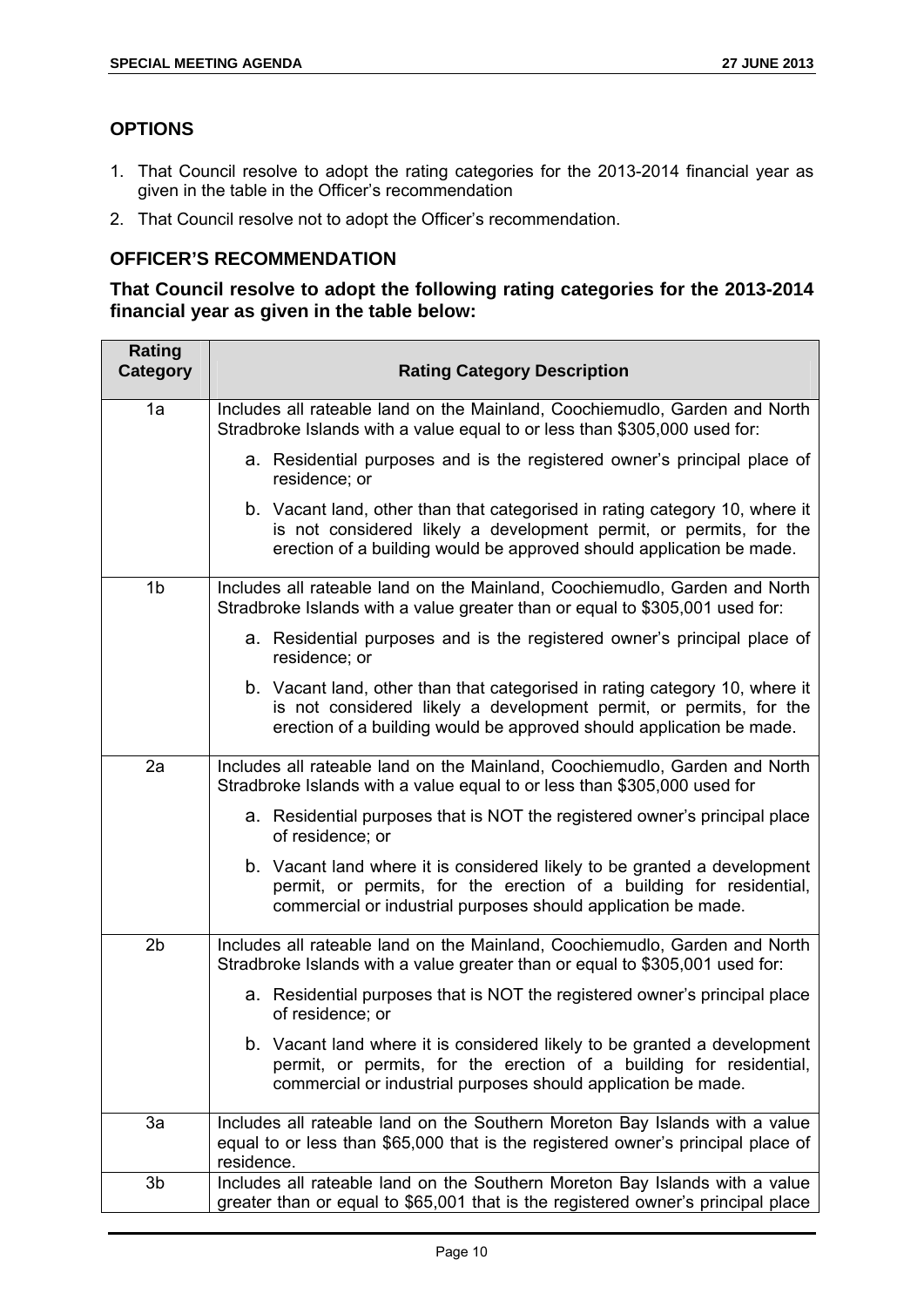| Rating<br>Category | <b>Rating Category Description</b>                                                                                                                                                                                                                                                                                                                                                                                                                                                                                                                   |
|--------------------|------------------------------------------------------------------------------------------------------------------------------------------------------------------------------------------------------------------------------------------------------------------------------------------------------------------------------------------------------------------------------------------------------------------------------------------------------------------------------------------------------------------------------------------------------|
|                    | of residence.                                                                                                                                                                                                                                                                                                                                                                                                                                                                                                                                        |
| 4a                 | Includes all rateable land on the Southern Moreton Bay Islands with a value<br>equal to or less than \$65,000 that is NOT the registered owner's principal<br>place of residence.                                                                                                                                                                                                                                                                                                                                                                    |
| 4b                 | Includes all rateable land on the Southern Moreton Bay Islands with a value<br>greater than or equal to \$65,001 that is NOT the registered owner's principal<br>place of residence.                                                                                                                                                                                                                                                                                                                                                                 |
| 5                  | Includes all rateable land that is used, or is intended for residential use or any<br>other purpose other than Commercial or Industrial that has been identified in<br>the Southern Moreton Bay Islands Development Entitlements Protection<br>Regulation 2006 that has recognised development potential and where the<br>current owner was in possession of the land immediately before 13 April 2005.                                                                                                                                              |
|                    | The development entitlements, which existed under the 'superseded'<br>Transitional Planning Scheme, have been protected on these lots for a period<br>of ten years from the commencement of the Redlands Planning Scheme or<br>until a change in ownership occurs as the protection of development<br>entitlements does not extend to future owners of land included in this<br>category.                                                                                                                                                            |
|                    | Land in this category is included in the Conservation Sub-Area CN1 zone of<br>the Redlands Planning Scheme.                                                                                                                                                                                                                                                                                                                                                                                                                                          |
| 6                  | Includes all rateable land on the Mainland, Coochiemudlo Island and North<br>Stradbroke Island that is wholly or predominantly used for a commercial or<br>industrial purpose other than that categorised in rating category 19. This<br>category includes not-for-profit organisations and clubs.                                                                                                                                                                                                                                                   |
| $\overline{7}$     | Includes all rateable land on the Southern Moreton Bay Islands that is wholly<br>or predominantly used for a commercial or industrial purpose. This category<br>includes not-for-profit organisations and clubs.                                                                                                                                                                                                                                                                                                                                     |
| 8                  | Includes all rateable land that is wholly or predominantly used for quarry or<br>extractive industry purposes. An extractive industry is any activity that<br>removes material substance from the ground.                                                                                                                                                                                                                                                                                                                                            |
| 10                 | Includes all rateable land that has<br>been identified as<br>having<br>an<br>insurmountable drainage constraint such that it is unlikely a development<br>permit, or permits, for the erection of a dwelling house on the land would be<br>granted. Includes some rateable land that has been identified as having<br>significant conservation values. All rateable land included in this category<br>identified with insurmountable drainage problems or conservation values is<br>zoned Conservation Sub-Area CN1 in the Redlands Planning Scheme. |
|                    | This category also includes all rateable land on the Southern Moreton Bay<br>Islands that is vacant and has been included within the Open Space zone of<br>the Redlands Planning Scheme.                                                                                                                                                                                                                                                                                                                                                             |
| 11                 | Includes subdivided land that is not yet developed, in accordance with Section<br>50 of the Land Valuation Act 2010 (Part 2 Subdivision 3 Discounting for<br>subdivided land not yet developed). For the purpose of levying the General<br>Rate the value of land subject to this Section will be discounted by 40%. A<br>discount is not applicable for land valued as a community management                                                                                                                                                       |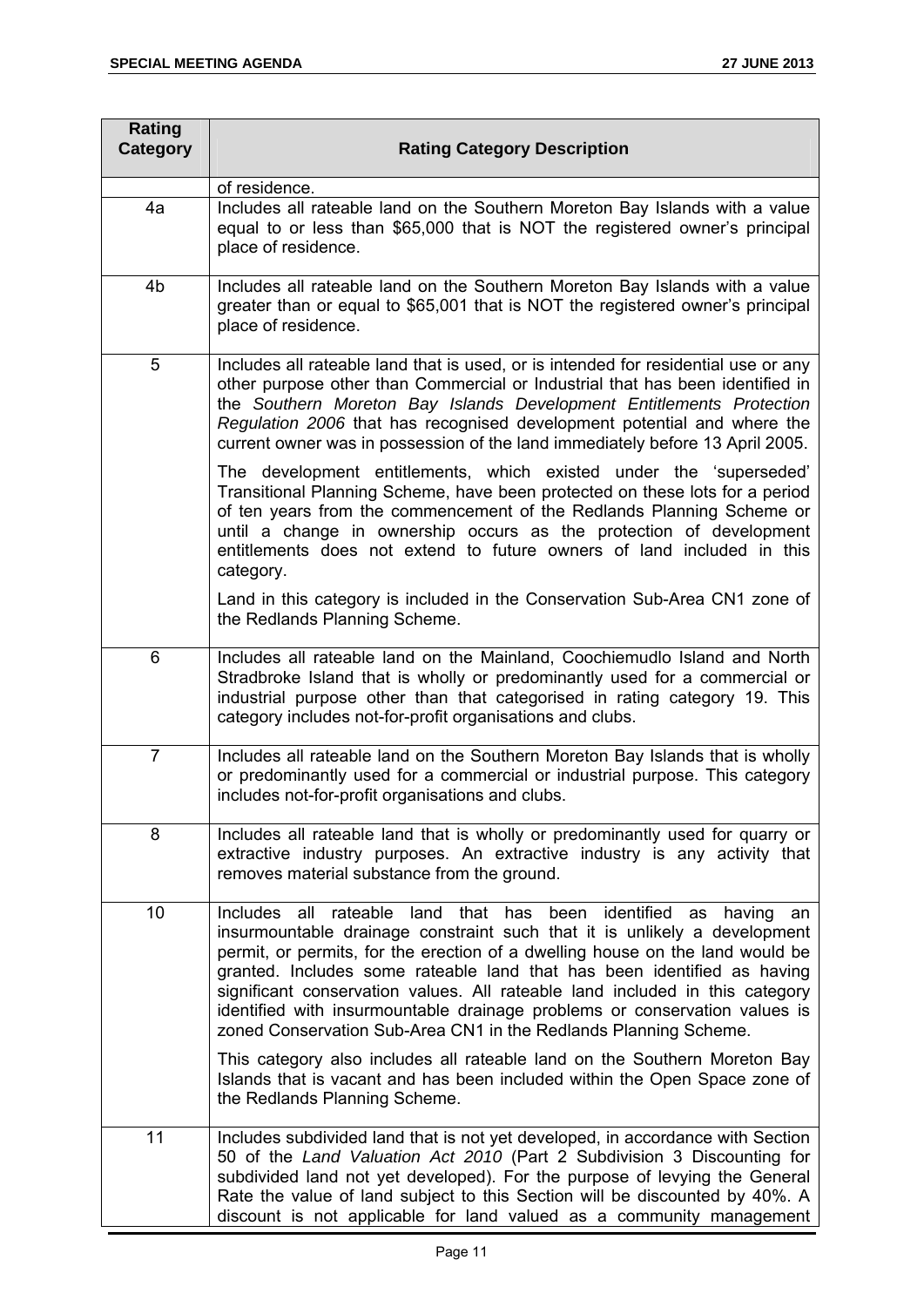| Rating<br>Category | <b>Rating Category Description</b>                                                                                                                                                                                                                                                                                                                                                                                                                                                                                                                                                                     |
|--------------------|--------------------------------------------------------------------------------------------------------------------------------------------------------------------------------------------------------------------------------------------------------------------------------------------------------------------------------------------------------------------------------------------------------------------------------------------------------------------------------------------------------------------------------------------------------------------------------------------------------|
|                    | scheme. Furthermore, a minimum general rate will not apply to this land in<br>accordance with Section 77(3) of the Local Government Regulation 2012.                                                                                                                                                                                                                                                                                                                                                                                                                                                   |
| 12a                | Includes all rateable vacant land on the Southern Moreton Bay Islands with a<br>value equal to or less than \$33,000 where the land is considered likely to be<br>granted a development permit, or permits, for the erection of a building for<br>residential, commercial or industrial purposes should application be made.                                                                                                                                                                                                                                                                           |
| 12 <sub>b</sub>    | Includes all rateable vacant land on the Southern Moreton Bay Islands with a<br>value greater than or equal to \$33,001 where the land is considered likely to<br>be granted a development permit, or permits, for the erection of a building for<br>residential, commercial or industrial purposes should application be made.                                                                                                                                                                                                                                                                        |
| 14                 | One or more land parcels in the same registered name where the land is used<br>for the purpose of a retail shopping centre with a total gross lettable floor area<br>greater than or equal to 30,000 square meters whose tenants include one or<br>more discount department stores, one or more major supermarkets, and 10 or<br>more national retail chain stores or food outlets.                                                                                                                                                                                                                    |
| 15                 | One or more land parcels in the same registered name where self-contained<br>places of business are located in one or more buildings—the buildings are<br>separated by common areas or other areas owned by the owner or a<br>road—and the land is used for the purpose of a shopping centre with a total<br>gross lettable floor area between 10,000 and 30,000 square meters. Tenants<br>include one or more major supermarkets and 5 or more national chain retail<br>stores or food outlets.                                                                                                       |
| 16                 | One or more land parcels in the same registered name where self-contained<br>places of business are located in one or more buildings—the buildings are<br>separated by common areas or other areas owned by the owner or a<br>road—and the land is used wholly or predominantly for carrying on retail<br>business having 20 or more self-contained places of business, one of which is<br>a supermarket, where the cluster of businesses are promoted, or generally<br>regarded, as a shopping centre or shopping village.                                                                            |
| 17                 | One or more land parcels in the same registered name where self-contained<br>places of business are located in one or more buildings—the buildings are<br>separated by common areas or other areas owned by the owner or a<br>road—and the land is used wholly or predominantly for carrying on retail<br>business having 5 or more self-contained places of business, one of which is<br>a supermarket or grocery outlet, where the cluster of businesses are<br>promoted, or generally regarded, as constituting a shopping court or shopping<br>centre.                                             |
| 18                 | One or more land parcels located on the Southern Moreton Bay Islands in the<br>same registered name where self-contained places of business are located in<br>one or more buildings-the buildings are separated by common areas or other<br>areas owned by the owner or a road—and the land is used wholly or<br>predominantly for carrying on retail business having 5 or more self-contained<br>places of business, one of which is a supermarket or grocery outlet, where the<br>cluster of businesses are promoted, or generally regarded, as constituting a<br>shopping court or shopping centre. |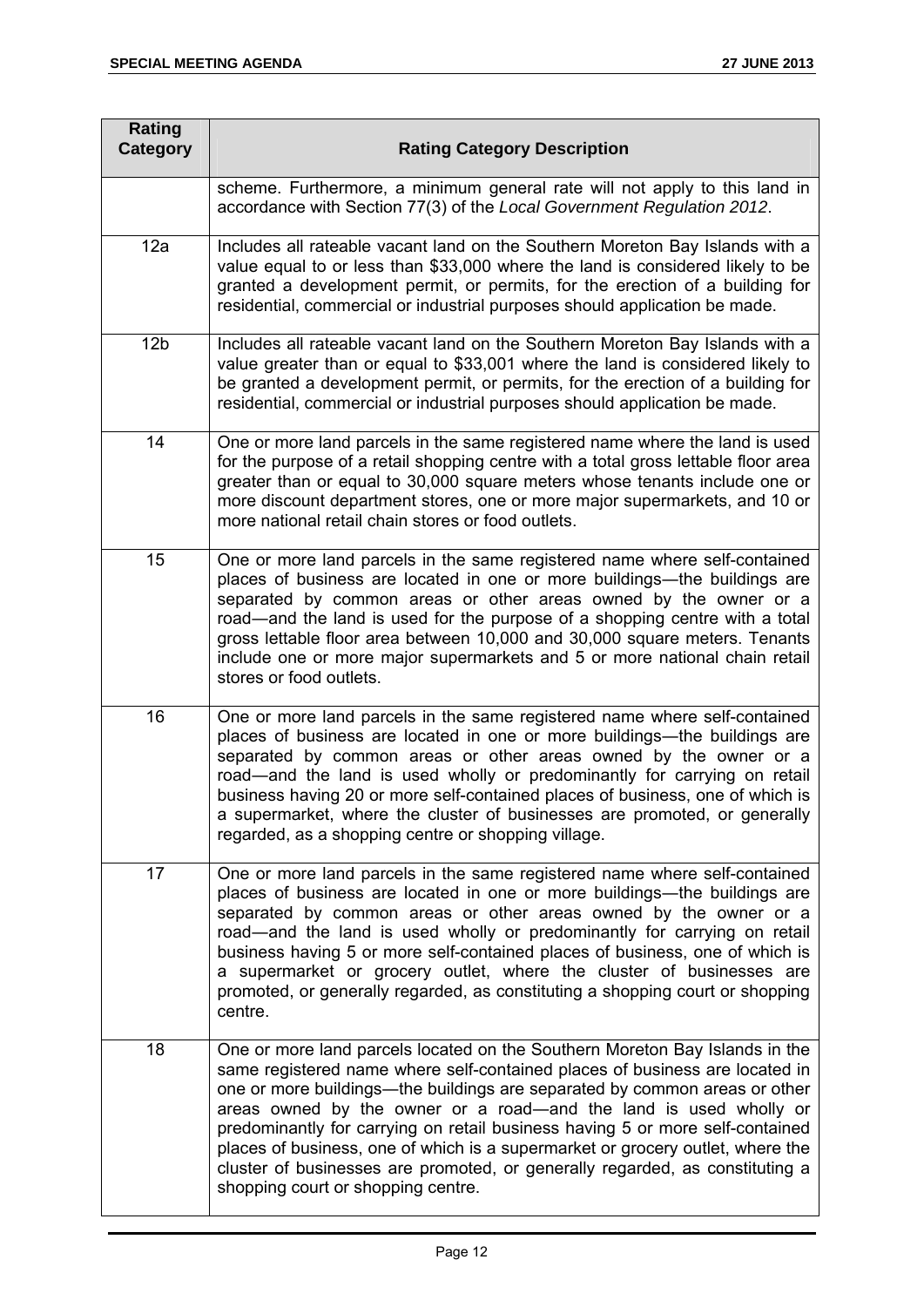| Rating<br>Category | <b>Rating Category Description</b>                                                                                                                                                                                                                                                                                                                                                               |
|--------------------|--------------------------------------------------------------------------------------------------------------------------------------------------------------------------------------------------------------------------------------------------------------------------------------------------------------------------------------------------------------------------------------------------|
| 19                 | One or more land parcels located on the Mainland, Coochiemudlo or North<br>Stradbroke Islands in the same registered name where two or more self-<br>contained places of business are located in one or more buildings—the<br>buildings are separated by common areas or other areas owned by the owner<br>or a road—and the total land area is greater than or equal to 4,000 square<br>meters. |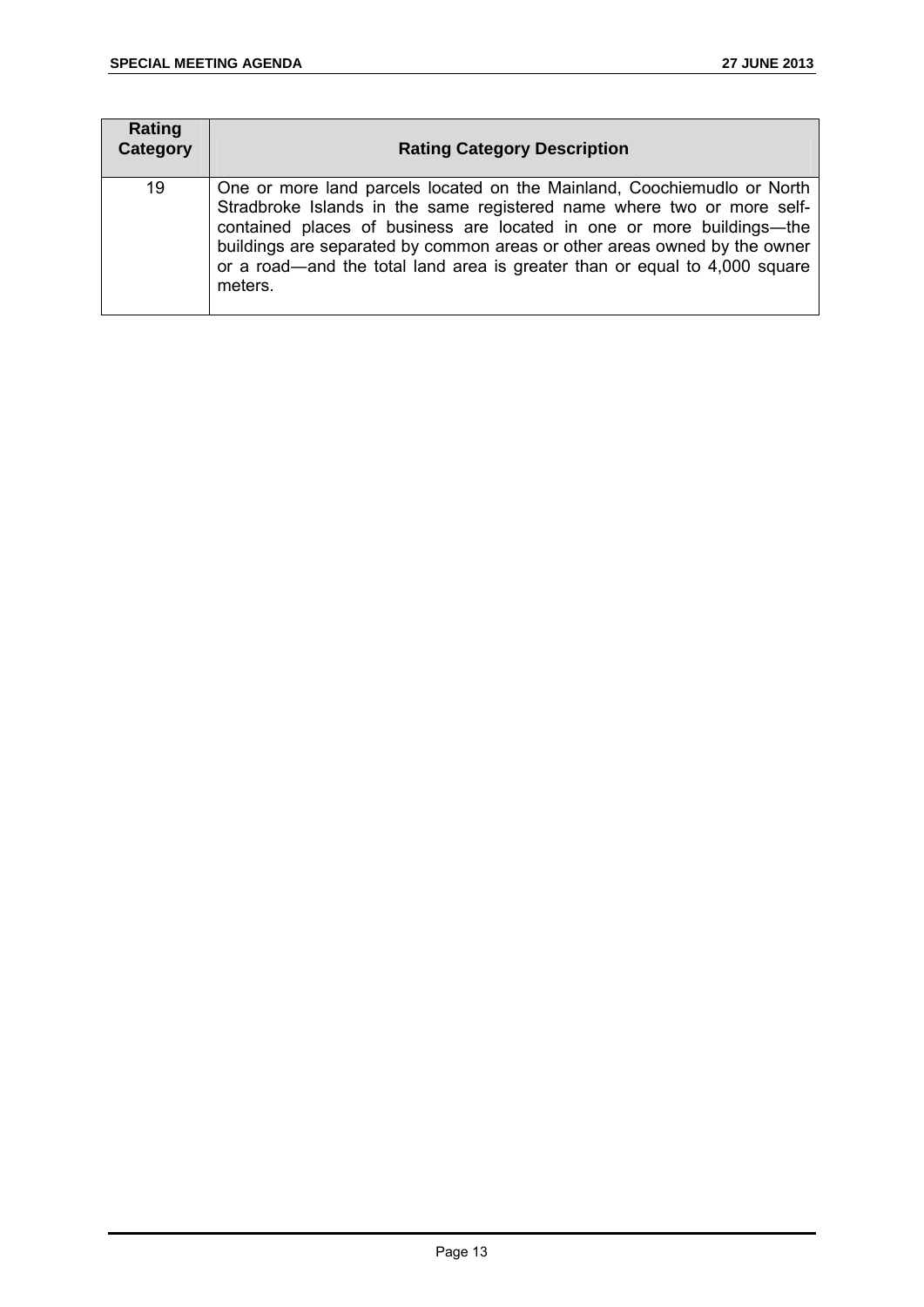| 5.3 | ADOPTION OF BUDGET ESTIMATES AND FIXING OF RATES AND CHARGES |
|-----|--------------------------------------------------------------|
|     | FOR 2013-2014                                                |

| <b>Dataworks Filename:</b>  | <b>FM Corporate Budget</b>                                  |
|-----------------------------|-------------------------------------------------------------|
| <b>Attachment:</b>          | <b>Budget Book 2013-14</b>                                  |
| <b>Authorising Officer:</b> | <b>Bill Lyon</b><br><b>Chief Executive Officer</b>          |
| <b>Responsible Officer:</b> | <b>Gavin Holdway</b><br><b>Chief Financial Officer</b>      |
| Author:                     | <b>Noela Barton</b><br>Service Manager Revenue and Recovery |

#### **PURPOSE**

This report presents to Council for adoption the 2013-2014 Annual Budget, Revenue Statement, Statement of Estimated Financial Position, the list of business activities to which the code of competitive conduct applies and rates and charges to be fixed for the financial year and the time period within which they must be paid.

#### **BACKGROUND**

Section 104(5) of the *Local Government Act 2009* (Act) requires Council to prepare a budget each financial year in accordance with the *Local Government Regulation 2012* (Regulation). The prepared budget must be adopted after 31 May or before 1 August or a later day if decided by the Minister pursuant to Section 170 of the Regulation and 107A(3) of the Act.

Section 169(8) of the Regulation requires the budget must be consistent with the:

- 5 year corporate plan; and
- Annual operational plan.

Section 169 of the Regulation requires that Council must include in the budget a Revenue Statement prepared in accordance with Section 172 of the same Regulation.

Section 205 of the Regulation requires the Chief Executive Officer to present at the annual budget meeting a statement of estimated financial position.

Section 94(2) of the Act requires Council to adopt at its budget meeting for a financial year the rates and charges that are to be levied for the financial year.

Section 47(7) of the Act requires Council to decide each financial year by resolution whether or not the code of competitive conduct will apply to a business activity prescribed under a regulation. Section 32 of the Regulation sets out the principles that must be applied if the code of competitive conduct applies to a business activity.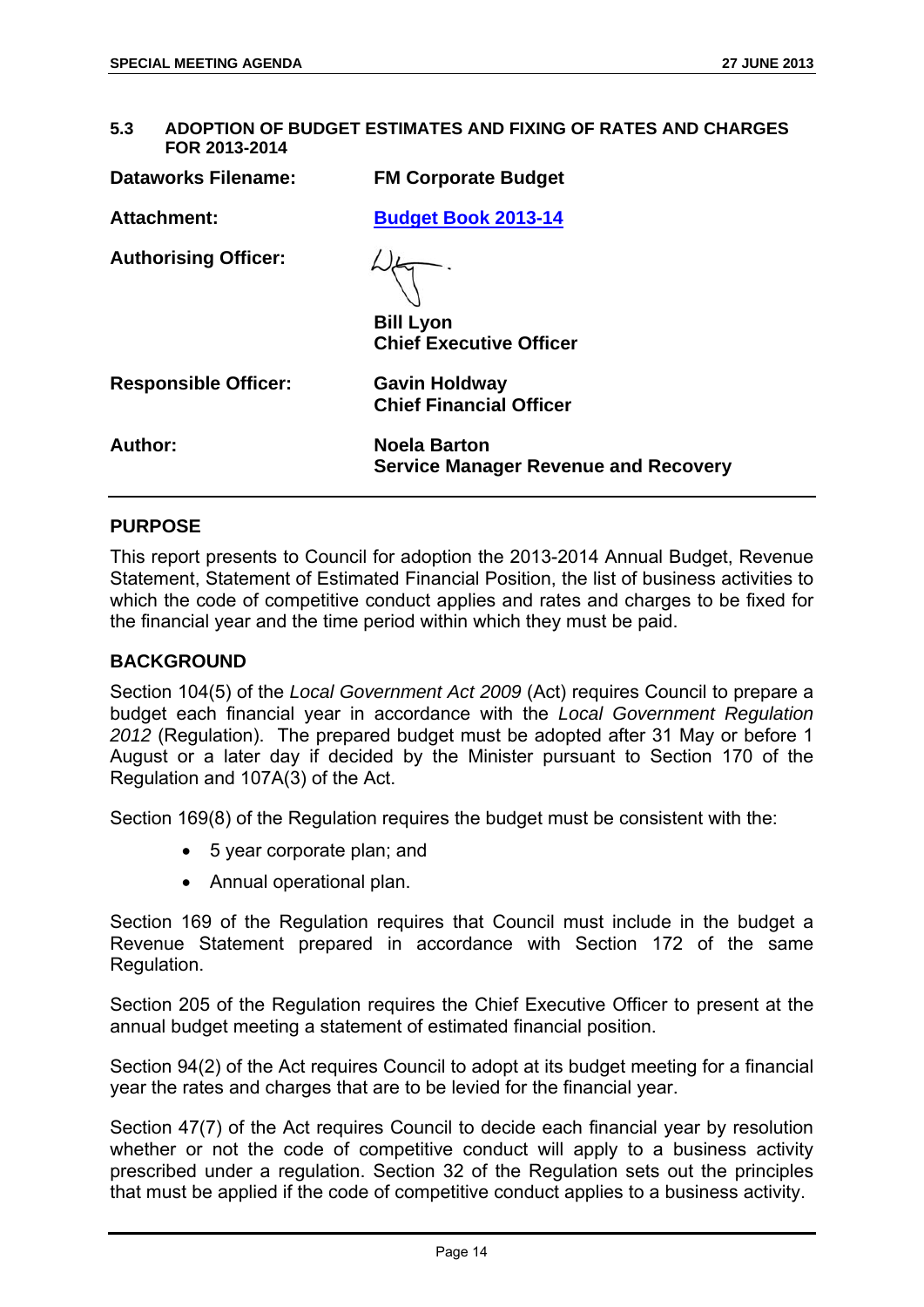# **ISSUES**

#### Annual Budget

The 2013-2014 annual budget presented with this report has been prepared in accordance with section 169 of the Regulation.

#### Revenue Statement

The 2013-2014 Revenue Statement presented with this report has been prepared in accordance with section 172 of the Regulation.

#### Rates and Charges

The power to levy rates and charges is provided under section 94 of the Act. Section 92 of the Act defines 4 types of rates and charges that a local government has the power to impose:

- General rates (including differential rates);
- Special rates and charges
- Utility charges
- Separate rates and charges

Council has determined for the 2013-2014 financial year it will levy all 4 types of rates and charges.

Under section 94 of the Regulation Council must levy general rates on all rateable land within its local government area and may levy special rates and charges, utility charges and separate rates and charges.

Under section 80 of the Regulation Council may levy general rates that differ for different categories of rateable land (differential general rates). Council has adopted for the 2013-2014 financial year 22 rating categories.

Under section 77 of the Regulation Council may fix a minimum amount of general rates. Council has determined for the 2013-2014 financial year a minimum general rate will apply in all 22 rating categories.

Section 116 of the Regulation provides the power to limit the increase in the rates or charges. Council has determined for the 2013-2014 financial year that differential general rates for the rating categories of 3a, 3b, 4a, 4b, 12a and 12b will be limited to not more than 30% in accordance with section 116.

Under section 94 of the Regulation Council will levy Special charges in the localised areas of:

- Karragarra, Lamb, Macleay, Perulpa and Russell Islands;
- The Raby Bay canal estate defined in the benefited area maps numbered as RBC-4-v3, RBC-60v3, RBC-5-v3;
- The Aquatic Paradise canal estate defined in the benefited area maps numbered as APC-3-v3 and APC-4-v3; and
- The Sovereign Waters lake estate defined in the benefited area map numbers as SWL-1-vs.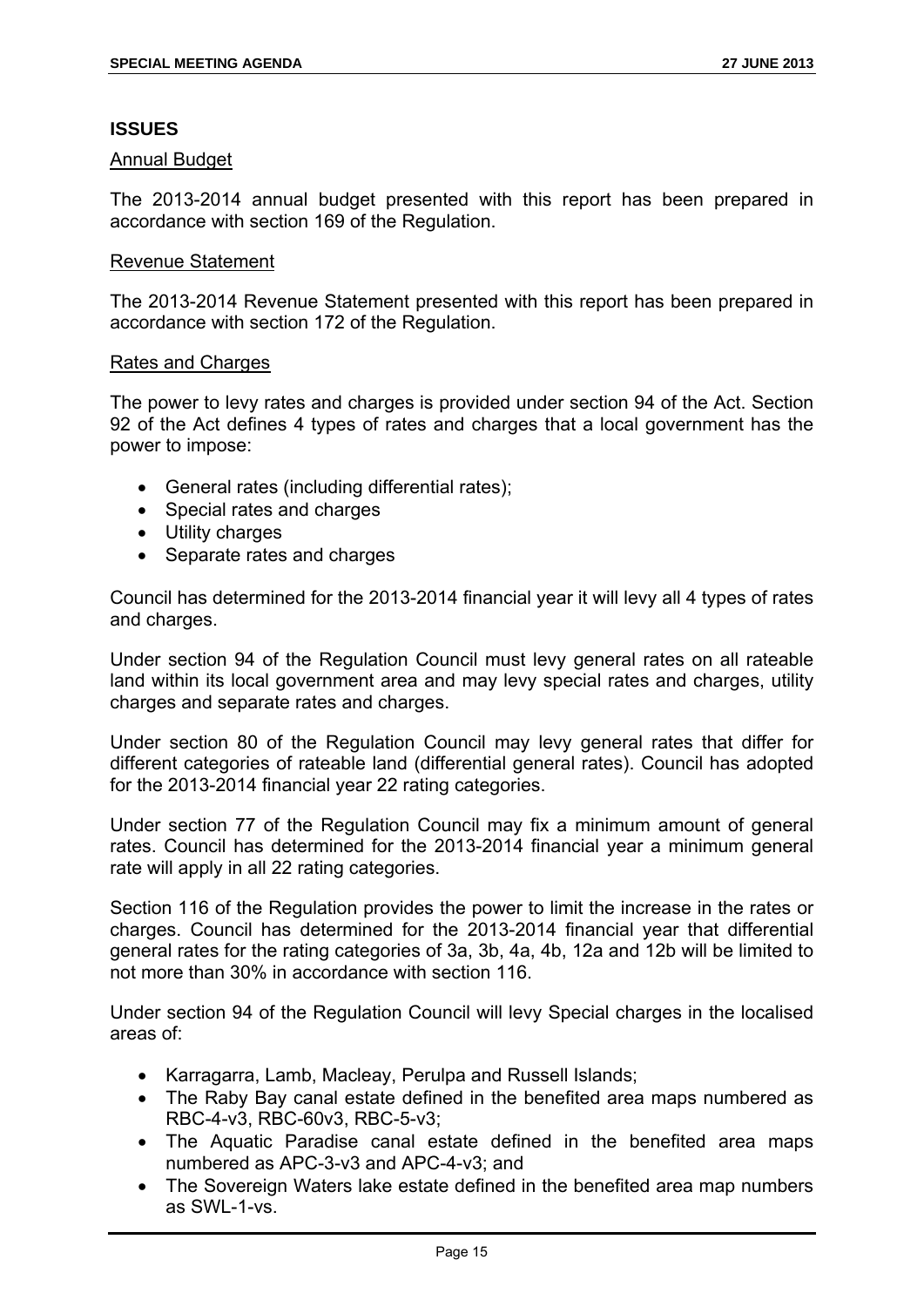Under section 103 of the Regulation Council will levy Separate charges where it has been determined the community in general will benefit from the service, facility or activity for which the charges are levied.

Under section 99 of the Regulation Council will levy utility charges for services supplied for waste, water, wastewater and tradewaste.

Under Section 118 of the Regulation Council has determined that rates and charges must be paid within a minimum period of 30 days after the issue of the rate notice.

Section 119 of the Regulation provides Council may grant a ratepayer a concession for rates or charges. Council has determined that a concession on differential general rates will be provided to eligible pensioner ratepayers under section 120(1)(a) of the Regulation and on the basis of Council's Policy POL-2557 Council Pensioner Rebate Policy (POL-2557).

A concession will also be provided to pensioner ratepayers under section 120(1)(a) of the Regulation on Separate and Special charges who fulfil the eligibility criteria of an eligible pensioner detailed in POL-2557 if they are the owner occupiers of adjoining residential lots in the same ownership name that are amalgamated for rating purposes and either –

- the main roof structure of the occupied dwelling is constructed over the boundary line of these lots; or
- one of the adjoining lots would, if sold separately, be unable to lawfully accommodate a dwelling; or
- one of the adjoining lots would not be issued a building permit unless an existing approved structure was removed.

A concession will also be provided on Water Access and Wastewater charges, and Separate and Special charges to eligible land owners' carrying on a business of primary production where the land is used exclusively for the purpose of farming as detailed in the Revenue Statement 2013-2014.

Charitable organisations, community groups, sporting associations and independent schools may also attract concessions under section 120(1)(b)(i) of the Regulation, or reduced charges under a Community Service Obligation granted by Council as defined in the resolutions.

Under Section 133 of the Regulation interest is payable on overdue rates and charges. Council has determined the interest rate for 2013-2014 is 11% and payable from the day the rates or charges become overdue.

The rates and charges to be levied for 2013-2014 are detailed within the 2013-2014 Revenue Statement that is presented for adoption with the 2013-2014 Annual Budget.

# Code of Competitive Conduct

Council has determined for the 2013-2014 financial year the code of competitive conduct will be applied on the following business activities: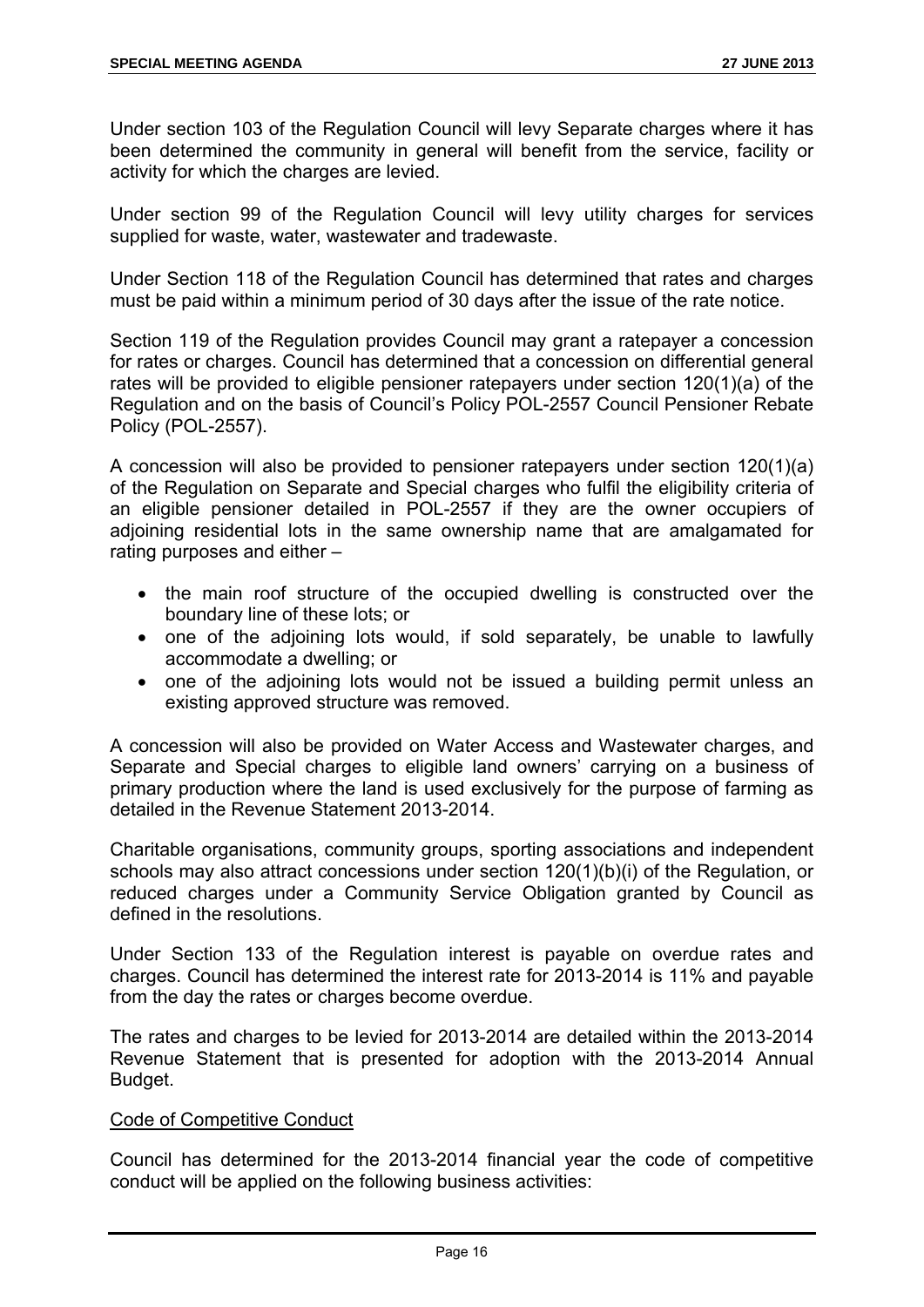- Redland Performing Arts Centre;
- Building Certification Services;
- Cemeteries Operations; and
- Redland Art Gallery.

# Competitive Neutrality

In compliance with section 43 of the Act and under section 44 of the Act, Council has determined for the 2013-2014 financial year that the significant business activity of:

- RedWaste will have full cost pricing principles applied; and
- Redland Water will be operated as a commercialised business activity.

# **STRATEGIC IMPLICATIONS**

# **Legislative Requirements**

Section 107A(1) of the Act requires a local government must consider the budget presented by the mayor and, by resolution, adopt the budget with or without amendment.

Section 170(2) of the Regulation requires if the budget does not comply with section 169 of the Regulation when it is adopted, the adoption of the budget is of no effect.

Section 170A(3) of the Act and pursuant to section 170(1) of the Regulation the budget must be adopted after 31 May or before 1 August or a later day if decided by the Minister.

Section 169 of the Regulation requires that Council must include in the budget a Revenue Statement in accordance with Section 172 of the same Regulation.

Section 94(2) of the *Local Government Act 2009* requires Council to adopt at its budget meeting for a financial year the rates and charges that are to be levied for the financial year.

Section 205 of the Regulation requires the Chief Executive Officer to present at the annual budget meeting a Statement of Estimated Financial Position.

Section 47(7) of the Act requires Council to decide each financial year by resolution whether or not the code of competitive conduct will apply to a business activity prescribed under a regulation.

#### **Risk Management**

The preparation for the annual budget and rates and charges for the 2013-2014 financial year involved extensive modelling and successive review by Council and the Executive Leadership Group.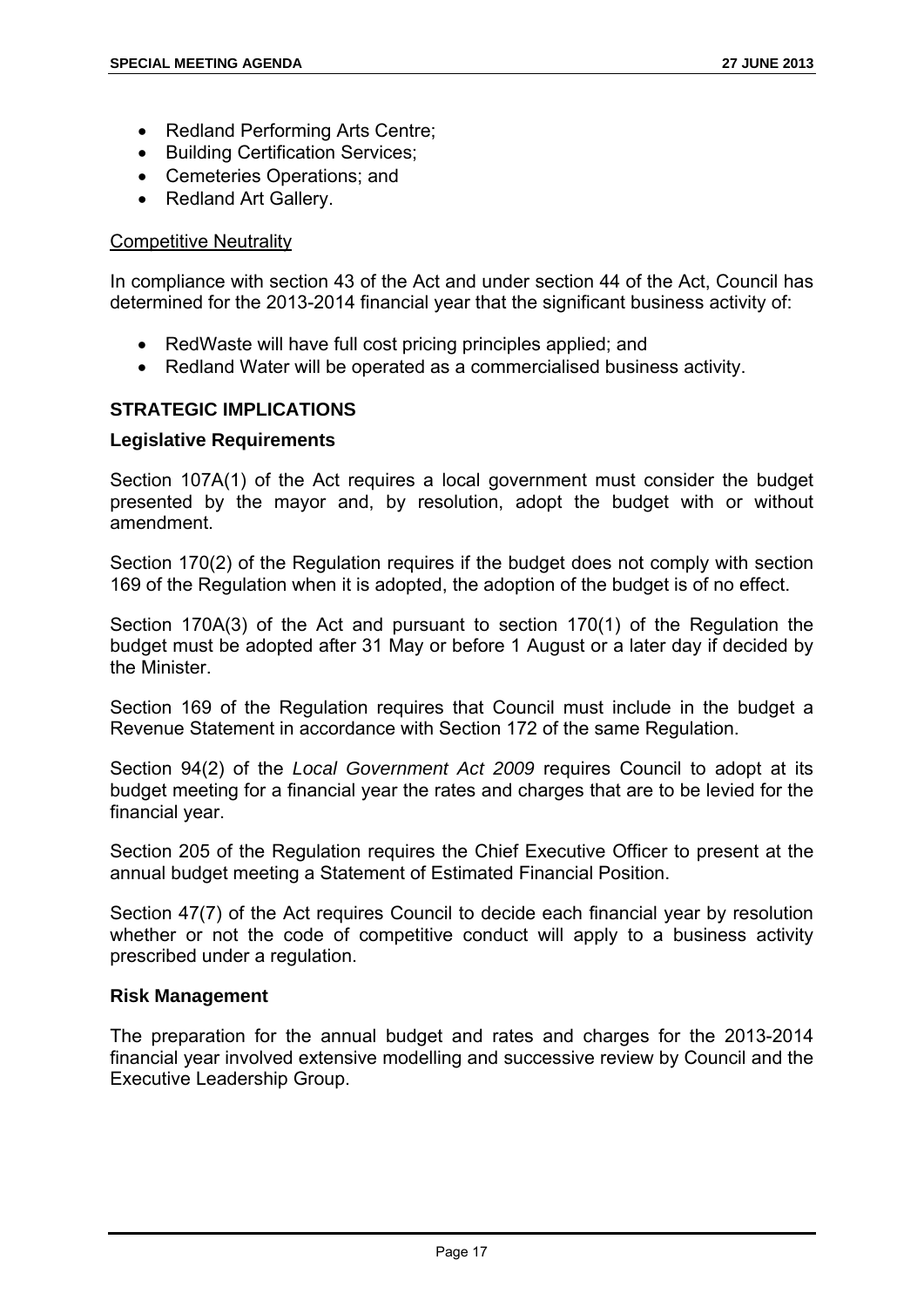# **Financial**

The financial implications of the 2013-2014 annual budget are in line with Council's:

- Long-term community plan:
- Financial Strategy;
- 5 year corporate plan; and
- Annual operational plan.

# **People**

Nil impact expected as the purpose of the report is to present the 2013-2014 annual budget to Council for adoption.

#### **Environmental**

Nil impact expected as the purpose of the report is to present the 2013-2014 annual budget to Council for adoption.

# **Social**

Nil impact expected as the purpose of the report is to present the 2013-2014 annual budget to Council for adoption.

# **Alignment with Council's Policy and Plans**

#### **9. An efficient and effective organisation**

Council is well respected and seen as an excellent organisation which manages resources in an efficient and effective way

- 9.5 Ensure robust long term financial planning is in place to protect the financial sustainability of Council
- 9.6 Implement long term asset management planning that supports innovation and sustainability of service delivery, taking into account the community's aspirations and capacity to pay for desired service levels
- 9.7 Develop our procurement practices to increase value for money within an effective governance framework
- 9.8 Work 'smarter' across departments, in multi-disciplinary teams to achieve continuous improvement and effective co-ordination

# **CONSULTATION**

A series of budget workshops were conducted with Councillors and the Executive Leadership Group to prepare the 2013-2014 annual budget and determine the rates and charges to be levied. Along with this, an independent consultant, Orion Consulting Network Pty Ltd (Orion), was engaged to review Council's overall rating strategy and level of utility charges. David Spearritt and Thomas Bidstrup from Orion met with Councillors and the Executive Leadership Group and work-shopped rates and charges with them over the course of two meetings.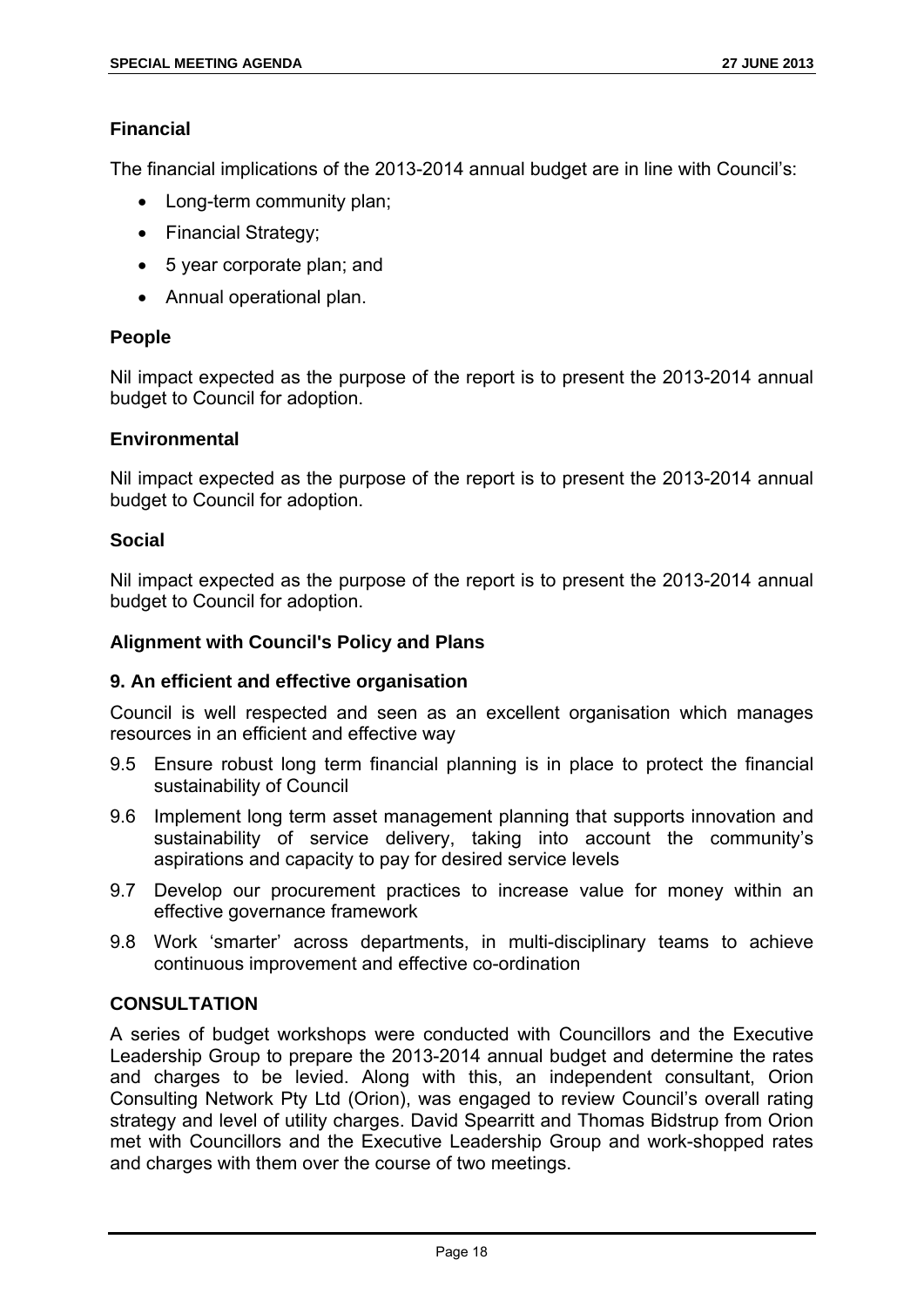# **OFFICER'S RECOMMENDATION**

**That Council resolve to:** 

- **Note the Statement of Estimated Financial Position for year ending 30 June 2013 pursuant to section 205 of the** *Local Government Regulation 2012***;**
- **Apply the code of competitive conduct to the following business activities pursuant to section 47 of the** *Local Government Act 2009 and section 33 of the Local Government Regulation 2012***:** 
	- **Redland Performing Arts Centre;**
	- **Building Certification Services;**
	- **Cemeteries Operations;**
	- **Redland Art Gallery;**
- **Apply full cost pricing principles to the RedWaste significant business activity;**
- **Operate the Redland Water significant business activity as a commercialised business activity;**
- **Adopt the 2013-2014 Annual Budget (Attachment 1), which has been prepared in accordance with section 169 of the** *Local Government Regulation 2012***, pursuant to Section 170 of the same Regulation;**
- **Adopt the 2013-2014 Revenue Statement including Rates and Charges to be levied that is tabled in the Annual Budget (Attachment 1) and has been prepared in accordance with section 172 of the** *Local Government Regulation 2012***; and**
- **Adopt the balance of the Agenda and all other aspects of the budget and financial documents as recommended by Council officers in the Report items 5.3.3 to 5.3.14.**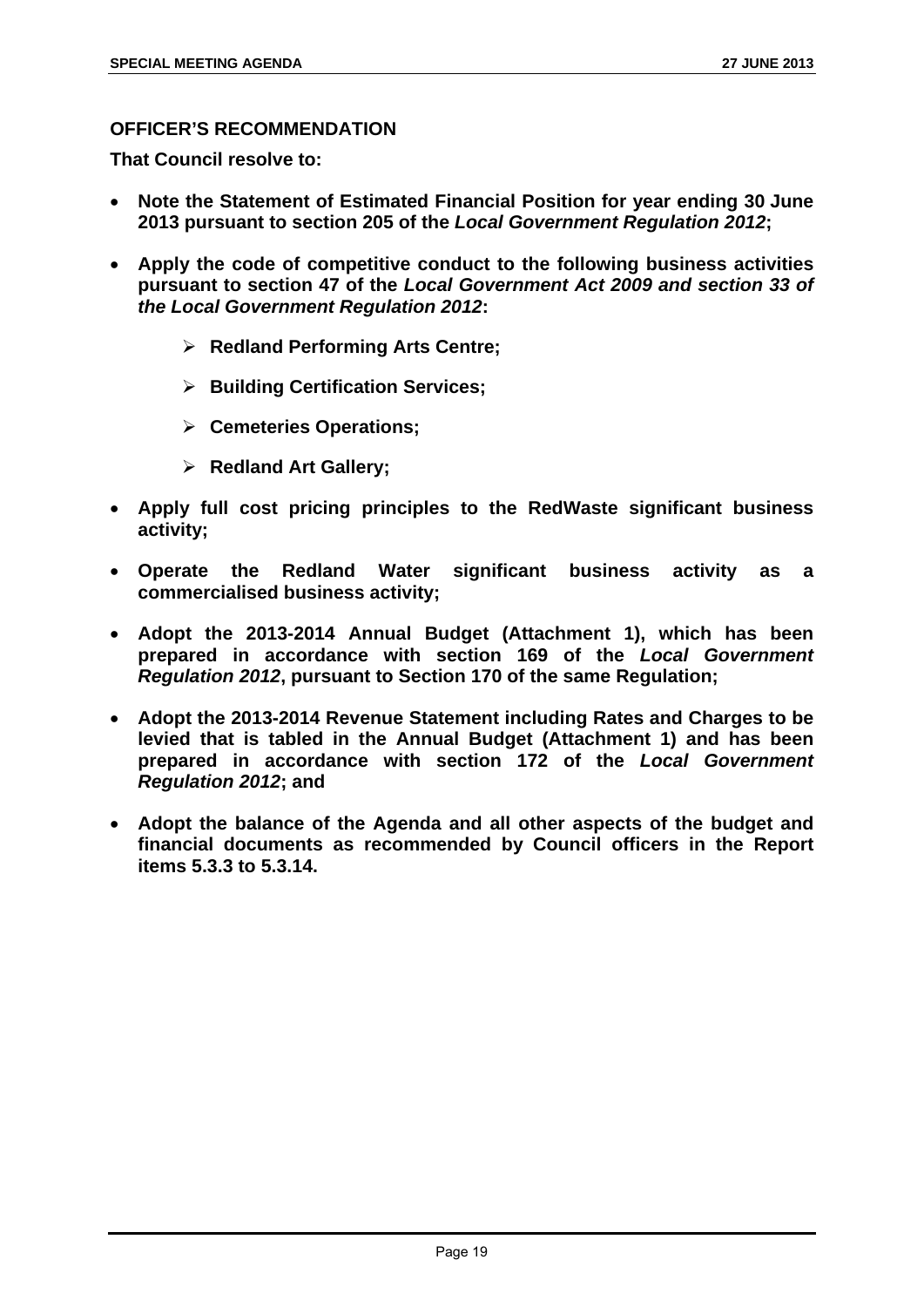| 5.3.1 STATEMENT OF ESTIMATED FINANCIAL POSITION 2012/2013 |                                                                                                 |  |
|-----------------------------------------------------------|-------------------------------------------------------------------------------------------------|--|
| <b>Dataworks Filename:</b>                                | <b>FM Financial Statements</b>                                                                  |  |
| Attachment:                                               | <b>Statement of Estimated Financial Position</b><br>2012/2013                                   |  |
| <b>Authorising Officer:</b>                               |                                                                                                 |  |
|                                                           | <b>Bill Lyon</b><br><b>Chief Executive Officer</b>                                              |  |
| <b>Responsible Officer:</b>                               | <b>Gavin Holdway</b><br><b>Chief Financial Officer</b>                                          |  |
| Author:                                                   | <b>Deborah Corbett-Hall</b><br><b>Service Manager Business and Commercial</b><br><b>Finance</b> |  |

# **PURPOSE**

The purpose of this report is to present Council's estimated financial position for the 2012/2013 financial year in accordance with section 205 of the *Local Government Regulation 2012*. The attachment outlines Council's forecasted financial operations and financial position for the 2012/2013 financial year.

#### **BACKGROUND**

Council adopts an annual budget at the beginning of each financial year and undertakes revisions of the budget at quarterly intervals. The information contained in the attached financial report provides details of the original budget and also a forecast of expenditure for the June period of 2012/2013.

#### **ISSUES**

Please refer to the attached Statement of Estimated Financial Position 2012/2013 and associated commentary. Of note, Council has undertaken an organisation wide restructure in the financial year and has also reviewed its core services. These changes have contributed to some of the variances outlined on the attachment.

The final financial position of Council will be determined following the end of the 2012/2013 year and the addition of accruals or deferrals as appropriate.

# **STRATEGIC IMPLICATIONS**

Council annually reviews its Financial Strategy and builds in efficiency measures along with growth and price considerations. Council then reviews its budget on a quarterly basis following adoption, responding to market and community changes.

Additionally, Council undergoes an annual credit review conducted by Queensland Treasury Corporation (QTC) and has demonstrated to QTC that the forecasted financial performance and position of Council is sound.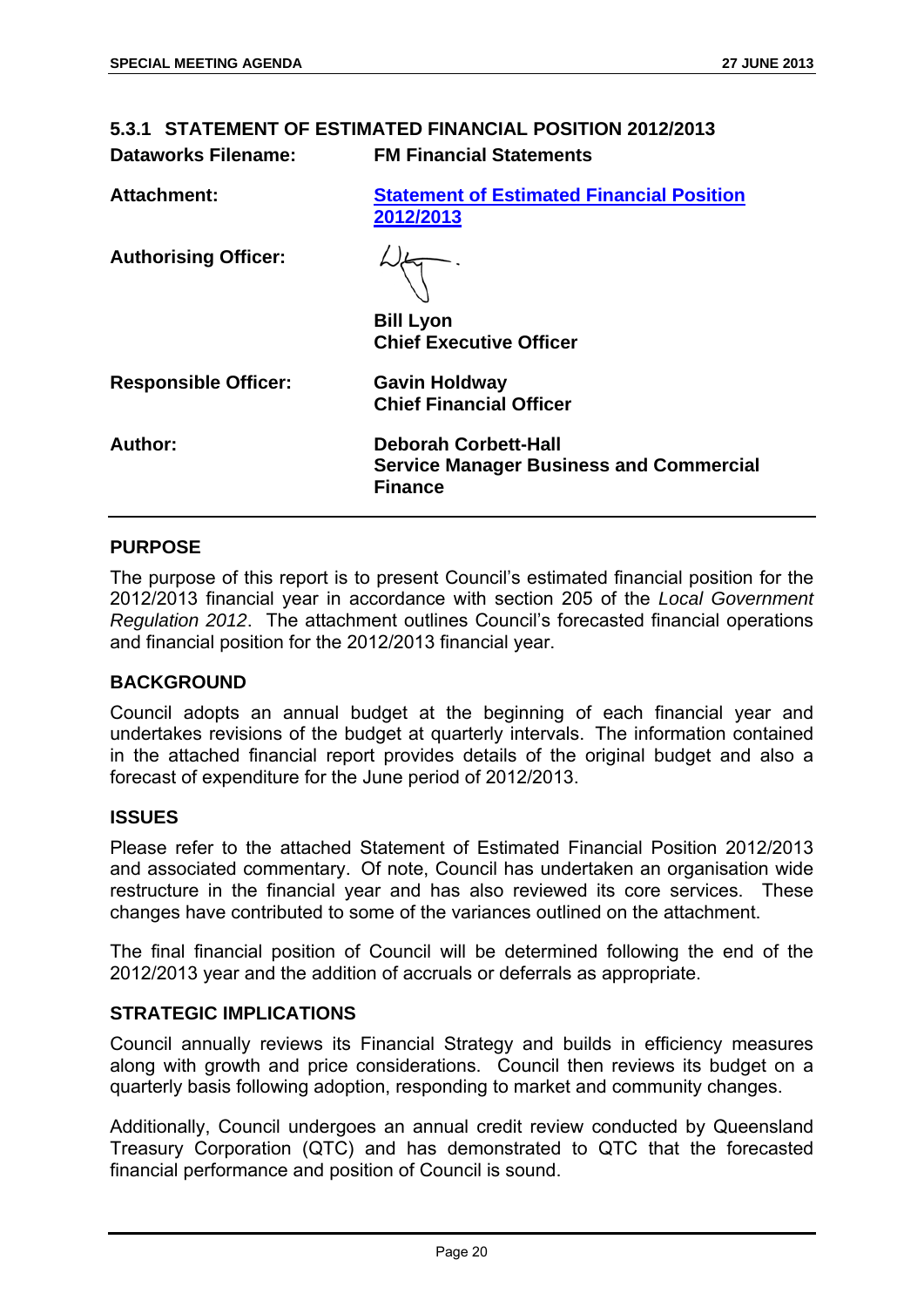# **Legislative Requirements**

Section 205(1) of the *Local Government Regulation 2012* requires the chief executive officer to present a statement of estimated financial position to the annual budget meeting.

#### **Risk Management**

Each quarterly budget review has been adopted following a rigorous development and consultation process. Finance officers, the chief financial officer and the executive leadership group also review the monthly performance and position and discuss possible causes of action when appropriate.

# **Financial**

This report does not include any financial implications. It reports on the adopted original budget and includes forecasts of significance to the end of the 2012/2013 financial year. As these figures are anticipated and unaudited, they are subject to change with the completion of the financial year-end accounting process. Of particular note, Council is anticipating a gain on returning water operations in the order of \$48.7m and noted the same in its last formal budget review adopted on 5 June 2013. Redland City Council inherited debt, some current liabilities, accounts receivables and other assets from Allconnex Water. The net gain is the result of the reconciliation of these amounts along with the cessation of Council's investment in Allconnex Water between 1 July 2010 and 30 June 2012.

# **People**

Nil impact expected as the purpose of the attached report is to provide financial information to Council based upon original budget versus forecasted financial activity for the 2012/2013 financial year.

#### **Environmental**

Nil impact expected as the purpose of the attached report is to provide financial information to Council based upon original budget versus forecasted financial activity for the 2012/2013 financial year.

#### **Social**

Nil impact expected as the purpose of the attached report is to provide financial information to Council based upon original budget versus forecasted financial activity for the 2012/2013 financial year.

#### **Alignment with Council's Policy and Plans**

This report has a relationship with the following items of the Corporate Plan:

#### **9. An efficient and effective organisation**

Council is well respected and seen as an excellent organisation which manages resources in an efficient and effective way

9.5 Ensure robust long term financial planning is in place to protect the financial sustainability of Council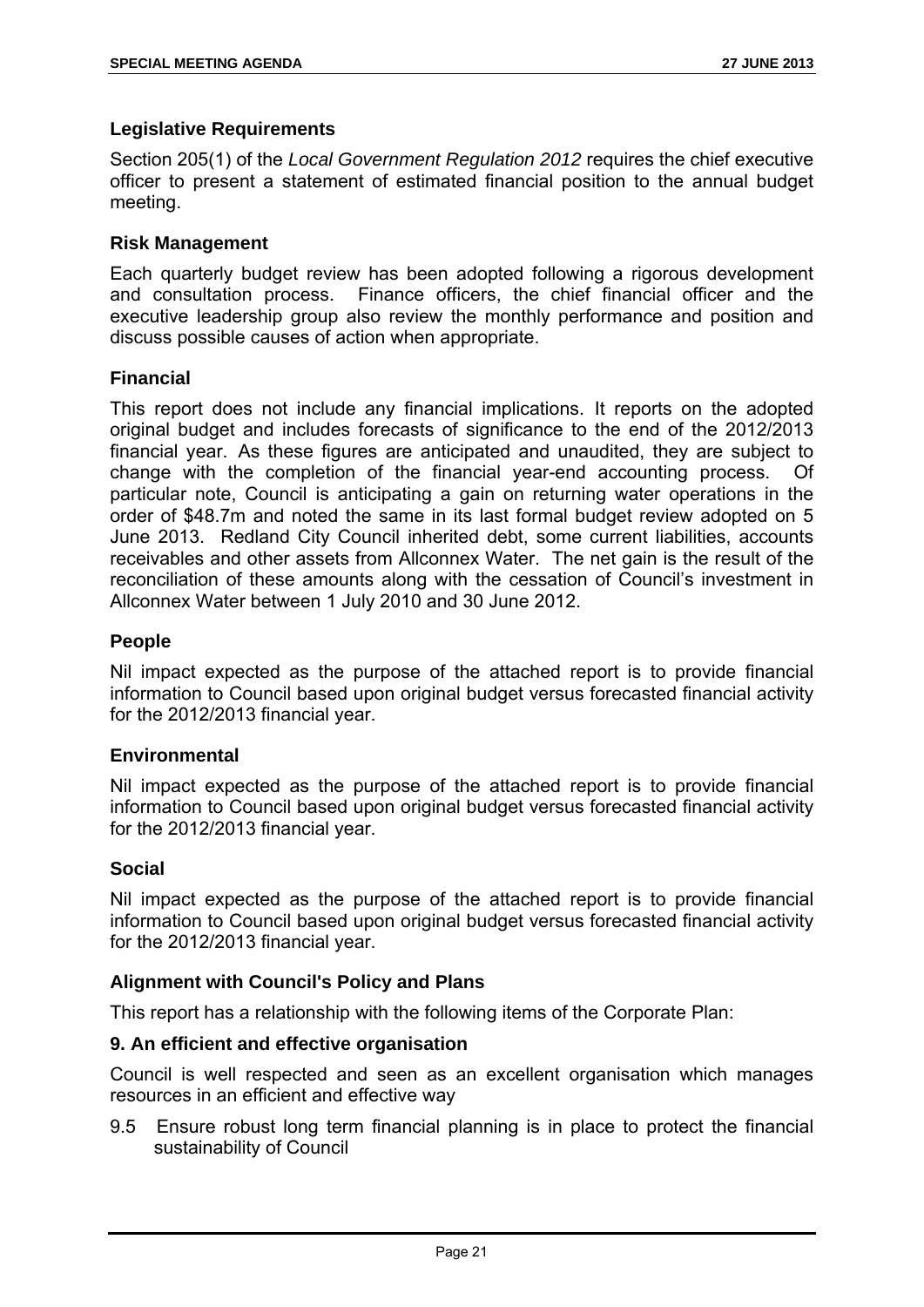- 9.6 Implement long term asset management planning that supports innovation and sustainability of service delivery, taking into account the community's aspirations and capacity to pay for desired service levels
- 9.7 Develop our procurement practices to increase value for money within an effective governance framework

#### **CONSULTATION**

Financial Services Officers and the Chief Financial Officer have reviewed the attached information and confirm the information is provided in accordance with legislative requirements.

# **OFFICER'S RECOMMENDATION**

**That Council resolve that the information with respect to Council's estimated financial position for the 2012/2013 financial year, in accordance with section 205(1) of the** *Local Government Regulation 2012***, as presented in the attached financial report be noted.**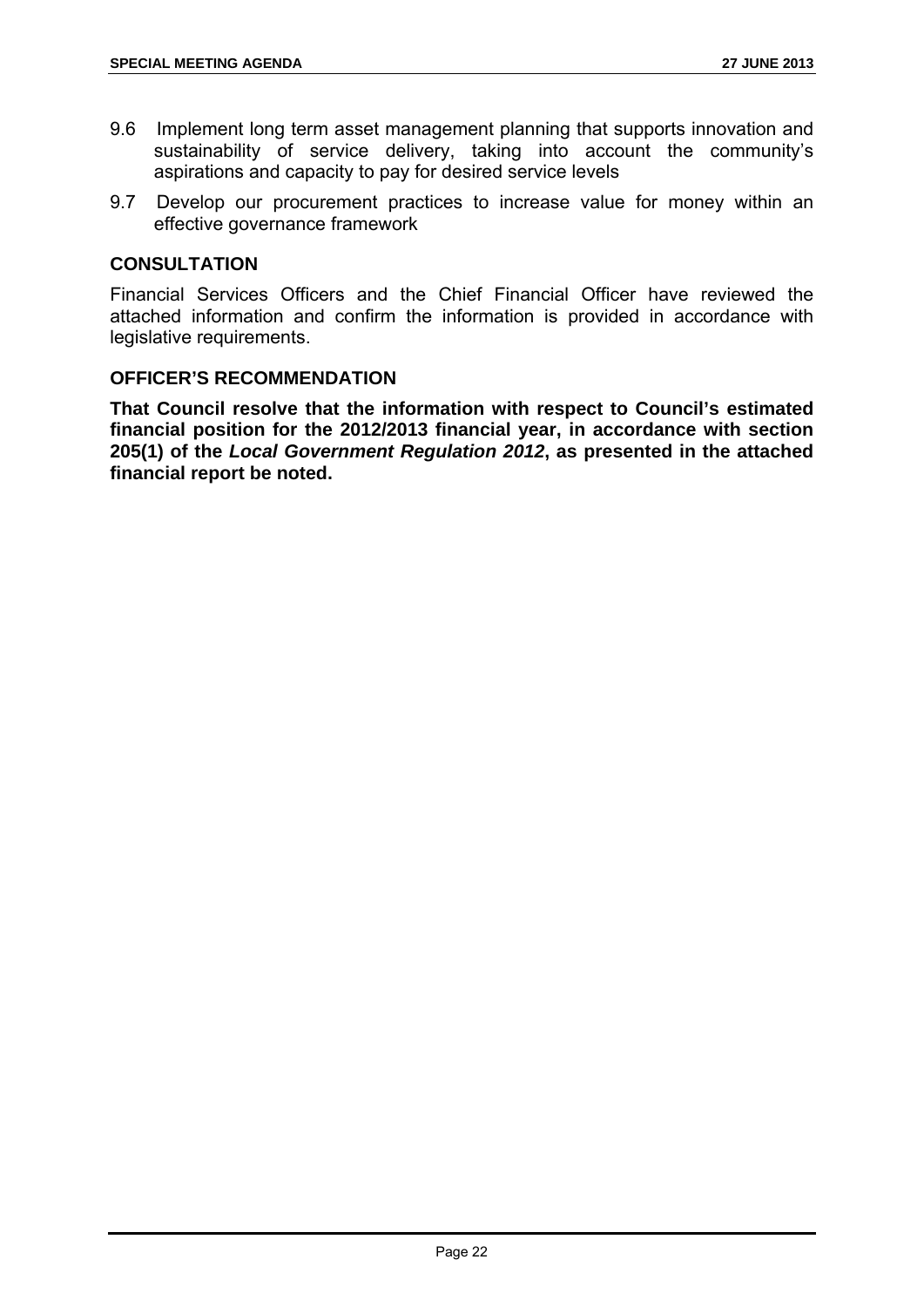# **5.3.2 NATIONAL COMPETITION POLICY REQUIREMENTS FOR SIGNIFICANT AND OTHER BUSINESS ACTIVITIES IN 2013/2014**

**Dataworks Filename: FM Corporate Budget** 

| Dataworks Filename:         | <b>FM Corporate Budget</b>                                                                      |
|-----------------------------|-------------------------------------------------------------------------------------------------|
| <b>Authorising Officer:</b> |                                                                                                 |
|                             | <b>Bill Lyon</b><br><b>Chief Executive Officer</b>                                              |
| <b>Responsible Officer:</b> | <b>Gavin Holdway</b><br><b>Chief Financial Officer</b>                                          |
| <b>Author:</b>              | <b>Deborah Corbett-Hall</b><br><b>Service Manager Business and Commercial</b><br><b>Finance</b> |

# **PURPOSE**

The purpose of this report is to identify activities that are business activities for 2013/2014 based on the current financial forecasts for 2012/2013 financial year and to review the application of the Code of Competitive Conduct (the Code) to business activities across Redland City Council. The financial statements containing the estimated costs of the significant business activity and other business activities will be included in the 2013/2014 Budget Publication for adoption at the Special Budget Meeting in June 2013.

#### **BACKGROUND**

Section 47(7) of the *Local Government Act 2009* states a local government must decide each financial year, by resolution, whether or not to apply the code of competitive conduct to a business activity prescribed under a regulation.

Additionally, section 34(1) of the *Local Government Regulation 2012* requires that a Local Government's budget must contain an estimated activity statement for each business activity.

As part of the annual budget deliberations, Council considered the change to the threshold for prescribed business activities and also the desired focus on commercial opportunities.

#### **ISSUES**

Redland City Council is required to consider the legislated financial thresholds to ascertain whether new business activities will be introduced for the 2013/2014 financial year in line with current legislative requirements. The Department of Local Government, Community Recovery and Resilience (The Department) provides an annual bulletin to update the thresholds.

The latest Departmental thresholds were published in October 2012 for the 2012/2013 financial year:

for type one Activities: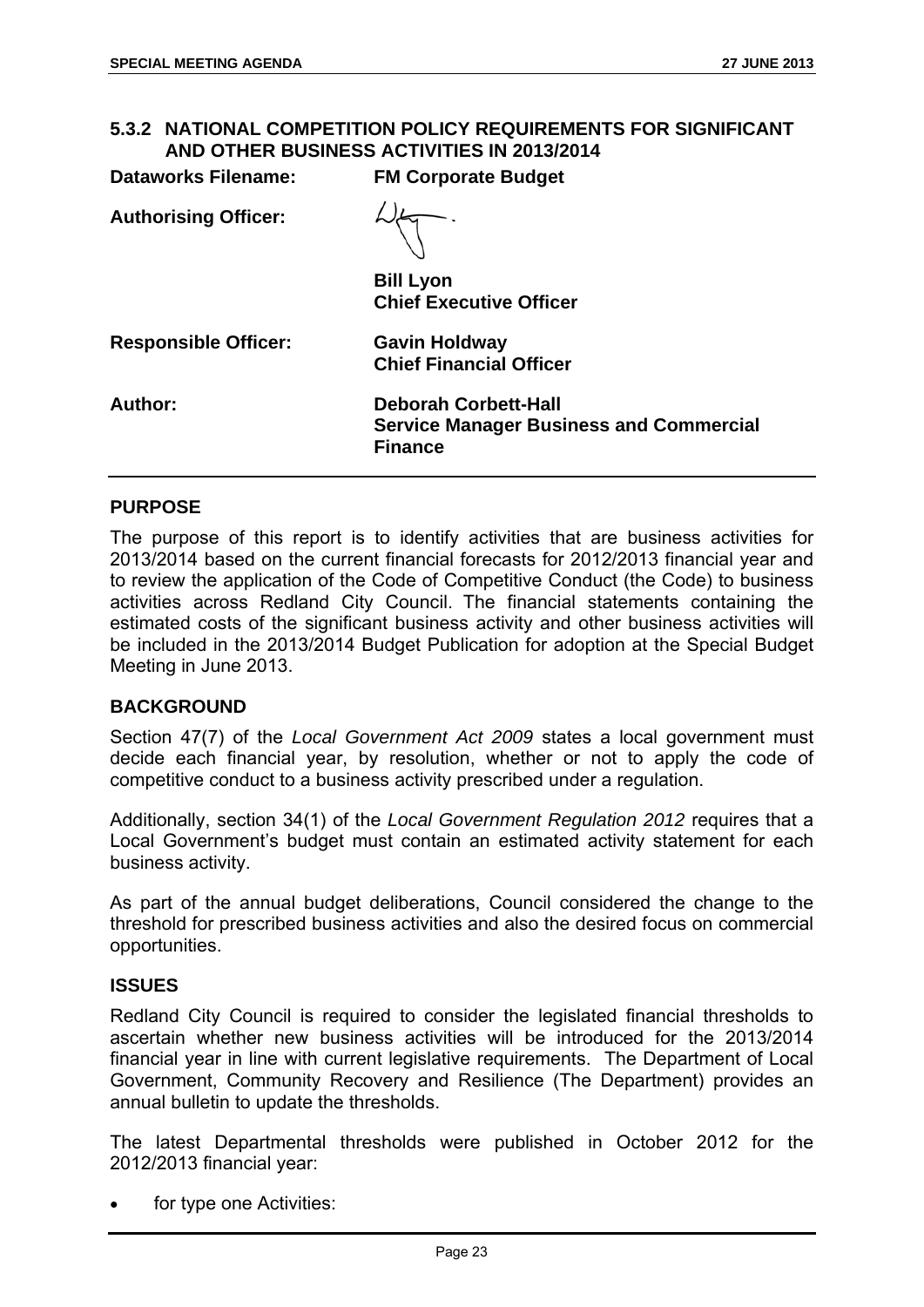- o for water and sewerage combined activities \$42,640,000
- $\circ$  for other activities \$25,540,000
- for type two activities:
	- o for water and sewerage combined activities \$12,770,000
	- $\circ$  for other activities \$8,550,000.

Of note, these thresholds are outlined at section 19 of the *Local Government Regulation 2012* and are anticipated to be indexed early in the 2013/2014 financial year.

In deciding whether an activity should be a new type 1 or type 2 business activity for the 2013/2014 financial year, local governments must consider the operating expenditure for the 2012/2013 financial year less any depreciation included therein and any expenditure included therein to achieve competitive neutrality which is not actually incurred by the local government plus any loan redemption payments in that year.

The following table provides a review of the threshold implications and provides recommendation regarding the applicability of the framework:

| <b>Activity</b>                       | <b>Classification</b>                                   | Comments                 |
|---------------------------------------|---------------------------------------------------------|--------------------------|
|                                       |                                                         | No change from 2012/2013 |
| <b>Redland Water</b>                  | <b>Type 1 Significant</b>                               |                          |
|                                       | Business Activity that is                               |                          |
|                                       | commercialised                                          |                          |
| Waste Operations & Type 2 Significant |                                                         | No change from 2012/2013 |
| Planning 'RedWaste' Business Activity |                                                         |                          |
|                                       | Redland Performing Business Activity subject to the     | No change from 2012/2013 |
| <b>Arts Complex</b>                   | code of competitive conduct                             |                          |
|                                       | Building Certification Business Activity subject to the | No change from 2012/2013 |
|                                       | code of competitive conduct                             |                          |
| Cemeteries                            | Business Activity subject to the                        | No change from 2012/2013 |
| <b>Operations</b>                     | code of competitive conduct                             |                          |
| <b>Redland Art Gallery</b>            | Business Activity subject to the                        | No change from 2012/2013 |
|                                       | code of competitive conduct                             |                          |

During the budget deliberations for 2013/2014 financial year, Council determined to no longer classify Fleet and Plant Operations as a business activity subject to the code of competitive conduct as all transactions will be classified as internal. School Age Care and Caravan Parks were two activities that were handed back to be delivered by community organisations in the 2012/2013 year.

Finally, Marine Transport Operations was determined to no longer be considered as a business activity subject to the code of competitive conduct for the 2013/2014 financial year. In accordance with the legislative thresholds, Marine Transport would be a prescribed business activity as the anticipated expenditures would exceed \$300,000 although in July 2012 as part of a service level review; Council disbanded the City Enterprises Group and moved its focus to core services and away from commercial revenue opportunities.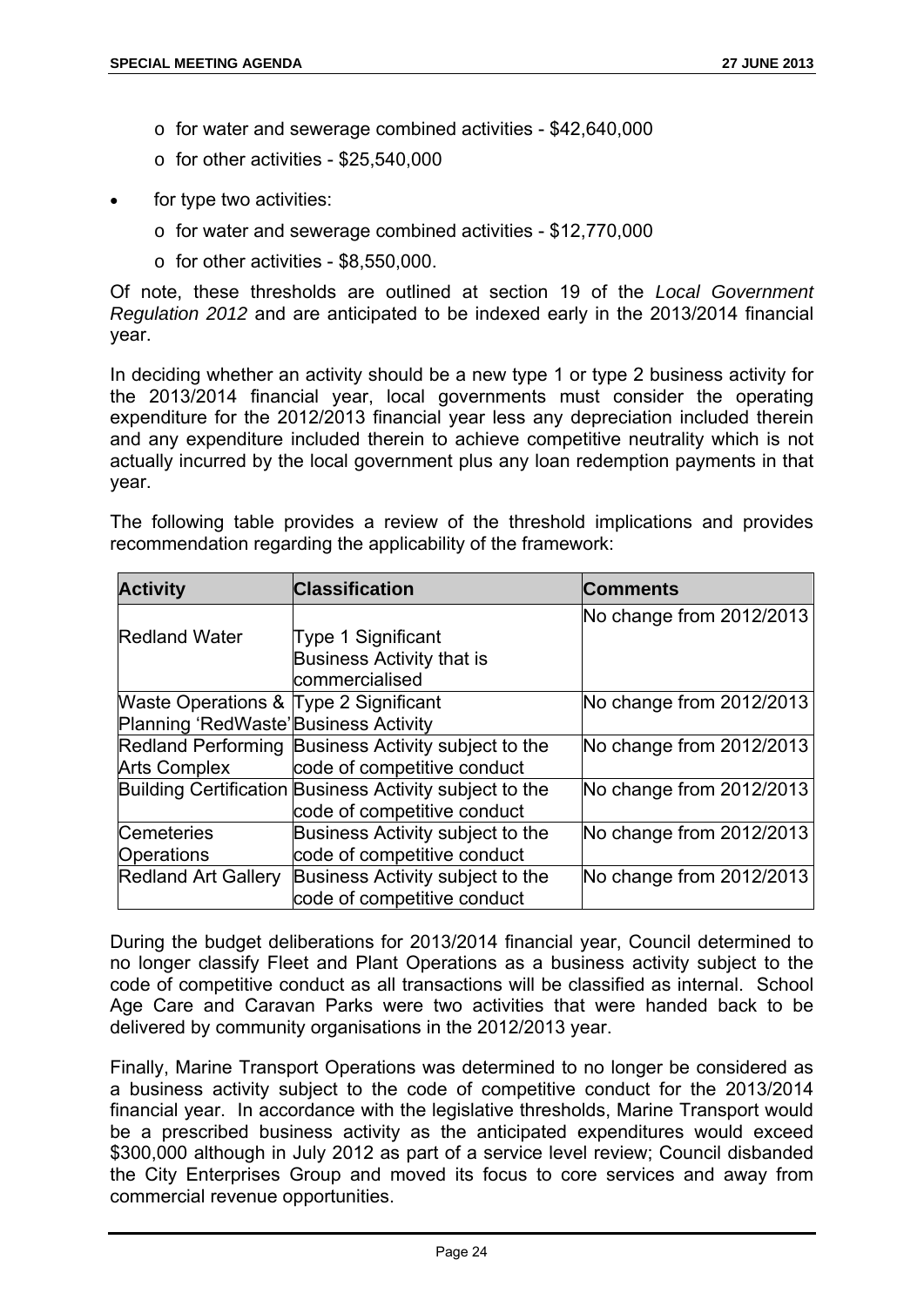# **STRATEGIC IMPLICATIONS**

An annual review of the Long Term Financial Strategy with Councillors and the Executive Leadership Group was conducted between October and December 2012 and each group considered the parameters for commercial revenue and full cost recovery. The 2013 review is anticipated to be conducted between October and December of the 2013/2014 financial year.

#### **Legislative Requirements**

Section 47(7) of the Local Government Act 2009 states a local government must decide each financial year, by resolution, whether or not to apply the code of competitive conduct to a business activity prescribed under a regulation. This report contains a proposal for the 2013/2014 financial year that will be reviewed on the completion of the 2012/2013 end of year financial statements.

#### **Risk Management**

Risks and opportunities for business activities are discussed as part of both the annual review of the Long Term Financial Strategy and also the annual budget workshops.

#### **Financial**

There are no financial implications impacting Council as a result of this report – all business activities are budgeted for and operating statements are provided in the budget publication.

#### **People**

Nil impact expected as the purpose of this document is to propose the business activities for the 2013/2014 financial year in accordance with the legislative requirements.

#### **Environmental**

Nil impact expected as the purpose of this document is to propose the business activities for the 2013/2014 financial year in accordance with the legislative requirements.

#### **Social**

Nil impact expected as the purpose of this document is to propose the business activities for the 2013/2014 financial year in accordance with the legislative requirements.

#### **Alignment with Council's Policy and Plans**

This report has a relationship with the following items of the Corporate Plan:

#### **9. An efficient and effective organisation**

Council is well respected and seen as an excellent organisation which manages resources in an efficient and effective way

9.5 Ensure robust long term financial planning is in place to protect the financial sustainability of Council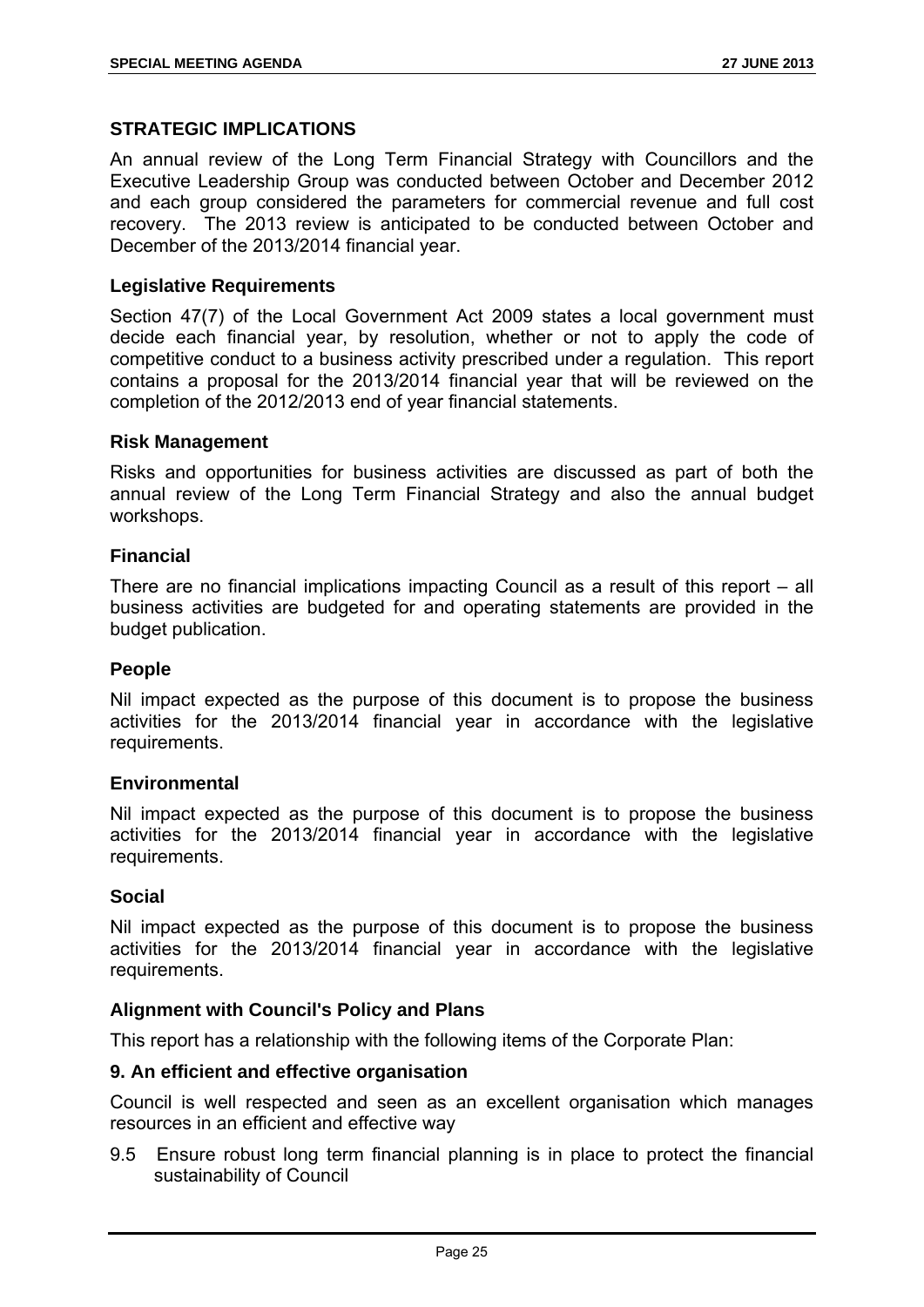- 9.6 Implement long term asset management planning that supports innovation and sustainability of service delivery, taking into account the community's aspirations and capacity to pay for desired service levels
- 9.7 Develop our procurement practices to increase value for money within an effective governance framework
- 9.8 Work 'smarter' across departments, in multi-disciplinary teams to achieve continuous improvement and effective co-ordination

# **CONSULTATION**

Finance Officers, the Chief Financial Officer and the Executive Leadership Group have reviewed the existing business activities during 2012 on a quarterly basis. As part of the annual budget development, Council discussed the business activities during a workshop held on 19 February 2013.

# **OPTIONS**

That Council resolve as follows:

- 1. That Redland Water continues to be classified as a Type One significant business activity to be run as a commercial business unit and Waste Operations & Planning (RedWaste) continues to be classified as a Type Two significant business activity; and
- 2. To apply the Code of Competitive Conduct to the following business activities:
	- Redland Performing Arts Centre;
	- Building Certification Services;
	- Cemeteries Operations: and
	- Redland Art Gallery.
- 3. That Council request further information or propose amendments to the proposed business activity listing above.

# **OFFICER'S RECOMMENDATION**

**That Council resolve as follows:** 

- **1. That Redland Water continues to be classified as a Type One significant business activity to be run as a commercial business unit and Waste Operations & Planning (RedWaste) continues to be classified as a Type Two significant business activity; and**
- **2. To apply the Code of Competitive Conduct to the following business activities:** 
	- **Redland Performing Arts Centre;**
	- **Building Certification Services;**
	- **Cemeteries Operations; and**
	- **Redland Art Gallery.**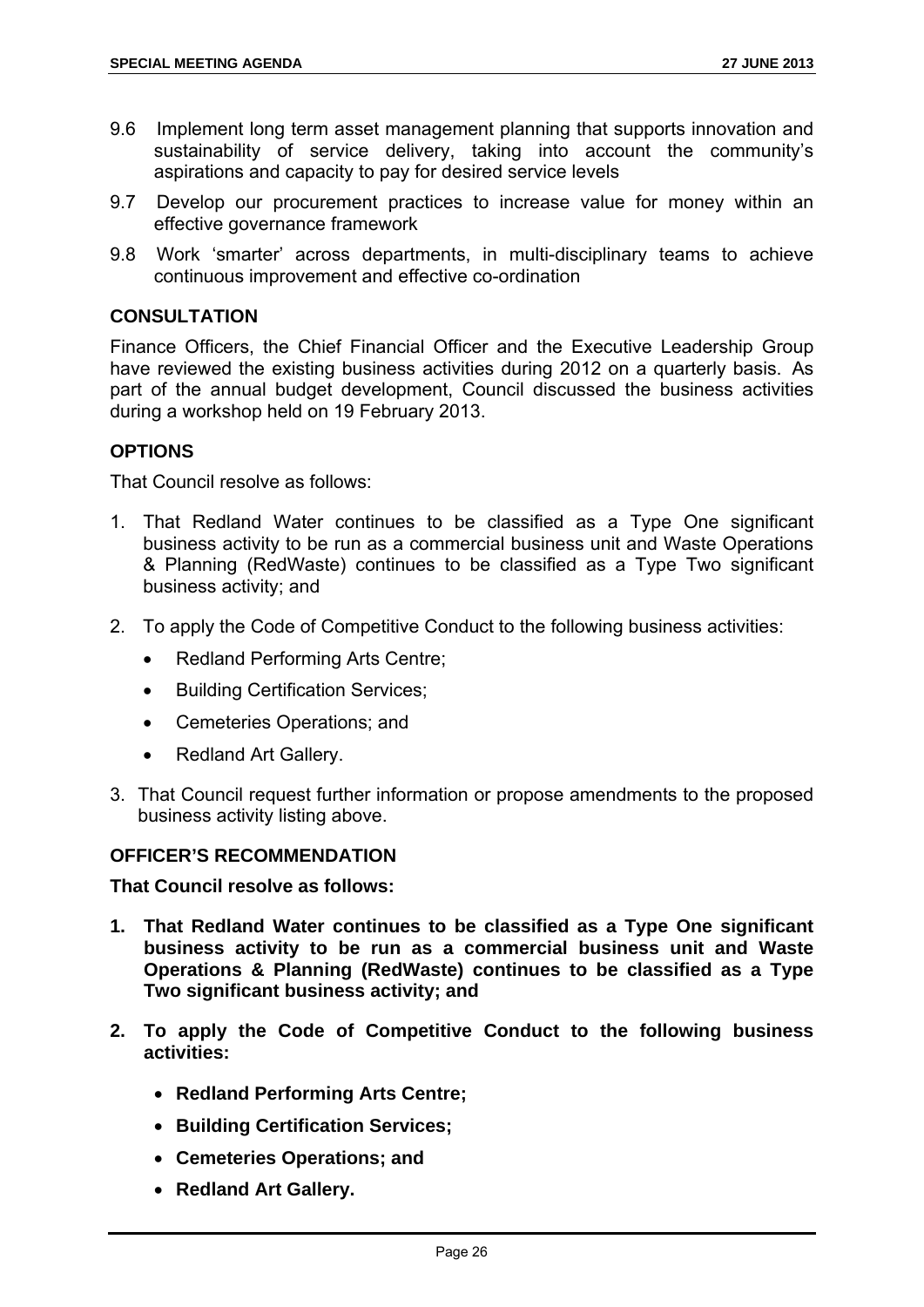| 5.3.3 ESTABLISHMENT OF RESERVE BALANCES AND TRANSFERS FOR<br>2013/2014 |                                                                                                 |  |
|------------------------------------------------------------------------|-------------------------------------------------------------------------------------------------|--|
| <b>Dataworks Filename:</b>                                             | <b>FM Corporate Budget</b>                                                                      |  |
| <b>Attachment:</b>                                                     | <b>Reserve Transfers and Anticipated Reserve</b><br><b>Balances 2013/2014</b>                   |  |
| <b>Authorising Officer:</b>                                            |                                                                                                 |  |
|                                                                        | <b>Bill Lyon</b><br><b>Chief Executive Officer</b>                                              |  |
| <b>Responsible Officer:</b>                                            | <b>Gavin Holdway</b><br><b>Chief Financial Officer</b>                                          |  |
| Author:                                                                | <b>Deborah Corbett-Hall</b><br><b>Service Manager Business and Commercial</b><br><b>Finance</b> |  |

# **PURPOSE**

The purpose of this report is to provide details of Redland City Council reserve balances and transfers for the 2013/2014 financial year. Whilst this is no longer a requirement under the *Local Government Act 2009* or *Local Government Regulation 2012,* constrained reserves demonstrate to the community that funds are held for particular purposes.

#### **BACKGROUND**

Each year Council develops and adopts a budget that includes forecasts for transfers to and from both operational and capital reserves. Each reserve holds funds for prescribed purposes and until December 2012, there was a legislative requirement to outline the forecasted reserve movements as part of budget adoption. As part of the 2013/2014 budget development process, a review was undertaken of Council's reserves to ensure for each reserve, the constrained cash amount and purpose is still relevant and in the interests of the community.

#### **ISSUES**

Redland City Council has established its reserves in the operating fund by including each reserve in its annual budget or by a separate resolution.

The attachment outlines the opening balance of reserves as at 1 July 2012, the anticipated closing balance of reserves as at 30 June 2013, and budgeted transfers and anticipated balances for 2013/2014.

# **STRATEGIC IMPLICATIONS**

Council reviews its budget on a monthly basis against actual performance and position and also formally revises its budget quarterly. Additionally, each year Council reviews its long term Financial Strategy and considers the constrained cash held as a subset of community equity, ensuring the constrained cash in the reserves is fully funded from cash and cash balances.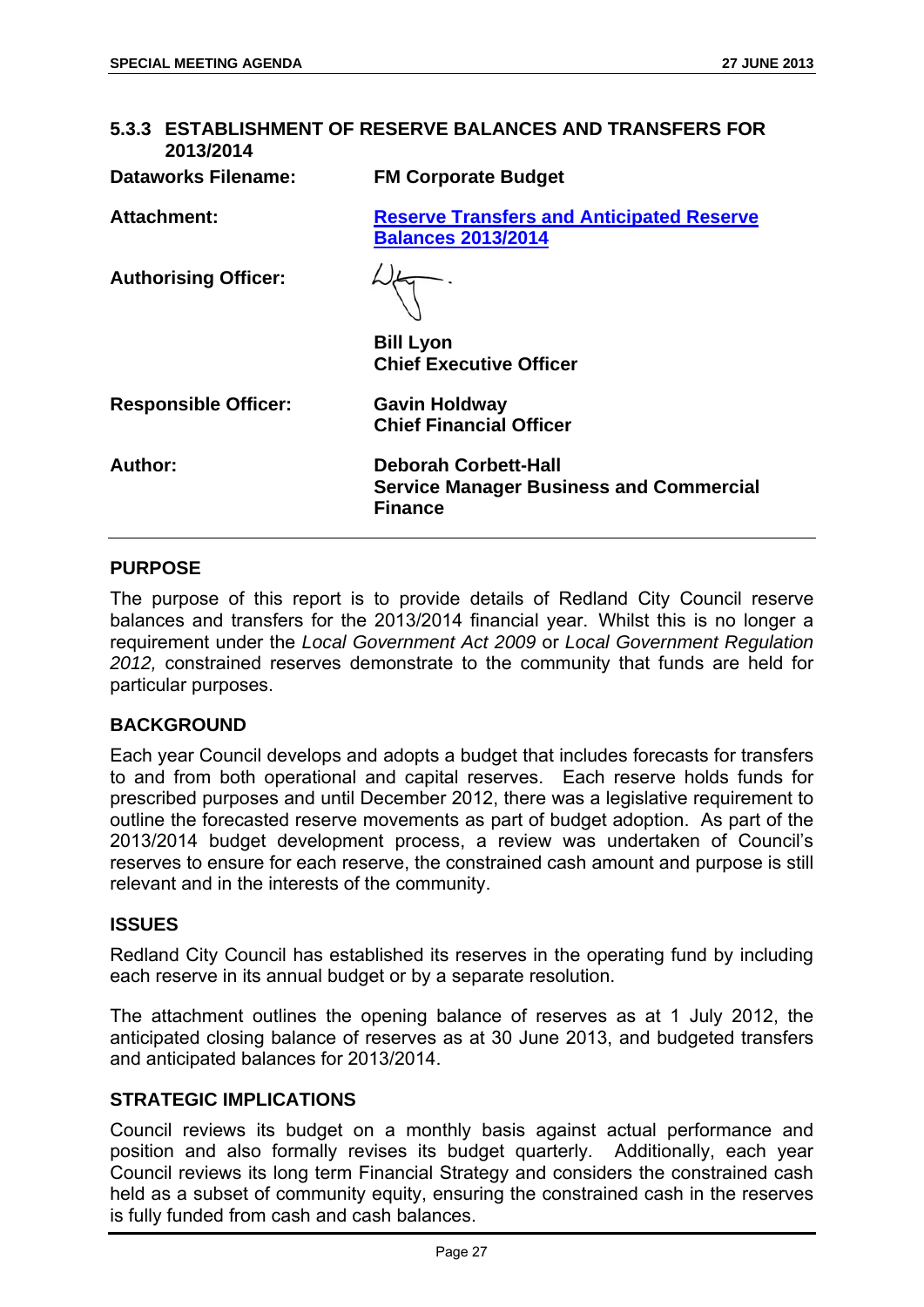# **Legislative Requirements**

From December 2012 there is no legal requirement under the *Local Government Act 2009* or *Local Government Regulation 2012* to adopt reserve movements at Council's annual budget meeting. In the interests of transparency, Council is keen to illustrate to the community its constrained cash balances as the funds are held for particular purposes.

#### **Risk Management**

Reserve balances are reviewed on a monthly basis to ensure they are not overdrawn or exceed the 'cash and cash holdings' of Council.

# **Financial**

There are no direct financial impacts to Council resulting from this report – transfers to and from reserves are a movement in community equity and increases in reserves hold community funds for particular purposes.

#### **People**

Nil impact expected as the purpose of the attached report is to provide an overview of the transfers to and from constrained reserves for the 2013/2014 financial year.

# **Environmental**

Nil impact expected as the purpose of the attached report is to provide an overview of the transfers to and from constrained reserves for the 2013/2014 financial year.

#### **Social**

Nil impact expected as the purpose of the attached report is to provide an overview of the transfers to and from constrained reserves for the 2013/2014 financial year.

# **Alignment with Council's Policy and Plans**

This report has a relationship with the following items of the Corporate Plan:

#### **9. An efficient and effective organisation**

Council is well respected and seen as an excellent organisation which manages resources in an efficient and effective way

9.5 Ensure robust long term financial planning is in place to protect the financial sustainability of Council

# **CONSULTATION**

The Executive Leadership Group and Councillors have been consulted as part of the recent budget workshops in relation use of reserves to fund operational and capital jobs in the 2013/2014 financial year. The transfers are identified as line items on the face of the Operating and Capital Funding Statements.

# **OPTIONS**

1. Council resolves to adopt the forecast reserve balances and transfers identified in the attachment as a result of the 2013/2014 budget workshops; or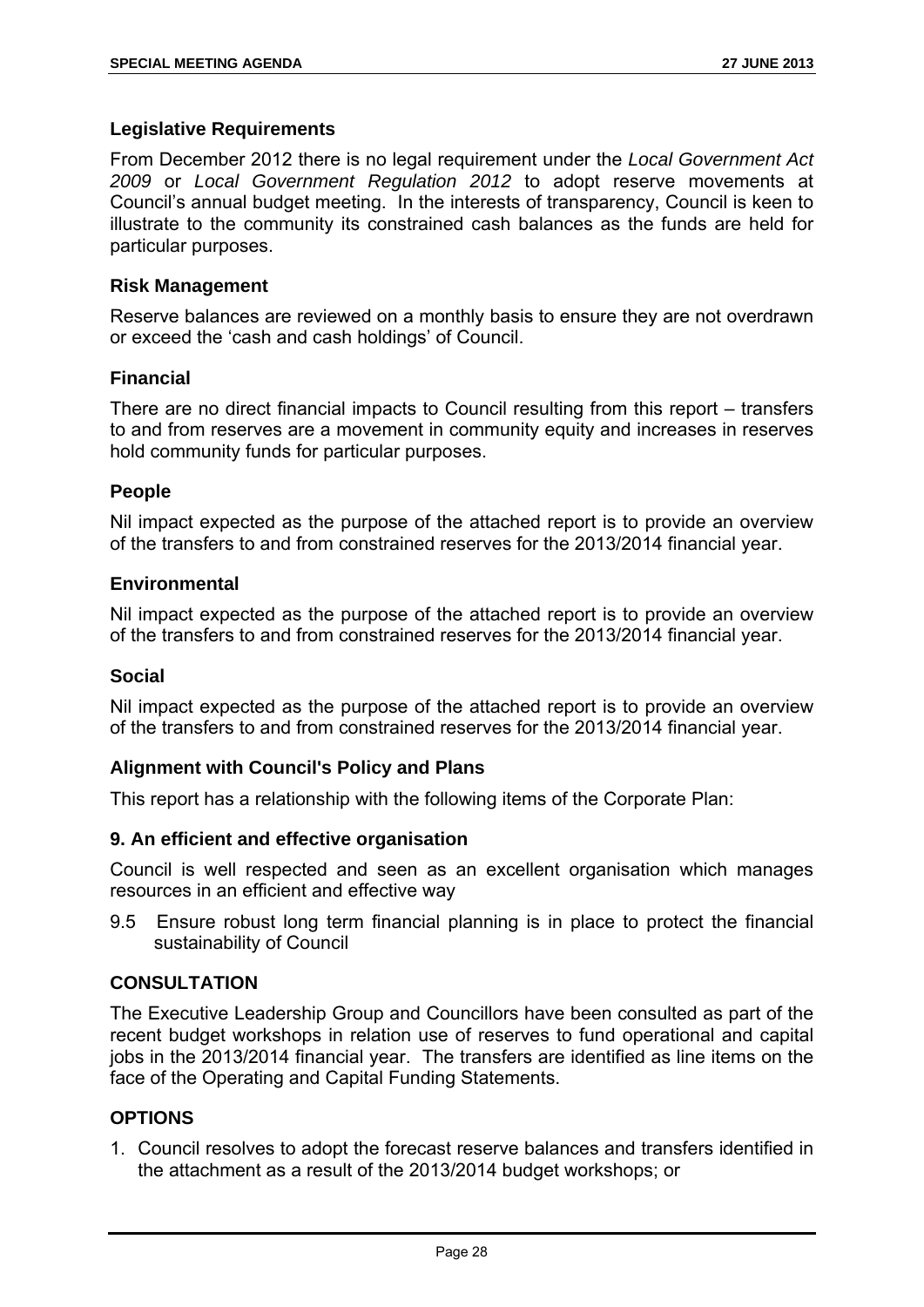2. Council amends some of the transfers to and from reserves – noting this will also result in a change to revenues or expenditures relating to particular jobs, projects or works programmes.

# **OFFICER'S RECOMMENDATION**

**That Council resolve to adopt the forecast reserve balances and transfers identified in the attachment as a result of the 2013/2014 budget workshops.**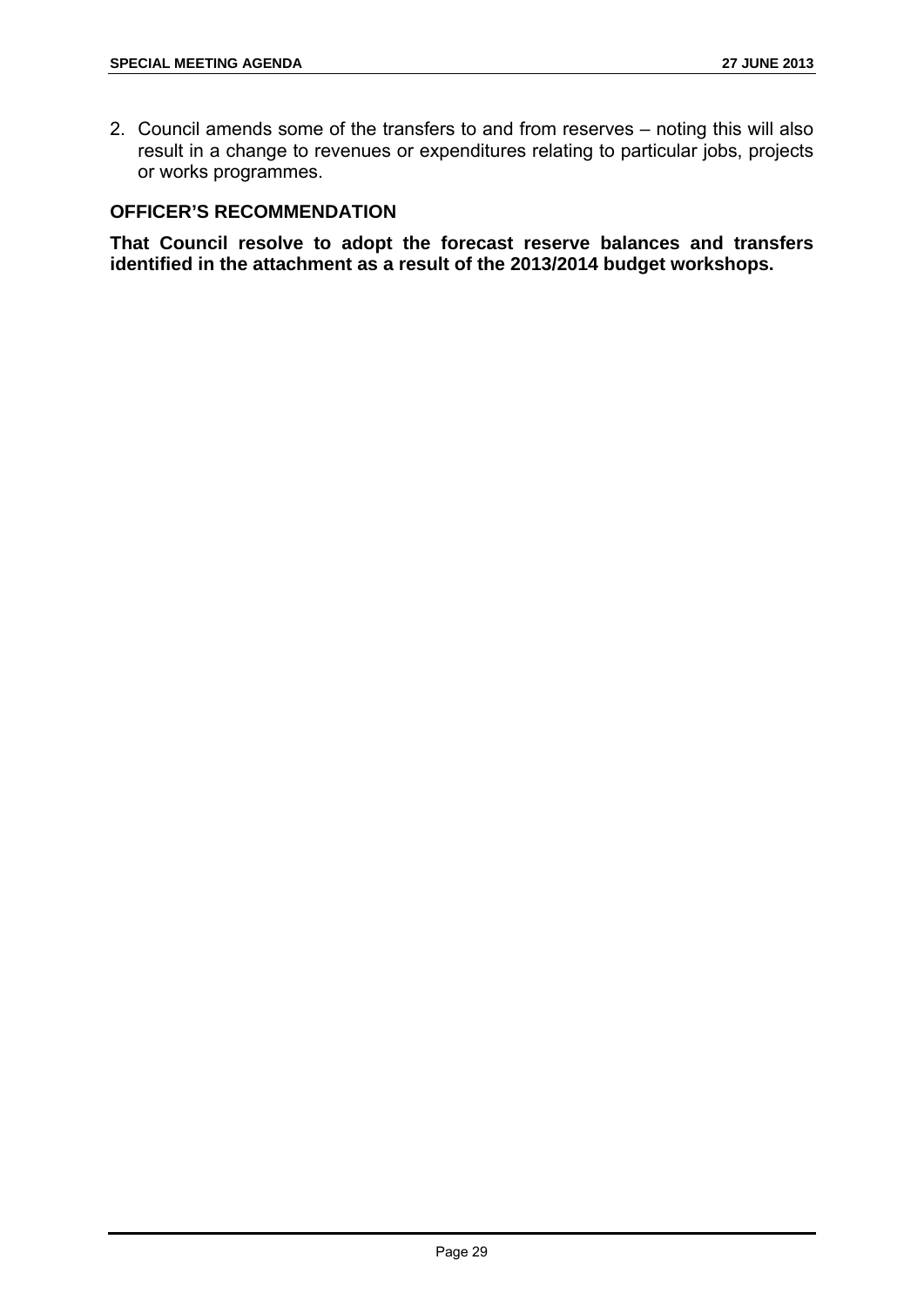# **5.3.4 CITY CANALS SPECIAL CHARGE –ANNUAL IMPLEMENTATION PLAN 2013-2014 Dataworks Filename: RTT: Policy - City Canals & Lake Special Charge Attachments: City Canals Annual Implementation Plan 2013- 2014 Map RBC-3-v.2 Map APC-3-v.3** BUSK **Authorising Officer: Gary Soutar General Manager Infrastructure & Operations Responsible Officer: Murray Erbs Group Manager City Infrastructure Authors: Rodney Powell Senior Adviser Marine Infrastructure Planning Noela Barton Service Manager Revenue & Cash Management**

#### **PURPOSE**

This report presents the annual implementation plan for 2013-2014 for the City Canals Special Charge referenced as Benefited Area Maps APC-3-v.3, RBC-3-v.2, RBC-3-1 for Council adoption.

#### **BACKGROUND**

12 July 2000 – Overall Plan adopted for Shire Canals Special Charge. An Annual Implementation Plan for the City Canals Special Charge has been adopted each financial year.

28 June 2011 – Council determined after community consultation that it would continue with the Overall Plan, but would not raise any additional revenue through the City Canals Special Charge and no levy would apply for the financial year 2011- 2012. An Annual Implementation Plan for the City Canals Special Charge was adopted.

12 July 2012 - Council determined that it would continue with the Overall Plan, but would not raise any additional revenue through the City Canals Special Charge and no levy would apply for the financial year 2012-2013. An Annual Implementation Plan for the City Canals Special Charge was adopted.

#### **ISSUES**

Anticipated closing balance 30 June 2013 of the Reserve accounts for funds collected under the Overall Plan adopted 12 July 2000 are:

| Raby Bay Reserve                      | \$3.65       |
|---------------------------------------|--------------|
| <b>Aquatic Paradise Canal Reserve</b> | \$493,192.98 |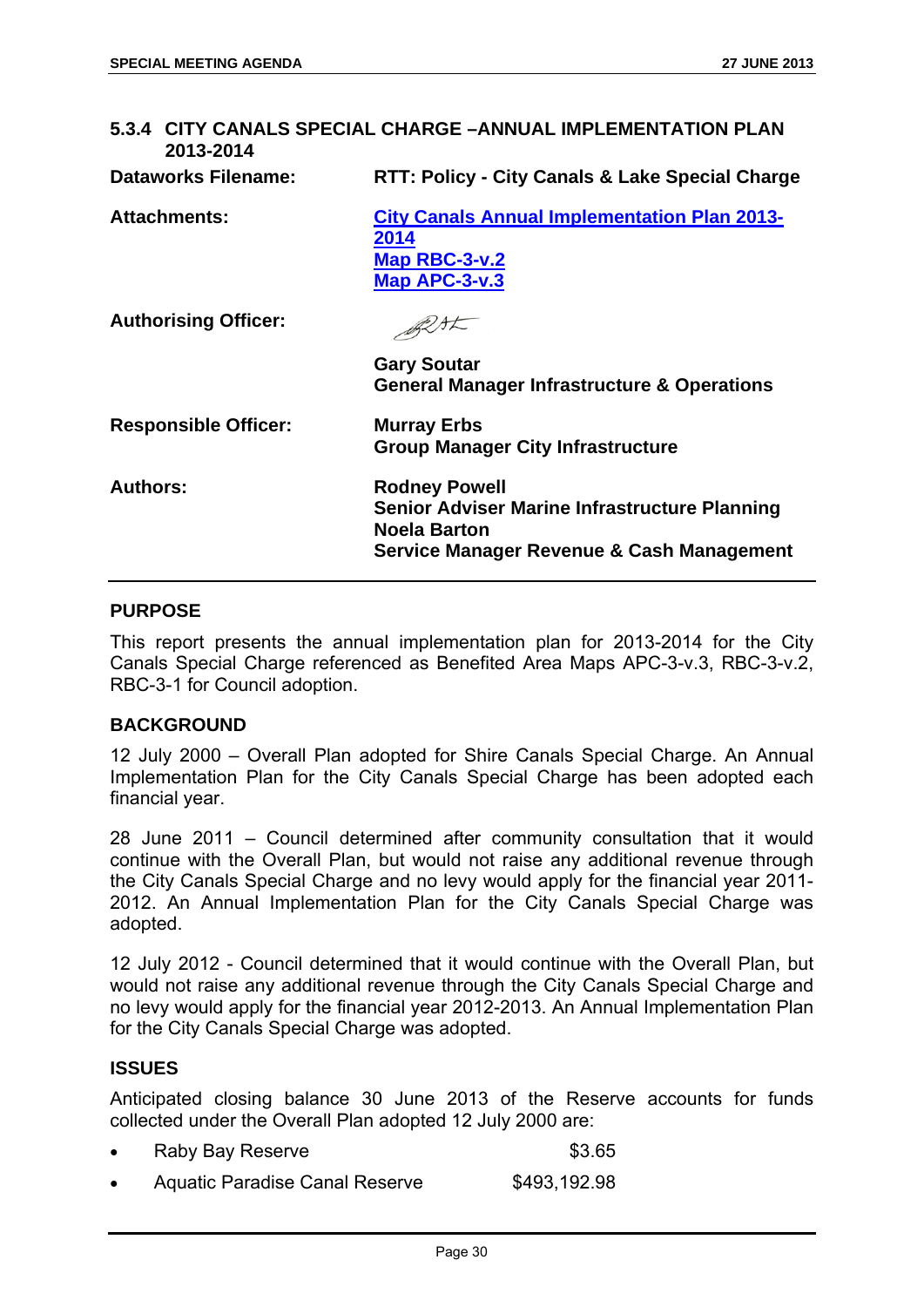Council has determined for the financial year 2013-2014 that it will continue with the Overall Plan adopted 12 July 2000, but it will not raise any additional revenue through the City Canals Special Charge and no levy will apply for the financial year 2013-2014.

An Annual Implementation Plan for the City Canals Special Charge is attached and put forward for adoption.

# **STRATEGIC IMPLICATIONS**

#### **Legislative Requirements**

Section 94(2) of the *Local Government Regulation 2012* (Regulation) requires a local government's resolution to levy special rates or charges must identify the rateable land to which the special rates or charges apply and the overall plan for the service, facility or activity to which the special rates or charges apply.

Section 94(3) of the *Regulation* lists the information that must be included in an overall plan.

Section 94(4) of the *Regulation* requires the local government must adopt the overall plan before, or at the same time as, the local government first resolves to levy the special rates or charges.

Section 94(6) of the *Regulation* requires that if an overall plan is for more than 1 year, the local government must also adopt an annual implementation plan for each year.

Section 94(7) of the *Regulation* sets out the information that must be included in an annual implementation plan adopted each financial year.

Section 94(9) of the *Regulation* enables that a local government may at any time, by resolution, amend an overall plan or annual implementation plan.

#### **Risk Management**

Not applicable.

#### **Financial**

Council has determined for the financial year 2013-2014 that it will continue with the Overall Plan adopted 12 July 2000, but it will not raise any additional revenue through the City Canals Special Charge and no levy will apply for the financial year 2013-2014.

#### **People**

There is no expected impact of adopting this Annual Implementation Plan.

#### **Environmental**

There are no environmental implications expected.

#### **Social**

There are no social implications with this report.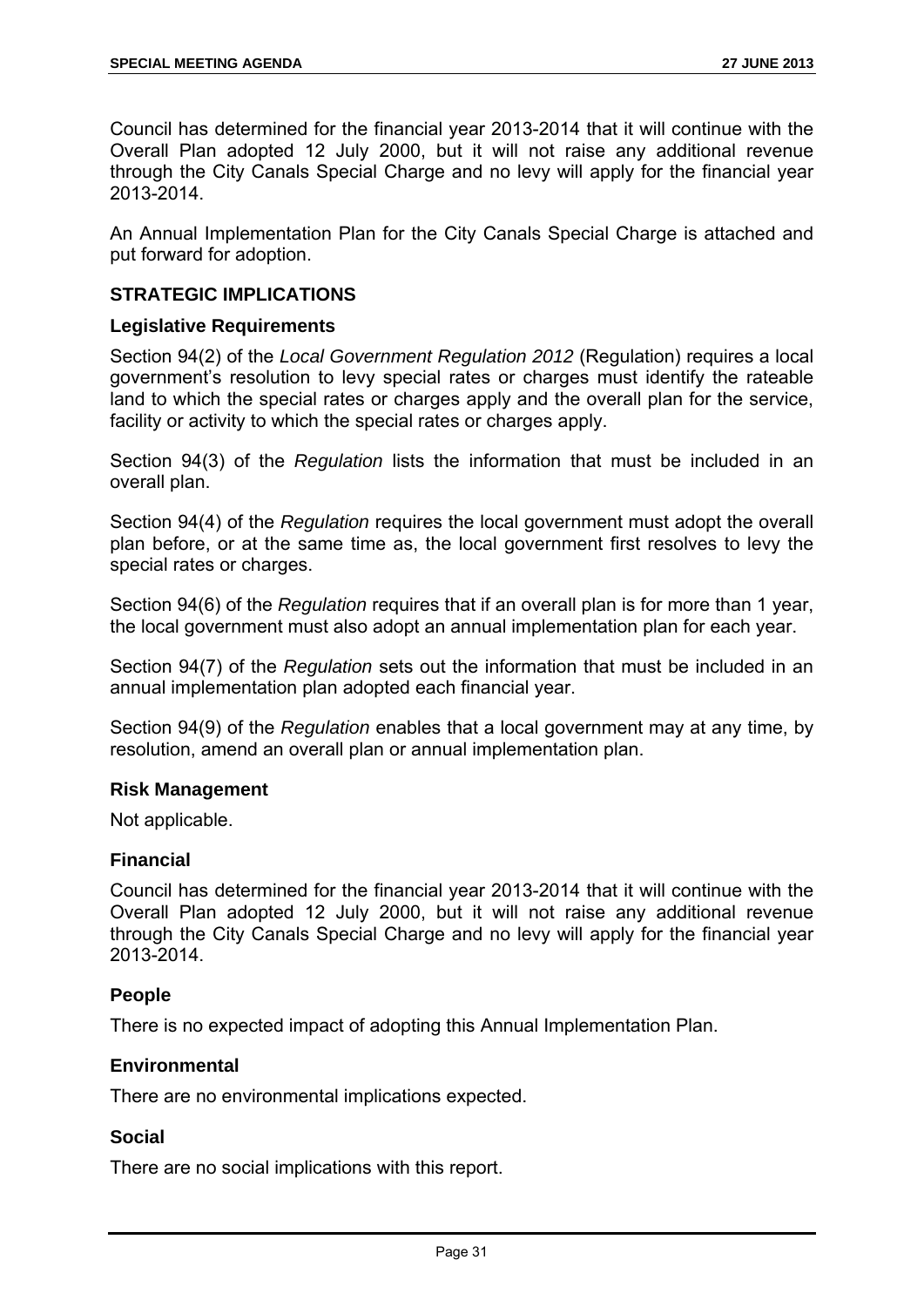# **Alignment with Council's Policy and Plans**

This proposal supports Council's back to basics policy Objective -

 3. Council must continually review its priorities for providing services and facilities and that it is necessary from time to time to rationalise service levels, delivery mode and/or allocation of resources.

# **CONSULTATION**

Consultation has been held with the Councillors, the Executive Leadership Group, senior management of City Infrastructure and Financial Services, and General Counsel.

# **OPTIONS**

# **Option 1**

- 1. Adopt the Annual Implementation Plan for the City Canal Special Charge; and
- 2. Note that no levy will be raised for the 2013-2014 financial year for the City Canal Special Charge.

# **Option 2**

That Council resolve to not adopt the officer's recommendation.

# **OFFICER'S RECOMMENDATION**

# **That Council resolve to:**

- **1. Adopt the Annual Implementation Plan for the City Canal Special Charge; and**
- **2. Note that no levy will be raised for the 2013-2014 financial year for the City Canal Special Charge.**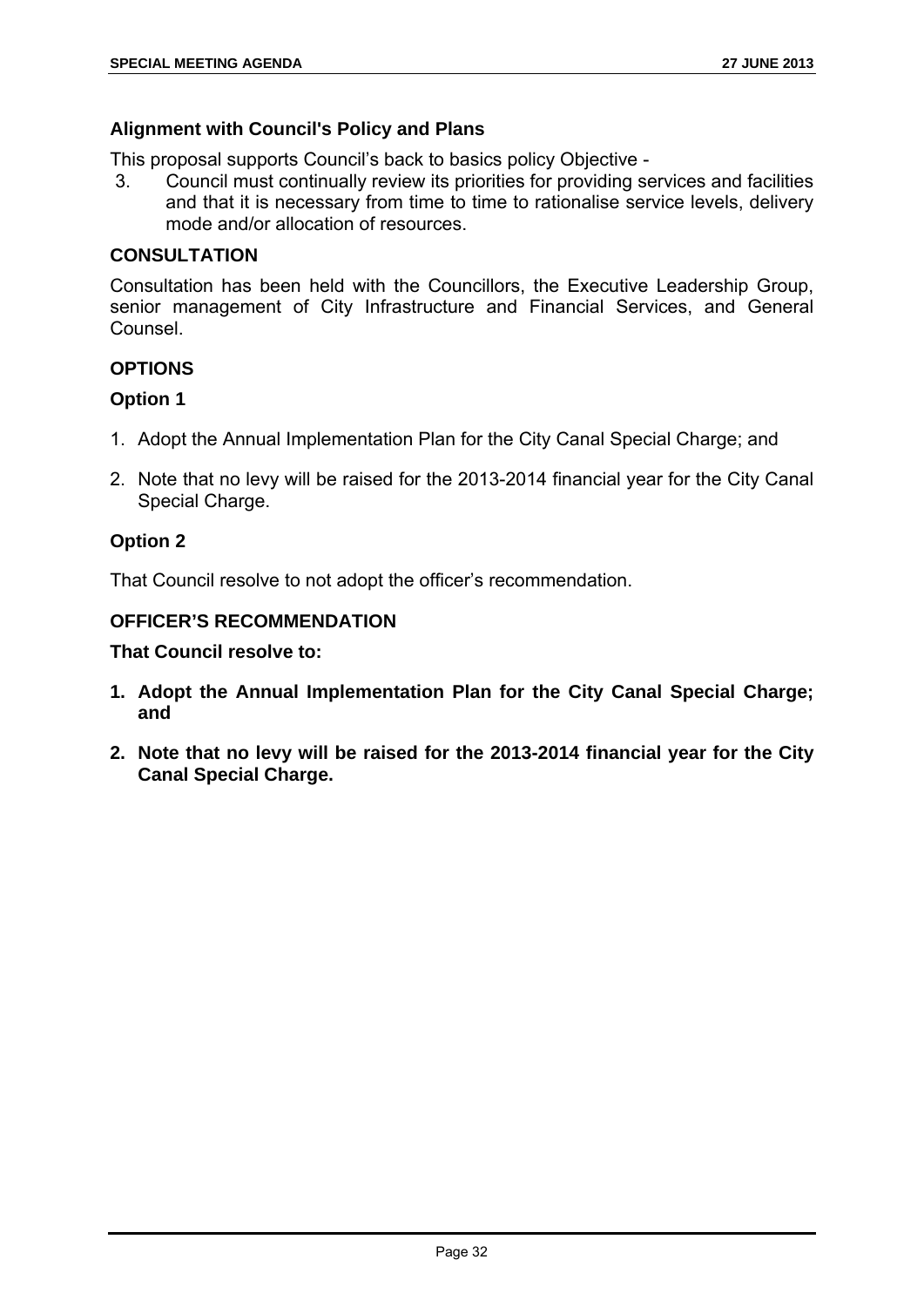#### **5.3.5 SOVEREIGN WATERS LAKE LEVY**

**Dataworks Filename: RTT: Policy - City Canals & Lake Special Charge** 

| <b>Attachments:</b>         | Sovereign Waters Lake Special Charge Overall<br><b>Plan 2013-14</b><br><b>Sovereign Waters Annual Implementation Plan</b><br><b>Map SWL-1-v3</b>            |
|-----------------------------|-------------------------------------------------------------------------------------------------------------------------------------------------------------|
| <b>Authorising Officer:</b> |                                                                                                                                                             |
|                             | <b>Gary Soutar</b><br><b>General Manager Infrastructure &amp; Operations</b>                                                                                |
| <b>Responsible Officer:</b> | <b>Murray Erbs</b><br><b>Group Manager City Infrastructure</b>                                                                                              |
| <b>Authors:</b>             | <b>Rodney Powell</b><br><b>Senior Adviser Marine Infrastructure Planning</b><br><b>Noela Barton</b><br><b>Service Manager Revenue &amp; Cash Management</b> |

# **PURPOSE**

This report presents the Annual Implementation Plan for 2013-2014 for the Sovereign Waters Lake Special Charge for the benefited area referenced as Benefited Area Map SWL-1-v3 for Council adoption.

#### **BACKGROUND**

12 July 2000 ― The Overall Plan and an Annual Implementation Plan adopted for the Sovereign Waters Lake Special Charge at Council's Special Budget meeting.

An Annual Implementation Plan was adopted each subsequent financial year since 2000.

In 2011-2012 a new methodology was introduced at the Sovereign Waters Lake Estate. This methodology suspended the special charge and at the same time introduced a new rating category that was applied to the properties in the benefited area.

As a part of the consideration by Council of rate reform matters along with considering special charges for 2013-2014, it was recommended the previous structure of having a special charge for Sovereign Waters be re-established, thus providing transparency for affected residents.

# **ISSUES**

#### Overall Plan

The Overall Plan presented for adoption with this report sets out the Service, Facility or Activity as, "dredging, water quality monitoring, maintenance and cleaning works of the lake, wetlands, perimeter walls, pollution control devices and tide exchange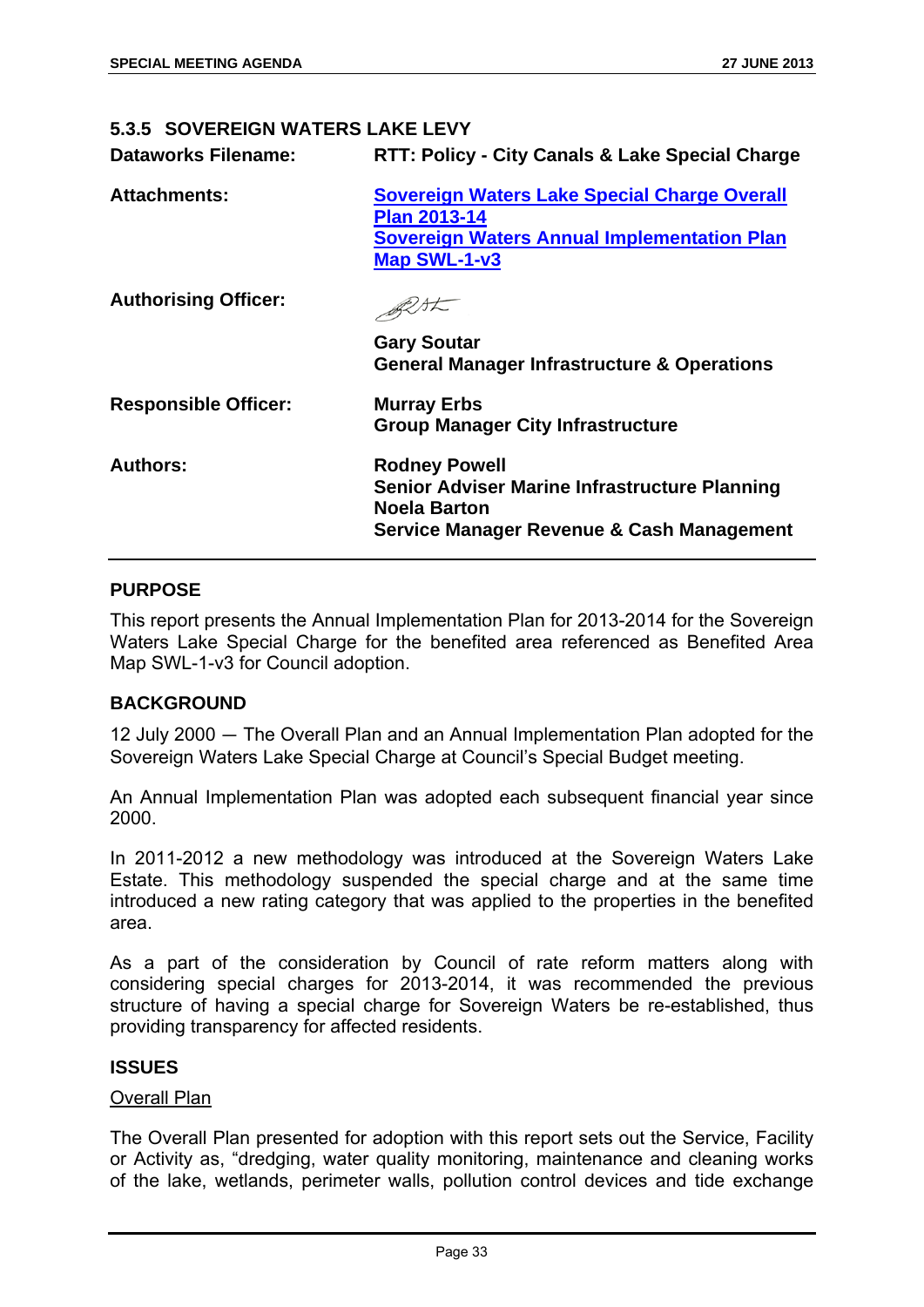system located at Sovereign Waters identified within the Benefited Area Map referenced as SWL-1-v3:

- Dredge and Disposal Planning
- Monitoring, Cleaning and Maintenance

The Service, Facility or Activity that will be provided under special charges levied under this Overall Plan has a special relationship to the land that will be the subject of the special charges (Benefited Land), as that land or its occupants specially benefits from the Service, Facility or Activity, and contributes to the need for the Service, Facility or Activity, because the Service, Facility or Activity provides:

- The dredging of the lake and wetland zones maintains the lake amenity and water quality within the benefited area
- Maintaining the perimeter wall assists in retaining all land within the benefited area
- Monitoring the lake water level, water quality and perimeter walls to assist in planning maintenance;
- Cleaning the lake to maintain the overall amenity of the benefited area and the functionality of the water treatment systems;
- The land and its occupiers receive a special benefit from proximity to the lake and associated special amenity from the lakes structural, recreational, social, health and visual elements

The estimated cost of carrying out the overall plan will be established on an annual basis taking into consideration the required annual works as described above.

The overall plan is anticipated to be ongoing to ensure the function and amenity of the canal.

An annual Maintenance Works Plan associated with the Benefited area will be produced on an annual basis along with an Annual Implementation Plan that will identify the costs and timing of the works.

The Overall Plan is estimated to be ongoing to maintain the function and amenity of the canal.

#### Annual Implementation Plan

The Annual Implementation Plan for 2013-2014 is attached. Revenue raised under the Sovereign Waters Lake Special Charge for 2013-2014 will be reserved to fund the 10 year Sovereign Lakes canal special charge works plan.

It is proposed the 2013-2014 Special Charge for Aquatic Paradise is set at \$640.00 for a standard lot. It is also proposed that the Council contribution will be \$13,714.00, which is 30% of the total revenue raised. A further proposal is to reduce the Council contribution from 30% to 10% in a phased approach over 5 years.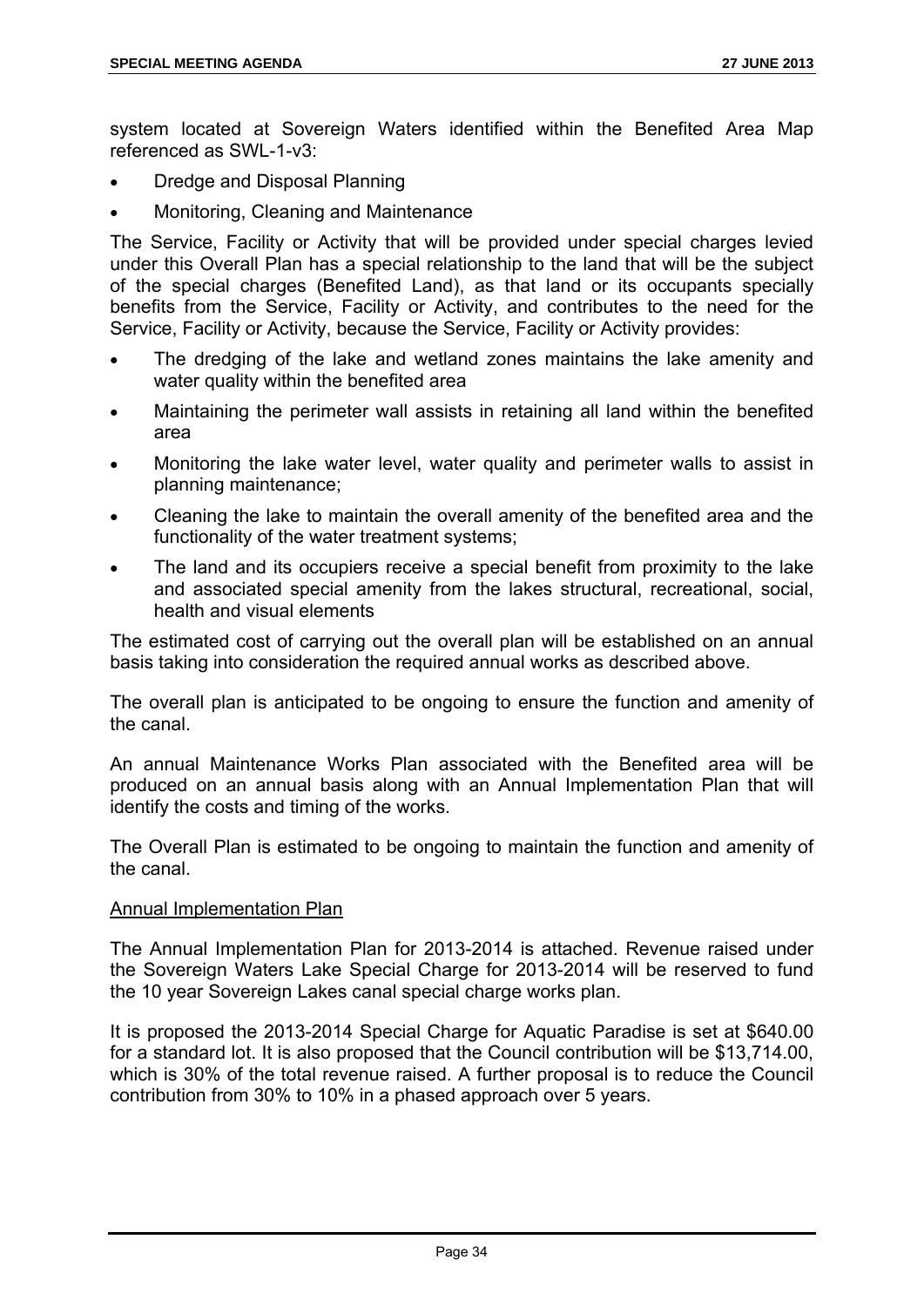# **STRATEGIC IMPLICATIONS**

# **Legislative Requirements**

Section 94(2) of the *Local Government Regulation 2012* (Regulation) requires a local government's resolution to levy special rates or charges must identify the rateable land to which the special rates or charges apply and the overall plan for the service, facility or activity to which the special rates or charges apply.

Section 94(3) of the *Regulation* lists the information that must be included in an overall plan.

Section 94(4) of the *Regulation* requires the local government must adopt the overall plan before, or at the same time as, the local government first resolves to levy the special rates or charges.

Section 94(6) of the *Regulation* requires that if an overall plan is for more than 1 year, the local government must also adopt an annual implementation plan for each year.

Section 94(7) of the *Regulation* sets out the information that must be included in an annual implementation plan adopted each financial year.

Section 94(9) of the *Regulation* enables that a local government may at any time, by resolution, amend an overall plan or annual implementation plan.

#### **Risk Management**

For the period 1 July 2011 to 30 June 2013 no levy was raised under the Overall Plan adopted 12 July 2000, however an Annual Implementation Plan was adopted each financial year.

The expenditure for the service, facility or activity for which the Overall Plan was adopted was quarantined in the differential general rate revenue raised from the Sovereign Waters rating categories and allocated to the reserve account from the general fund. Council has determined this method does not have the transparency of a Special Charge and from 1 July 2013 the expenditure for the service, facility or activity for which the Overall Plan was adopted will be levied under the Sovereign Waters Lake Special Charge.

# **Financial**

It is proposed that the 2013-2014 Special Charge for Sovereign Waters be \$640.00 for a standard lot.

The total expenditure under the Annual Implementation Plan is \$85,679.00.

#### **People**

Altering the method of collection of revenue to fund the Annual Implementation Plan is anticipated to reduce the administrative coordination of this activity for the City Infrastructure and the Financial Services Groups.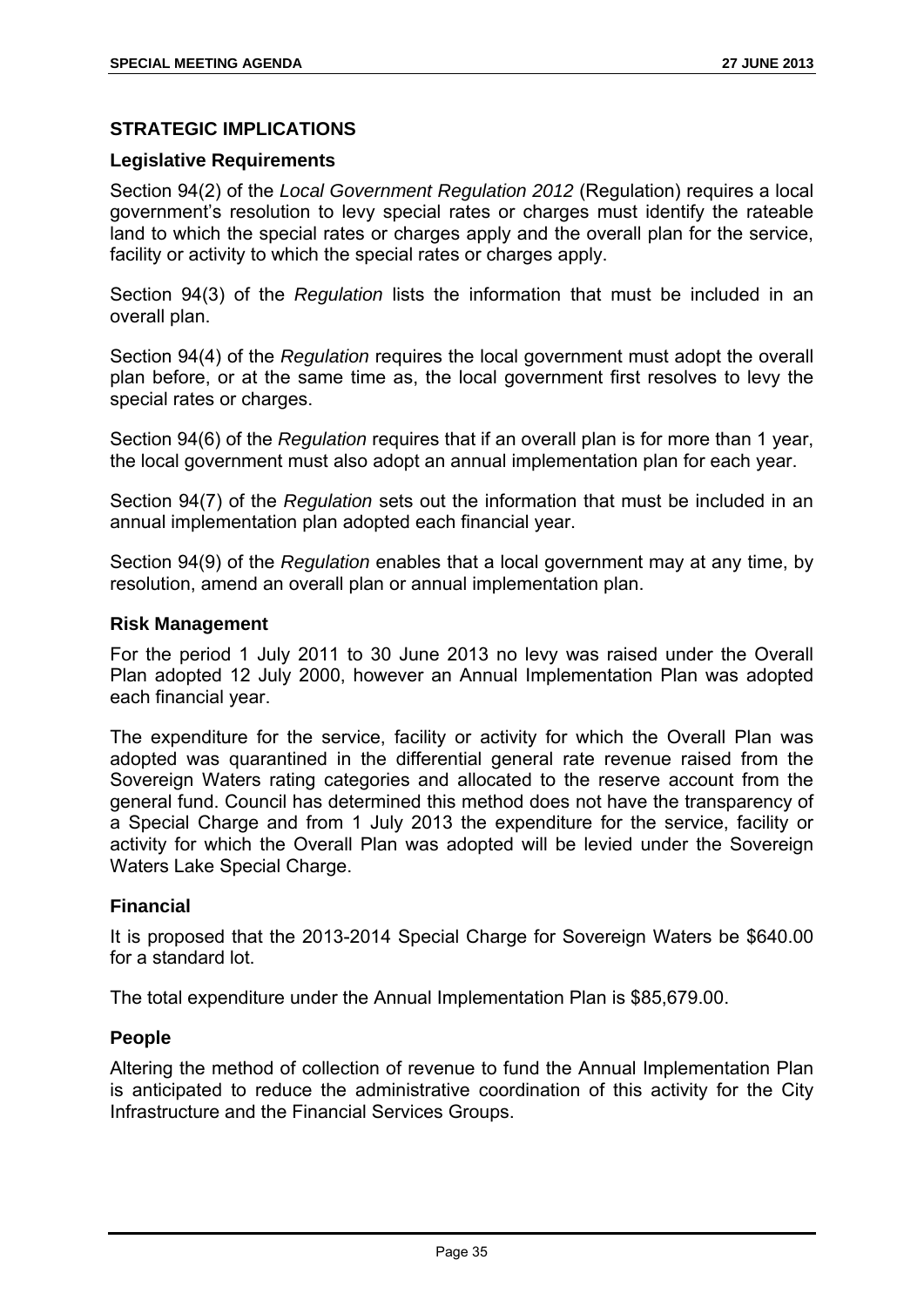# **Environmental**

There are no foreseeable environmental implications in applying this special charge.

#### **Social**

There are no foreseeable social implications with applying this special charge.

# **Alignment with Council's Policy and Plans**

This proposal supports Council's Back to Basics Policy Objective -

"3. Council must continually review its priorities for providing services and facilities and that it is necessary from time to time to rationalise service levels, delivery mode and/or allocation of resources."

# **CONSULTATION**

- The residents of Sovereign Waters were consulted during the review of the Lake Management Plan;
- The Financial Services Group and General Counsel Group were consulted in the preparation of this report.

# **OPTIONS**

# **Option 1**

- 1. Adopt the amended Overall Plan as attached;
- 2. Apply a Council Contribution of 30 percent towards the cost of the Annual Implementation Plan for the 2013-14 financial year; and
- 3. Adopt the Annual Implementation Plan for the 2013-2014 financial year as attached.

# **Option 2**

That Council resolve to not adopt the officer's recommendation.

#### **OFFICER'S RECOMMENDATION**

- **1. Adopt the amended Overall Plan as attached;**
- **2. Apply a Council Contribution of 30 percent towards the cost of the Annual Implementation Plan for the 2013-14 financial year; and**
- **3. Adopt the Annual Implementation Plan for the 2013-2014 financial year as attached.**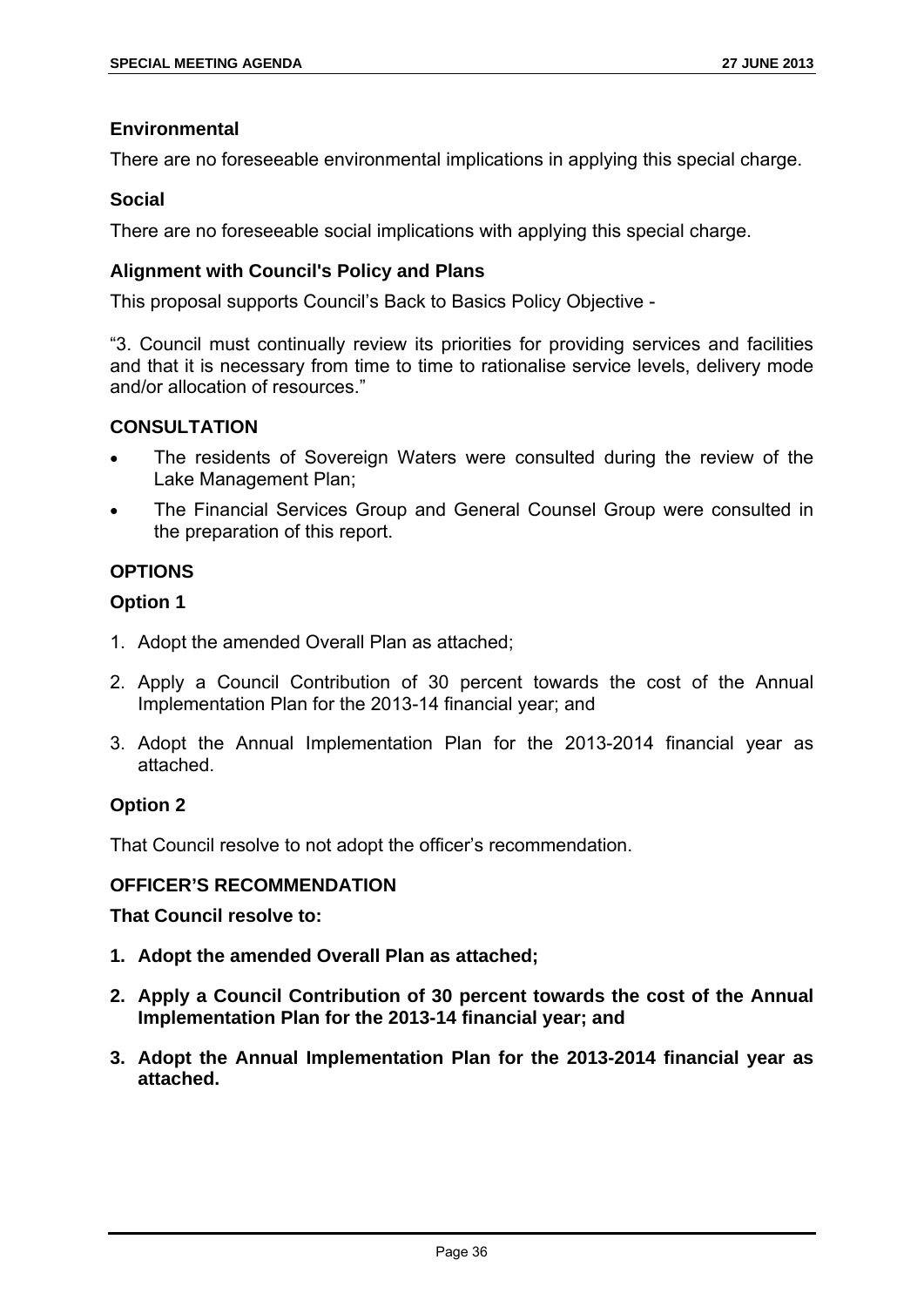# **5.3.6 AQUATIC PARADISE MARINA SPECIAL CHARGE**

**Dataworks Filename: RTT: Policy - City Canals & Lake Special Charge** 

| <b>Attachments:</b>         | <b>Aquatic Paradise Marina Special Charge Overall</b><br><b>Plan 2013-14</b><br><b>Aquatic Paradise Marina Annual Implementation</b><br><b>Plan</b><br>Map APC-4-v3 |
|-----------------------------|---------------------------------------------------------------------------------------------------------------------------------------------------------------------|
| <b>Authorising Officer:</b> |                                                                                                                                                                     |
|                             | <b>Gary Soutar</b><br><b>General Manager Infrastructure &amp; Operations</b>                                                                                        |
| <b>Responsible Officer:</b> | <b>Murray Erbs</b><br><b>Group Manager City Infrastructure</b>                                                                                                      |
| <b>Authors:</b>             | <b>Rodney Powell</b><br><b>Senior Adviser Marine Infrastructure Planning</b><br><b>Noela Barton</b><br>Service Manager Revenue & Cash Management                    |

#### **PURPOSE**

This report presents the amended Overall Plan and Annual Implementation Plan for the Aquatic Paradise Marina Special Charge for the Benefited Area Map reference number APC-4-v3 for the 2013-2014 financial year for Council adoption.

#### **BACKGROUND**

28 June 2011 – The Overall Plan was adopted for the Aquatic Paradise Marina Special Charge at Council Special Budget meeting 28 June 2011.

28 June 2011 and 12 July 2012 - An Annual Implementation Plan for the Aquatic Paradise Marina Special charge adopted.

#### **ISSUES**

#### Overall plan

The overall plan adopted on 28 June 2011 describes the Service, Facility or Activity for which the special charge is levied as, "for the service and activity of dredging, maintenance and cleaning works of the canal and its revetments, improvements and navigational aids located at Aquatic Paradise identified within the Benefited Area Map APC-4 comprising:

- Dredging as required
- Planning (Dredge and Disposal Options Report) as required
- Silt Bag Trial (final report) as required
- Canal Maintenance as required
- Navigational Beacon Pile Maintenance as required."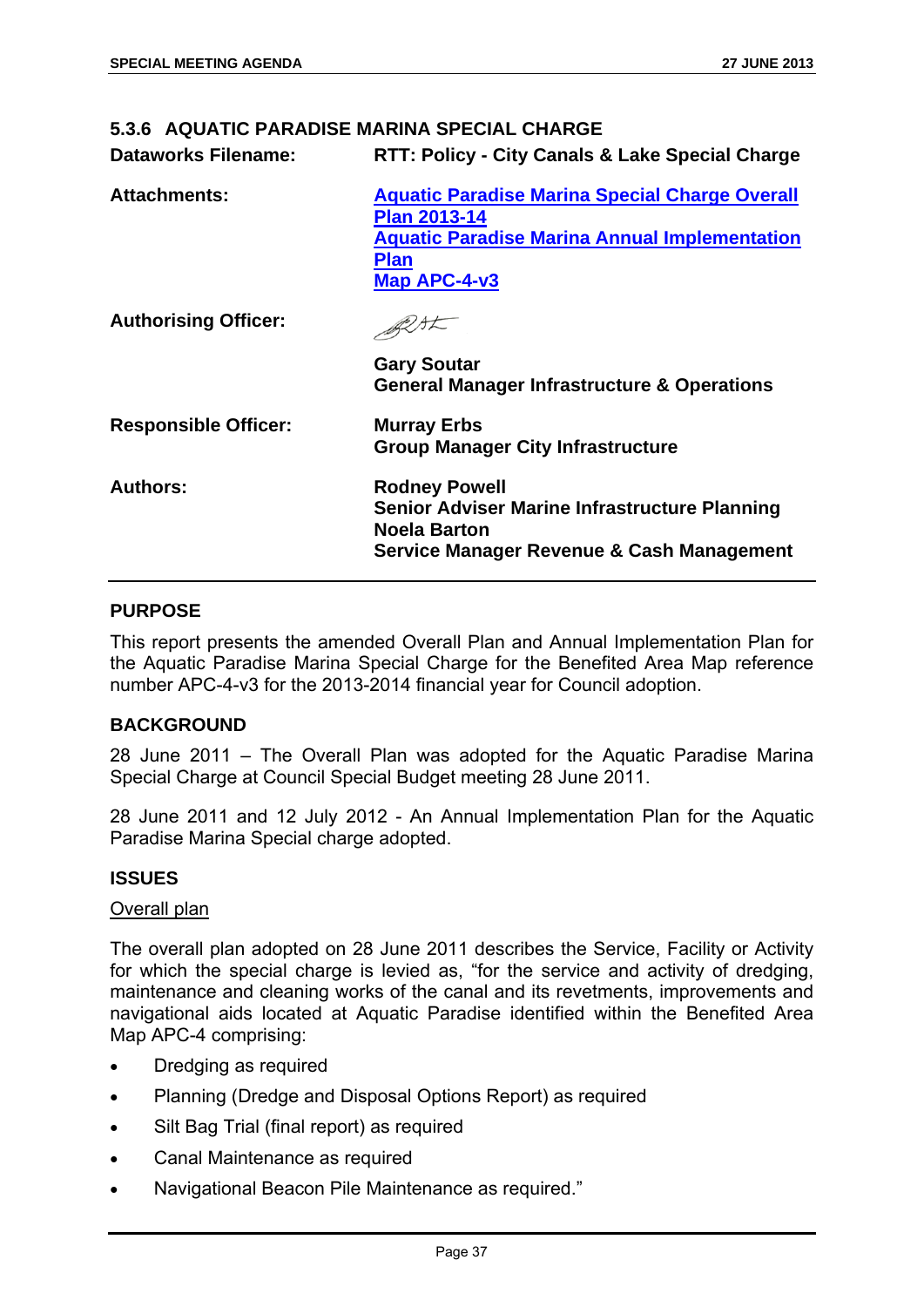The amended overall plan this report presents to Council for adoption includes an updated Benefited Area Map reference number and a change to the description of the service and activity in so far as the amended overall plan describes the Service, Facility or Activity as, "for the service and activity of dredging, maintenance and cleaning works of the canal and its revetments, improvements and navigational aids located at Aquatic Paradise identified with the Benefited Area Map APC-4-v3 comprising:

- Dredging as required
- Planning as required
- Canal maintenance as required
- Navigational Beacon Pile Maintenance as required."

#### Annual Implementation Plan

It is proposed the Aquatic Paradise Marina Special Charge for 2013-214 will be set at \$1,433.66 per marina berth.

The Council contribution will be \$9,831.00, which is 30% of the total revenue raised. Note: It is proposed to reduce the Council contribution from 30% to 10% over a phased in period of 5 years.

The works programmed for the 2013-2014 financial year are set out in the table below:

|                                                                 | Expenditure |
|-----------------------------------------------------------------|-------------|
| <b>Particulars</b>                                              |             |
| 30448 - Aquatic Paradise Dredging                               | \$3,135.00  |
| 30367 - Canal Maintenance                                       | \$2,161.00  |
| 10246 - Aquatic Paradise ERA                                    | \$242.00    |
| 30041 - Aquatic Paradise Dredge Planning                        | \$7,974.00  |
| 70479 - Aquatic Paradise Canal Maintenance (Navigation Beacons) | \$1,890.00  |
| 30015 - Hydro Graphic Survey                                    | \$2,400.00  |
| Total                                                           | \$17,802.00 |

# **STRATEGIC IMPLICATIONS**

#### **Legislative Requirements**

Section 94(2) of the *Local Government Regulation 2012* (Regulation) requires that a local government's resolution to levy special rates or charges must identify the rateable land to which the special rates or charges apply and the overall plan for the service, facility or activity to which the special rates or charges apply.

Section 94(3) of the *Regulation* lists the information that must be included in an overall plan.

Section 94(4) of the *Regulation* requires the local government to adopt the overall plan before, or at the same time as, the local government first resolves to levy the special rates or charges.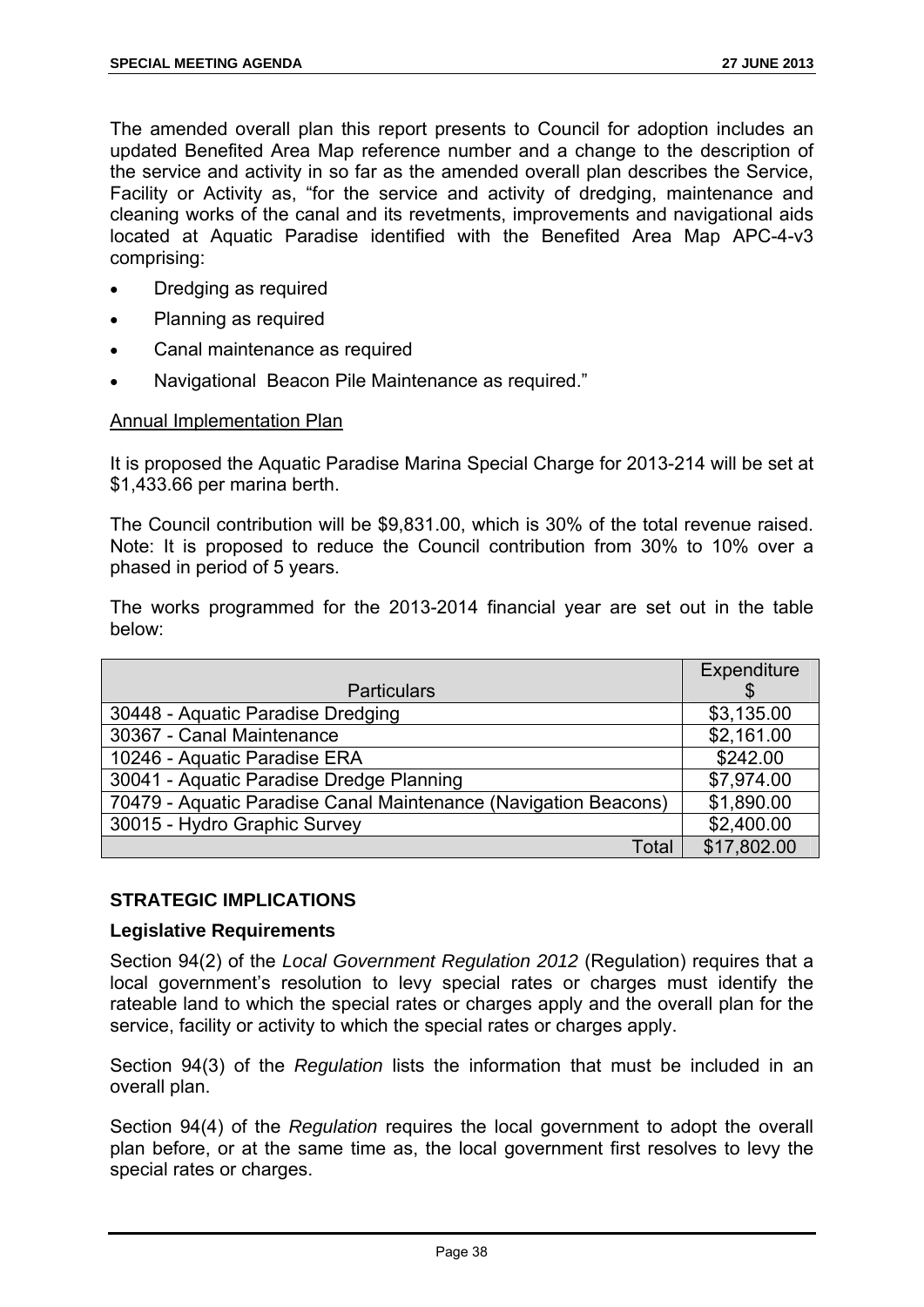Section 94(6) of the *Regulation* requires that if an overall plan is for more than 1 year, the local government must also adopt an annual implementation plan for each year.

Section 94(7) of the *Regulation* sets out the information that must be included in an annual implementation plan adopted each financial year.

Section 94(9) of the *Regulation* enables that a local government may at any time, by resolution, amend an overall plan or annual implementation plan.

# **Risk Management**

The methodology used in calculating the Aquatic Paradise Special Charge (the Special Charge) amount has been amended for the 2013-2014 financial year. For the period 1 July 2011 to 30 June 2013 the calculation for the Special Charge did not include the maintenance component, rather this expenditure was calculated and quarantined in the differential general rate revenue raised from the Aquatic Paradise Estate rating categories and allocated to the reserve account from the general fund. From 1 July 2013 the Special Charge will include the maintenance component within the calculation.

The alteration of the calculation has no impact on the overall plan adopted 28 June 2011.

This change will improve the transparency of the Special Charge for the ratepayer and the efficiency of Council by reducing the administrative burden.

#### **Financial**

It is proposed that the Aquatic Paradise Marina Special Charge for 2013-2014 be set at \$1,433.66 per marina berth. Total expenditure under the Annual Implementation Plan is \$17,802.00.

# **People**

Altering the method of collection of revenue to fund the Annual Implementation Plan is anticipated to reduce the administrative coordination of this activity for the City Infrastructure and the Financial Services Groups.

# **Environmental**

There are no foreseeable environmental implications in applying this special charge.

#### **Social**

There are no foreseeable social implications with applying this special charge.

#### **Alignment with Council's Policy and Plans**

This proposal supports Council's Back to Basics Policy Objective:

"3. Council must continually review its priorities for providing services and facilities and that it is necessary from time to time to rationalise service levels, delivery mode and/or allocation of resources."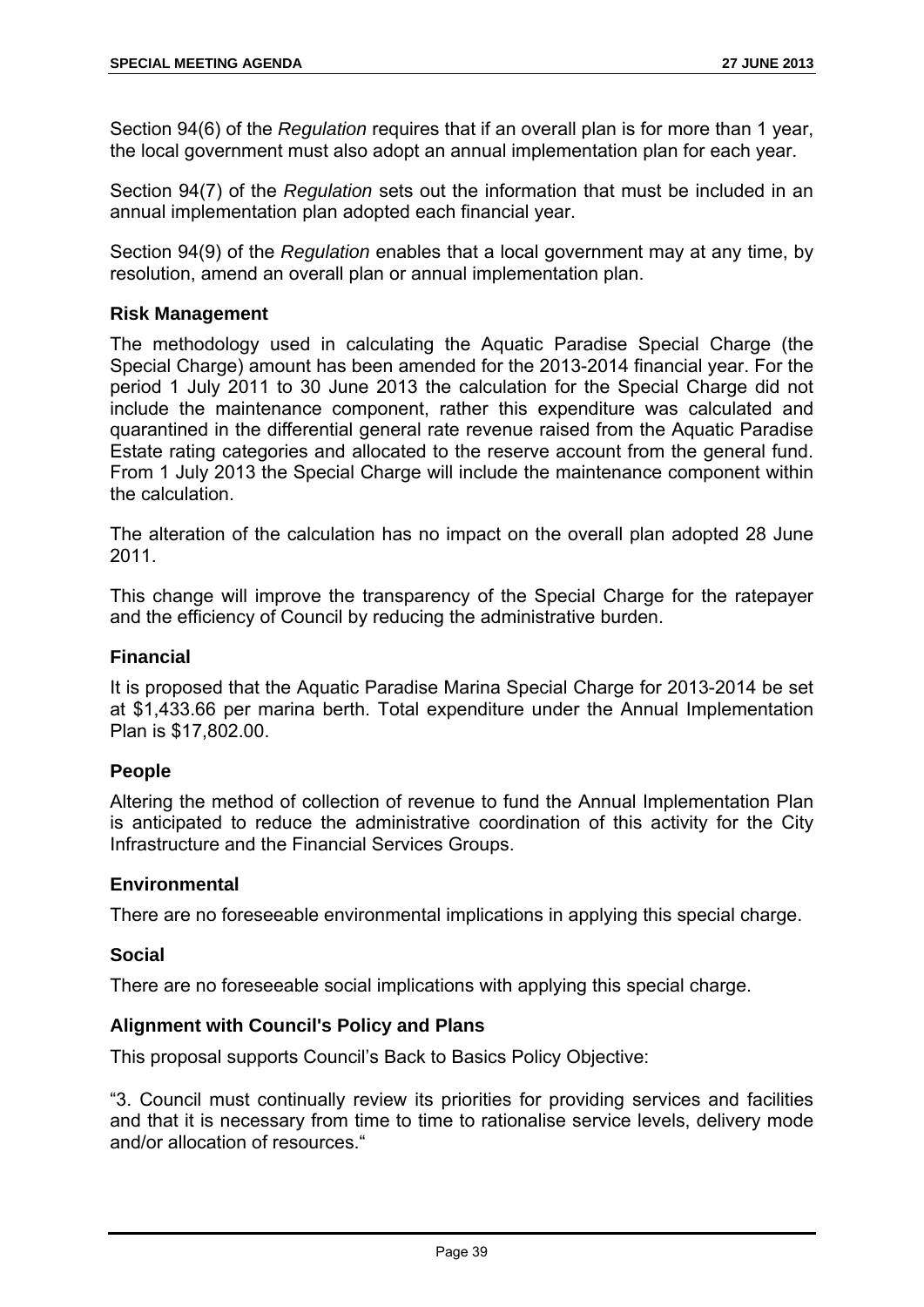# **CONSULTATION**

Consultation has been held with the residents of Aquatic Paradise through the Aquatic Paradise Ratepayers Association, Councillors, the Executive Leadership Group, senior management of City Infrastructure and Financial Services, and General Counsel.

# **OPTIONS**

# **Option1**

- 1. Adopt the amended Overall Plan as attached;
- 2. Apply a Council contribution of 30 percent toward the cost of the Annual Implementation Plan for the 2013-2014 financial year;
- 3. Adopt the Annual Implementation Plan for the 2013-2014 financial year as attached.

# **Option 2**

That Council resolve to not adopt the officer's recommendation.

#### **OFFICER'S RECOMMENDATION**

- **1. Adopt the amended Overall Plan as attached;**
- **2. Apply a Council contribution of 30 percent toward the cost of the Annual Implementation Plan for the 2013-2014 financial year; and**
- **3. Adopt the Annual Implementation Plan for the 2013-2014 financial year as attached.**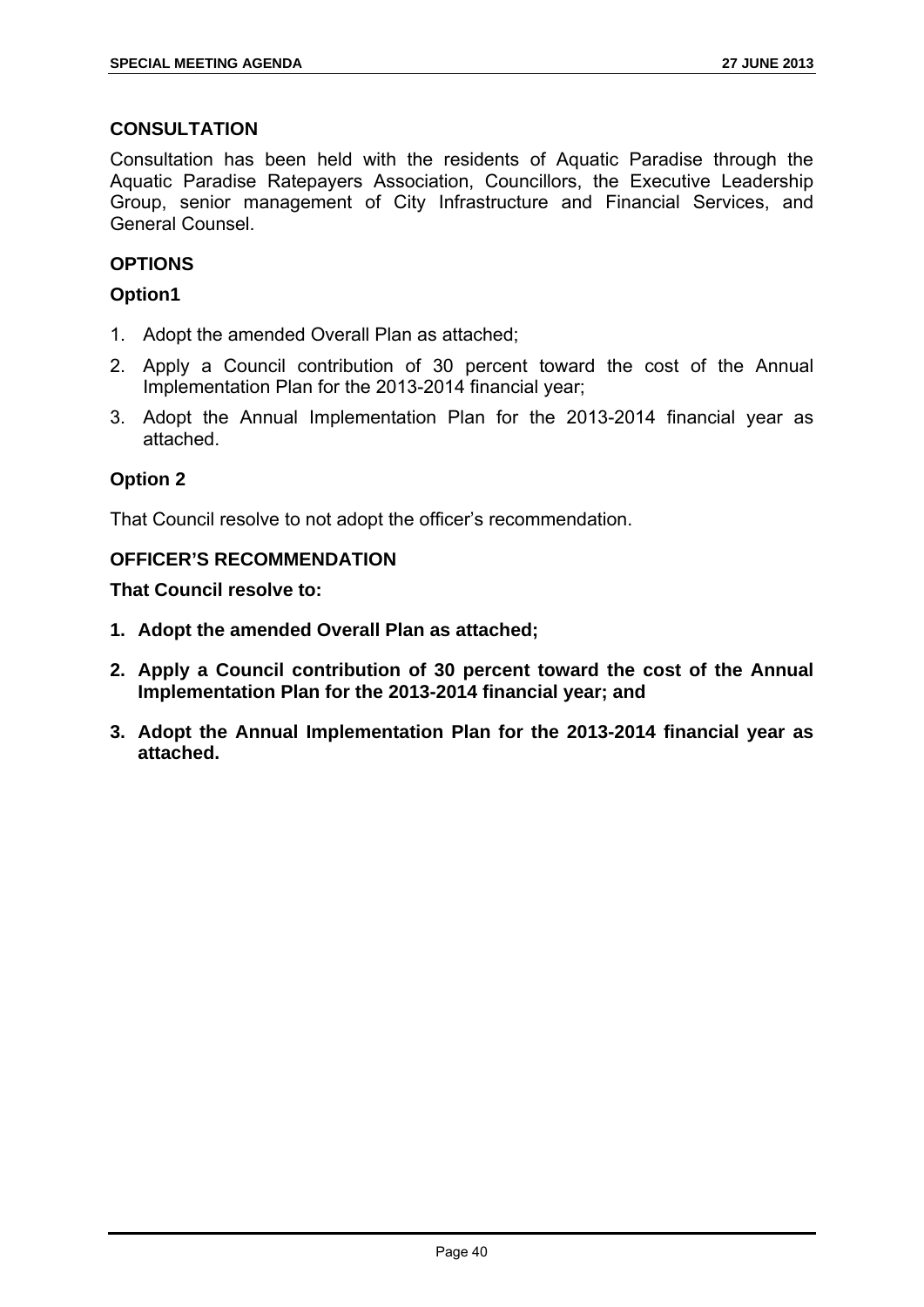#### **5.3.7 AQUATIC PARADISE SPECIAL CHARGE**

**Dataworks Filename: RTT: Policy - City Canals & Lake Special Charge** 

| <b>Attachments:</b>         | <b>Aquatic Paradise Special Charge Overall Plan</b><br>2013-14<br><b>Aquatic Paradise Property Annual</b><br><b>Implementation Plan</b><br>Map APC-3-v3 |
|-----------------------------|---------------------------------------------------------------------------------------------------------------------------------------------------------|
| <b>Authorising Officer:</b> |                                                                                                                                                         |
|                             | <b>Gary Soutar</b><br><b>General Manager Infrastructure &amp; Operations</b>                                                                            |
| <b>Responsible Officer:</b> | <b>Murray Erbs</b><br><b>Group Manager City Infrastructure</b>                                                                                          |
| <b>Authors:</b>             | <b>Rodney Powell</b><br><b>Senior Adviser Infrastructure Project</b><br><b>Noela Barton</b><br>Service Manager Revenue & Cash Management                |

#### **PURPOSE**

This report presents the Overall Plan and Annual Implementation Plan for 2013-2014 for the Aquatic Paradise Special Charge referenced on the Benefited Area Map reference number APC-3-v3 for Council adoption.

#### **BACKGROUND**

Prior to 1 July 2011 a special charge was levied on Aquatic Paradise standard allotments under an Overall Plan adopted 12 July 2000. The special charge was known as the City Canals Special Charge. In 2011-12 a new methodology was introduced for the raising of revenue to cover expenditure of the canal maintenance at the Aquatic Paradise Estate. This methodology suspended the City Canals Special Charge and at the same time introduced a new rating category in the benefited area that included within the levied differential general rate a proportion of revenue that was transferred to the reserve account from the general fund for the funding of canal maintenance in the benefited area.

An Annual Implementation Plan continues to be adopted for the City Canals Special Charge on an annual basis.

In consideration for the levying of rates and charges for 2013-2014 Council has determined that for the 2013-2014 financial year the previously adopted methodology of raising revenue for the maintenance of the canals through the quarantining of funds raised through the differential general rate will be suspended in favour of the levying of a special charge in order to provide transparency to the affected ratepayers in the Benefited Area map reference APC-3-v3 (attachment 4).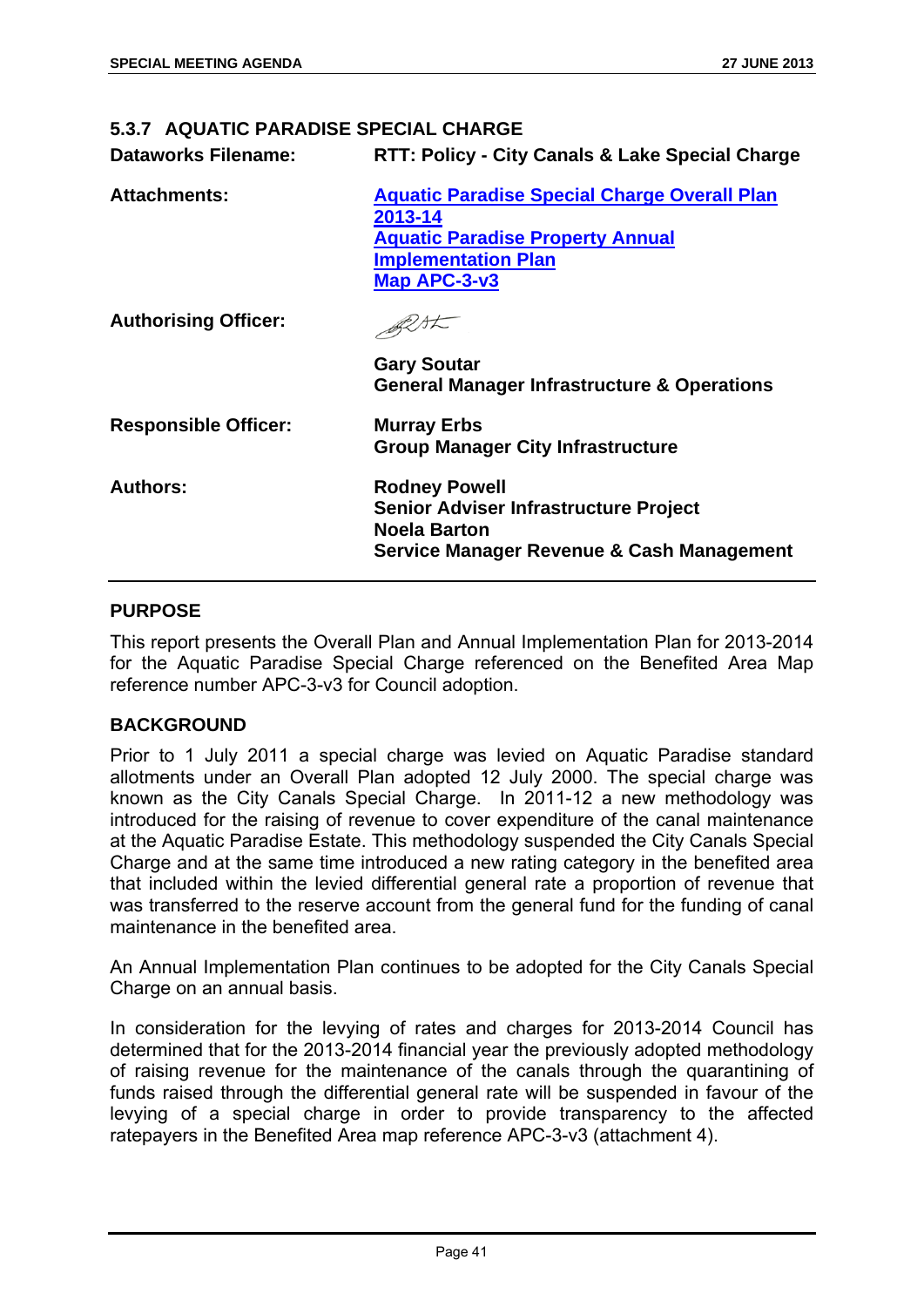# **ISSUES**

Overall Plan

The Overall Plan presented for adoption with this report sets out the service, facility or activity as, "dredging, maintenance and cleaning works of the canal and its revetments, improvements and navigational aids located at Aquatic Paradise identified within the Benefited Area Maps referenced as APC-3-v3 comprising:

- Dredging
- Planning
- Canal Maintenance
- Navigational Beacon Pile Maintenance

The Service, Facility or Activity that will be provided under special charges levied under this Overall Plan has a special relationship to the land that will be the subject of the special charges (Benefited Land), as that land or its occupants specially benefits from the Service, Facility or Activity, and contributes to the need for the Service, Facility or Activity, because the Service, Facility or Activity provides

- The dredging of the canals keeps the canals navigable within the benefited area
- Maintaining the revetments assists in retaining all land within the benefited area
- Monitoring the canal and revetments to assist in planning maintenance and dredging activities assists in keeping the canals navigable and assists in retaining all the land within the benefited area
- Cleaning the canal and navigational aids maintains the overall amenity of the benefited area and the functionality of the canals
- The land and its occupiers receive a special benefit from proximity to the canals and associated special amenity from the canals structural, recreational, social, health and visual elements

The estimated cost of carrying out the overall plan will be established on an annual basis taking into consideration the required annual works as described above.

The overall plan is anticipated to be ongoing to ensure the function and amenity of the canal.

An annual Maintenance Works Plan associated with the Benefited area will be produced on an annual basis along with an Annual Implementation Plan that will identify the costs and timing of the works.

The Overall Plan is estimated to be ongoing to maintain the function and amenity of the canal.

# Annual Implementation Plan

The Annual Implementation Plan for 2013-2014 is attached. Revenue raised under the Aquatic Paradise Special Charge for 2013-2014 will be reserved to fund the 10 year Aquatic Paradise canal special charge works plan.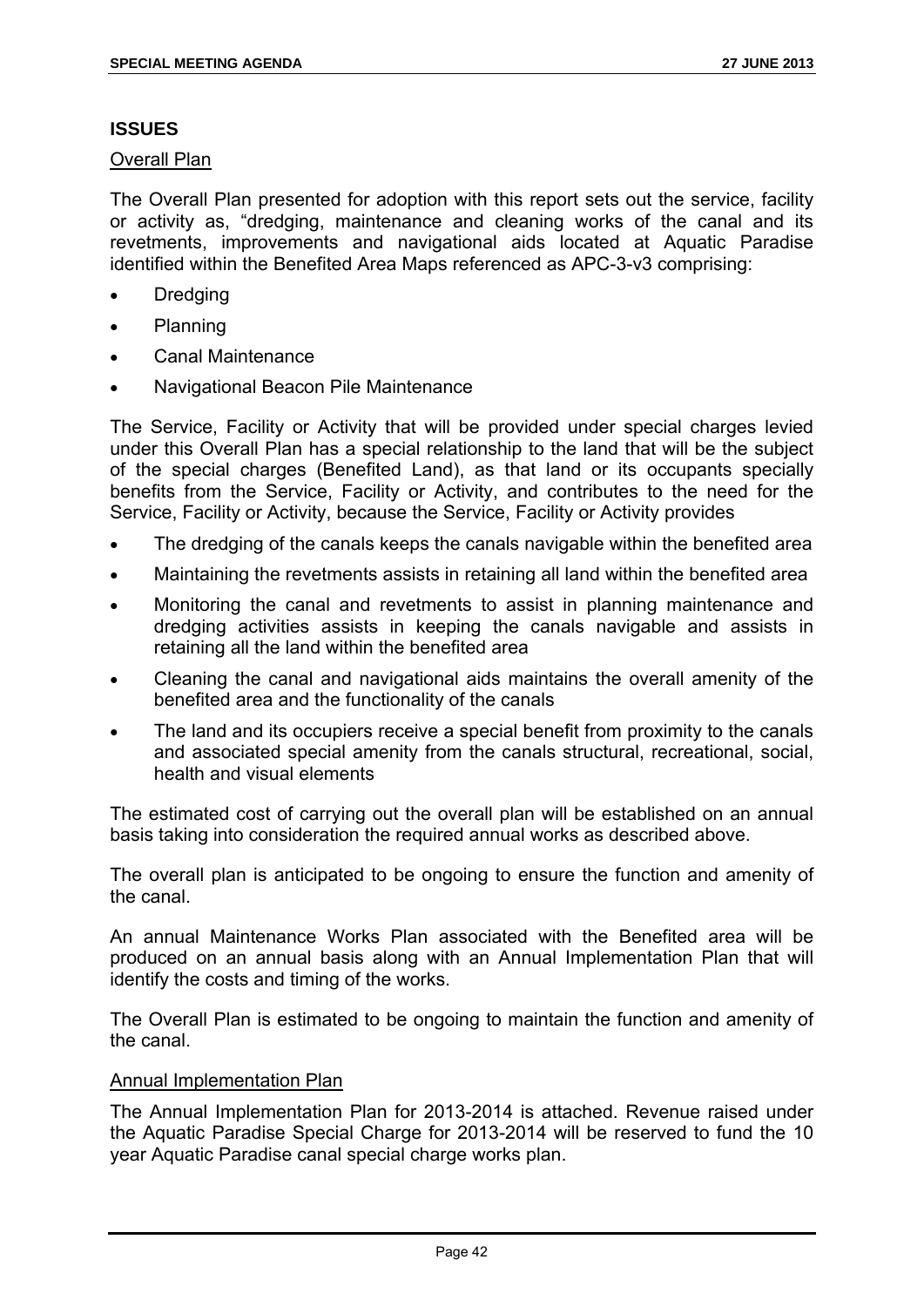It is proposed the 2013-2014 Special Charge for Aquatic Paradise is set at \$2,048.09 for a standard lot. It is also proposed that the Council contribution will be \$168,528.00, which is 30% of the total revenue raised. A further proposal is to reduce the Council contribution from 30% to 10% in a phased approach over 5 years.

# **STRATEGIC IMPLICATIONS**

# **Legislative Requirements**

Section 94(2) of the *Local Government Regulation 2012* (Regulation) requires a local government's resolution to levy special rates or charges must identify the rateable land to which the special rates or charges apply and the overall plan for the service, facility or activity to which the special rates or charges apply.

Section 94(3) of the *Regulation* lists the information that must be included in an overall plan.

Section 94(4) of the *Regulation* requires the local government must adopt the overall plan before, or at the same time as, the local government first resolves to levy the special rates or charges.

Section 94(5) of the *Local Government Regulation 2012* enables a Local Government to levy under an overall plan, special rates or charges for 1 or more years before any of the special rates or charges are spent in carrying out the overall plan.

Revenue raised under the Aquatic Paradise Special Charge for 2013-2014 will be reserved to fund the 10 year Aquatic Paradise canal special charge works plan.

Section 94(6) of the *Regulation* requires that if an overall plan is for more than 1 year, the local government must also adopt an annual implementation plan for each year.

Section 94(7) of the *Regulation* sets out the information that must be included in an annual implementation plan adopted each financial year.

Section 94(9) of the *Regulation* enables that a local government may at any time, by resolution, amend an overall plan or annual implementation plan.

#### **Risk Management**

Consultation has been held with the affected ratepayers through the Aquatic Paradise Ratepayers Association. The introduction of a Special Charge for ratepayers in the Benefited Area referenced as APC-3-v3 is considered to have greater transparency and increase efficiency in the management of the Annual Implementation Plan.

# **Financial**

It is proposed the 2013-2014 Special Charge for Aquatic Paradise be \$2,048.09 for a standard lot. Total expenditure under the Annual Implementation Plan is \$278,905.

#### **People**

It is anticipated the introduction of a special charge in the benefited area will reduce the administrative coordination of this activity for the City Infrastructure and the Financial Services Groups.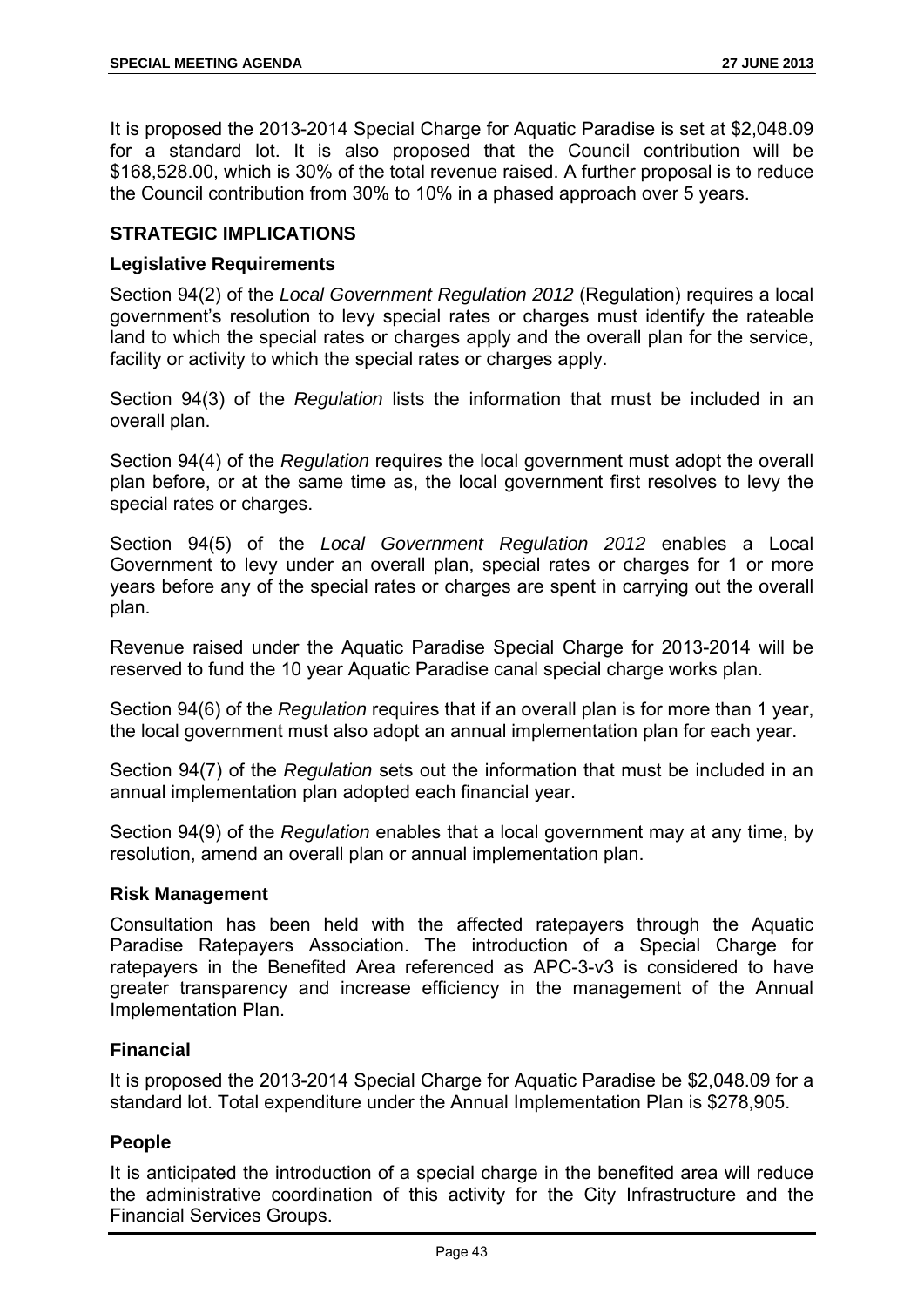# **Environmental**

There are no foreseeable environmental implications in applying this special charge.

#### **Social**

There are no foreseeable social implications with applying this special charge.

# **Alignment with Council's Policy and Plans**

This proposal supports Council's Back to Basics Policy Objective:

"3. Council must continually review its priorities for providing services and facilities and that it is necessary from time to time to rationalise service levels, delivery mode and/or allocation of resources."

# **CONSULTATION**

Consultation has been held with the residents of Aquatic Paradise through the Aquatic Paradise Ratepayers Association, Councillors, the Executive Leadership Group, senior management of City Infrastructure and Financial Services, and General Counsel.

# **OPTIONS**

# **Option 1**

- 1. Adopt the Overall Plan identified as attachment 1 of this report titled Special Charge Overall Plan – Aquatic Paradise Special Charge;
- 2. Apply a Council contribution of 30 percent toward the cost of the Annual Implementation Plan for the 2013-2014 financial year; and
- 3. Adopt the Annual Implementation Plan identified as attachment 2 of this report for the 2013-2014 Financial Year.

# **Option 2**

To not adopt the officer's recommendation.

#### **OFFICER'S RECOMMENDATION**

- **1. Adopt the Overall Plan identified as attachment 1 of this report titled Special Charge Overall Plan – Aquatic Paradise Special Charge;**
- **2. Apply a Council contribution of 30 percent toward the cost of the Annual Implementation Plan for the 2013-2014 financial year; and**
- **3. Adopt the Annual Implementation Plan identified as attachment 2 of this report for the 2013-2014 Financial Year.**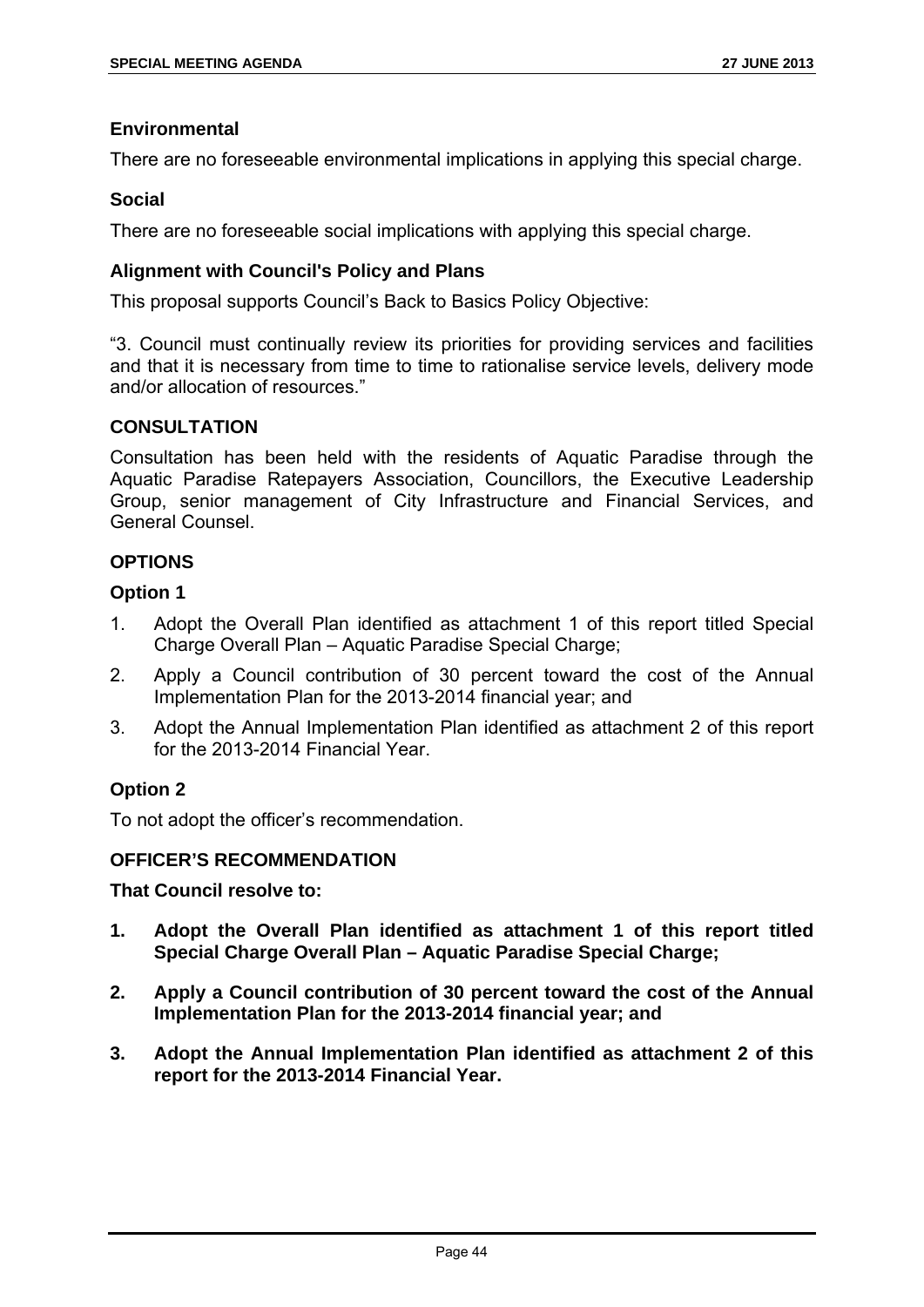#### **5.3.8 RABY BAY MARINA SPECIAL CHARGE**

| <b>Attachments:</b>         | <b>Raby Bay Marina Special Charge Overall Plan</b><br>2013 14<br><b>Raby Bay Marina Annual Implementation Plan</b><br>Map RBC-5-v3                   |
|-----------------------------|------------------------------------------------------------------------------------------------------------------------------------------------------|
| <b>Authorising Officer:</b> |                                                                                                                                                      |
|                             | <b>Gary Soutar</b><br><b>General Manager Infrastructure &amp; Operations</b>                                                                         |
| <b>Responsible Officer:</b> | <b>Murray Erbs</b><br><b>Group Manager City Infrastructure</b>                                                                                       |
| <b>Authors:</b>             | <b>Rodney Powell</b><br><b>Senior Adviser Marine Infrastructure Planning</b><br>Noela Barton<br><b>Service Manager Revenue &amp; Cash Management</b> |

#### **PURPOSE**

This report presents the amended Overall Plan and Annual Implementation Plan for 2013-2014 for the Raby Bay Marina Special Charge for the benefited area referenced as Benefited Area Map RBC-5-v3 for Council adoption.

#### **BACKGROUND**

28 June 2011 – The Overall Plan was adopted for the Raby Bay Marina Special Charge at Council Special Budget meeting.

28 June 2011 and 12 July 2012 – An Annual Implementation Plan for the Raby Bay Marina Special Charge was adopted.

#### **ISSUES**

In 2011-2012 a new methodology was introduced for the raising of revenue to cover expenditure of the canal maintenance at the Raby Bay Estate. This methodology introduced a new rating category in the benefited area that included within the levied differential general rate a proportion of revenue that was transferred to the reserve account from the general fund for the funding of canal maintenance in the benefited area. The Special Charge adopted 28 June 2011 comprised expenditure for the revetment walls only.

In consideration for the levying of rates and charges for 2013-2014 Council has determined that for the 2013-2014 financial year the previously adopted methodology of raising revenue for the maintenance of the canals through the quarantining of funds raised through the differential general rate will be suspended in favour of the levying the full expenditure (revetment walls and canal maintenance) through the special charge in order to provide transparency to the affected ratepayers in the Benefited Area reference as Benefited Area map reference RBC-5-v3 (attachment 3).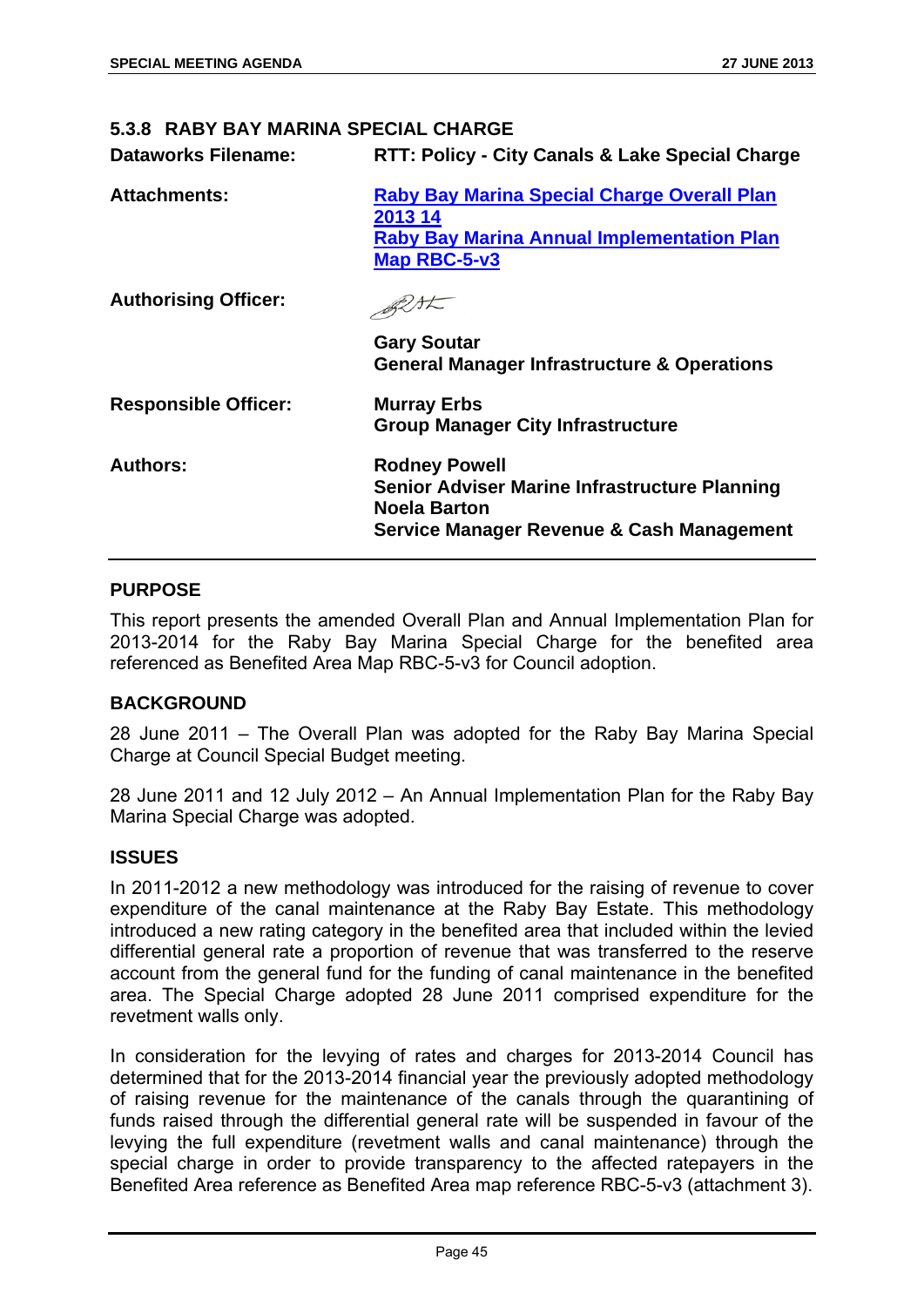# Overall Plan

The overall plan adopted 28 June 2011 described the Service, Facility or Activity as, "maintaining public facilities within the Raby Bay Marina precinct at Raby Bay Cleveland identified on Benefited Area Map RBC-5-v3 comprising: Revetment Walls as required".

The amended overall plan presented for adoption with this report describes the Service, Facility or Activity as, "dredging, maintenance and cleaning works of the canal and its revetments, improvements and navigation aids located at Raby Bay identified within the Benefited Area Map RBC-5-v3 comprising:

- Dredging as required
- Planning as required
- Canal Maintenance as required
- Navigational Beacon Pile Maintenance as required
- Revetment Walls as required."

# Annual Implementation Plan

It is proposed the Raby Bay Marina Special Charge for 2013-2014 will be set at \$960.96 per marina berth.

The Council contribution will be \$24,264.00, which is 20% of the total revenue raised. Note: It is proposed to reduce the Council contribution from 20% to 10% over a phased in period of 5 years.

The works programmed for the 2013-2014 financial year are set out in the table below:

|                                               | Expenditure  |
|-----------------------------------------------|--------------|
| <b>Particulars</b>                            |              |
| 40420 - Voyagers Court                        | \$67,500.00  |
| 42092 - Mainroyal Crt                         | \$123,647.00 |
| 30394 - Raby Bay Canal Maintenance            | \$9,600.00   |
| 30399 - Monitoring Revetment Walls            | \$8,403.00   |
| 70833 - Raby Bay Canal Planning (consultants) | \$15,000.00  |
| Rock armour replacement                       | \$15,000.00  |
| Total                                         | \$239,150.00 |

# **STRATEGIC IMPLICATIONS**

# **Legislative Requirements**

Section 94(2) of the *Local Government Regulation 2012* (Regulation) requires a local government's resolution to levy special rates or charges must identify the rateable land to which the special rates or charges apply and the overall plan for the service, facility or activity to which the special rates or charges apply.

Section 94(3) of the *Regulation* lists the information that must be included in an overall plan.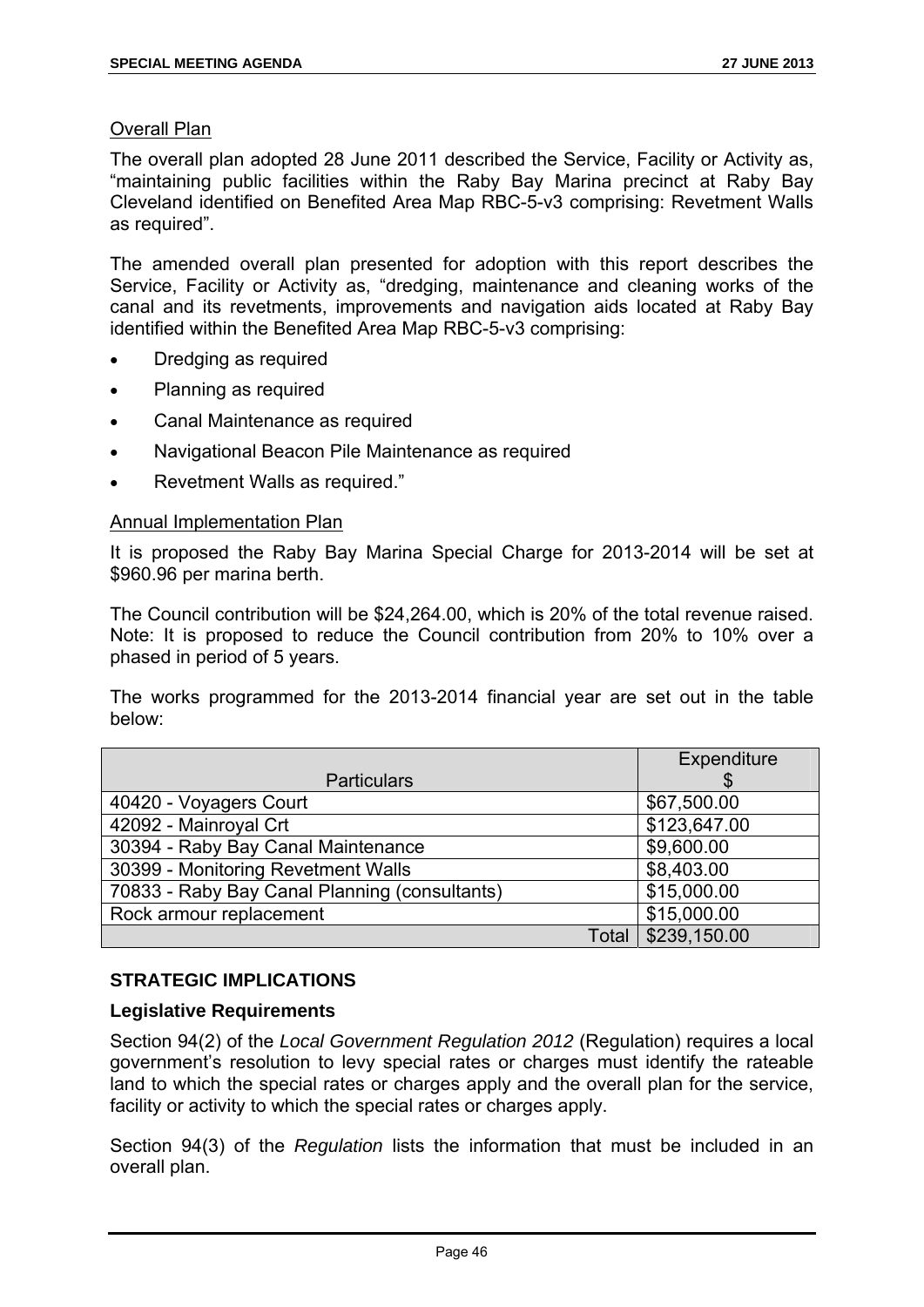Section 94(4) of the *Regulation* requires the local government must adopt the overall plan before, or at the same time as, the local government first resolves to levy the special rates or charges.

Section 94(6) of the *Regulation* requires that if an overall plan is for more than 1 year, the local government must also adopt an annual implementation plan for each year.

Section 94(7) of the *Regulation* sets out the information that must be included in an annual implementation plan adopted each financial year.

Section 94(9) of the *Regulation* enables that a local government may at any time, by resolution, amend an overall plan or annual implementation plan.

# **Risk Management**

The methodology used in calculating the Raby Bay Special Charge (the Special Charge) amount has been amended for the 2013-2014 financial year. For the period 1 July 2011 to 30 June 2013 the calculation for the Special Charge did not include the maintenance component, rather this expenditure was calculated and quarantined in the differential general rate revenue raised from the Raby Bay Estate rating categories and allocated to the reserve account from the general fund. From 1 July 2013 the Special Charge will include the maintenance component within the calculation.

The alteration of the calculation has required an amendment to the Overall Plan adopted 28 June 2011.

This change will improve the transparency of the Special Charge for the ratepayer and the efficiency of Council by reducing the administrative burden.

#### **Financial**

It is proposed the 2013-2014 Special Charge for Raby Bay is set at \$960.96 per marina berth. Total expenditure under the Annual Implementation Plan is \$239,150.00.

#### **People**

Altering the method of collection of revenue to fund the Annual Implementation Plan is anticipated to reduce the administrative coordination of this activity for the City Infrastructure and the Financial Services Groups.

#### **Environmental**

There are no foreseeable environmental implications in applying this special charge.

#### **Social**

There are no foreseeable social implications with applying this special charge.

#### **Alignment with Council's Policy and Plans**

This proposal supports Council's Back to Basics Policy Objective -

"3. Council must continually review its priorities for providing services and facilities and that it is necessary from time to time to rationalise service levels, delivery mode and/or allocation of resources."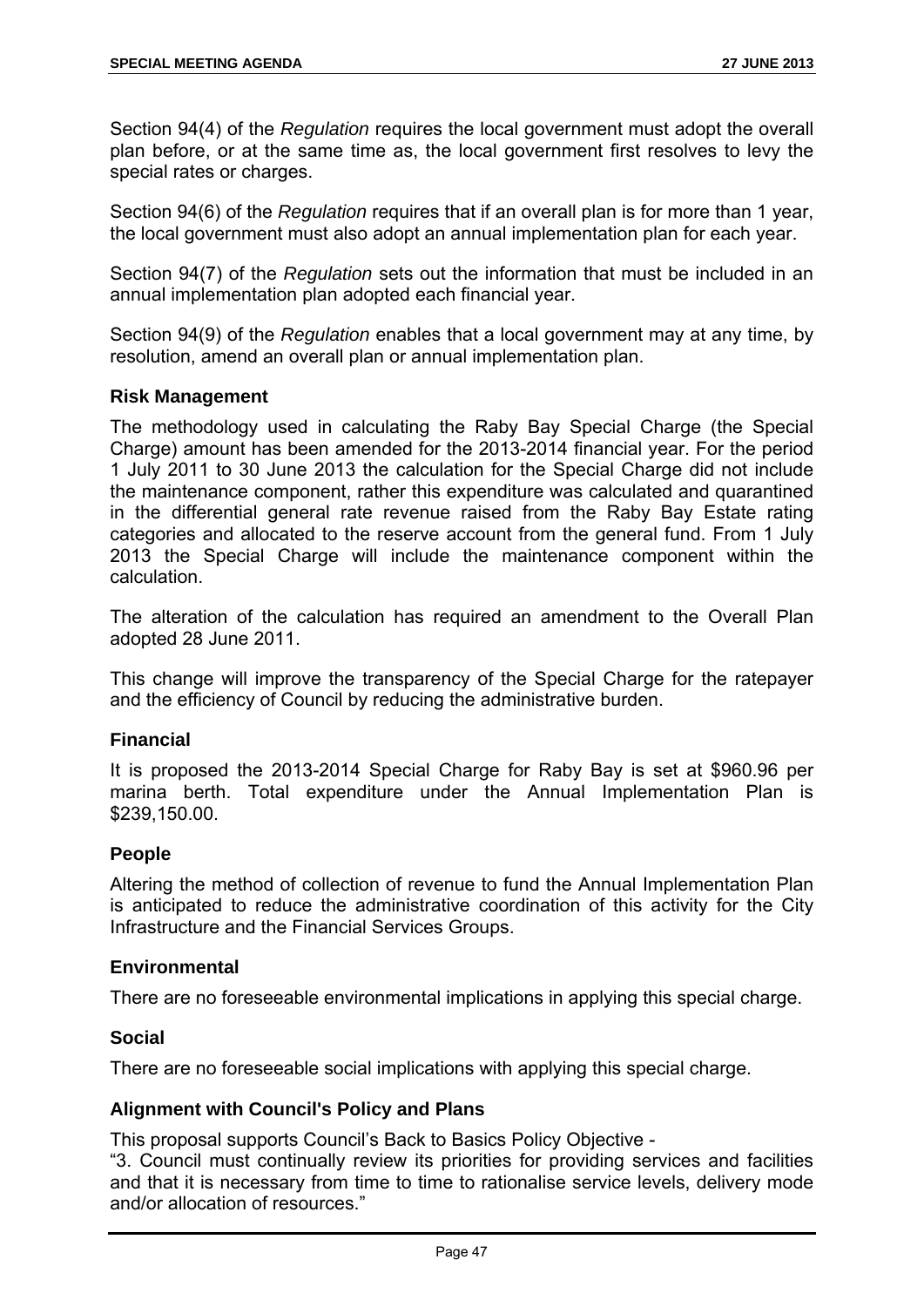# **CONSULTATION**

Consultation has been held with the residents of Raby Bay through the Raby Bay Ratepayers Association, Councillors, the Executive Leadership Group, senior management of City Infrastructure and Financial Services, and General Counsel.

# **OPTIONS**

# **Option 1**

- 1. Adopt the amended Overall Plan as attached;
- 2. Apply a Council contribution of 20 percent toward the cost of the Annual Implementation Plan for the 2013-2014 financial year;
- 3. Adopt the Annual Implementation Plan as attached for the 2013-2014 financial year.

# **Option 2**

That Council resolve to not adopt the officer's recommendation.

# **OFFICER'S RECOMMENDATION**

- **1. Adopt the amended Overall Plan as attached;**
- **2. Apply a Council contribution of 20 percent toward the cost of the Annual Implementation Plan for the 2013-2014 financial year; and**
- **3. Adopt the Annual Implementation Plan as attached for the 2013-2014 financial year.**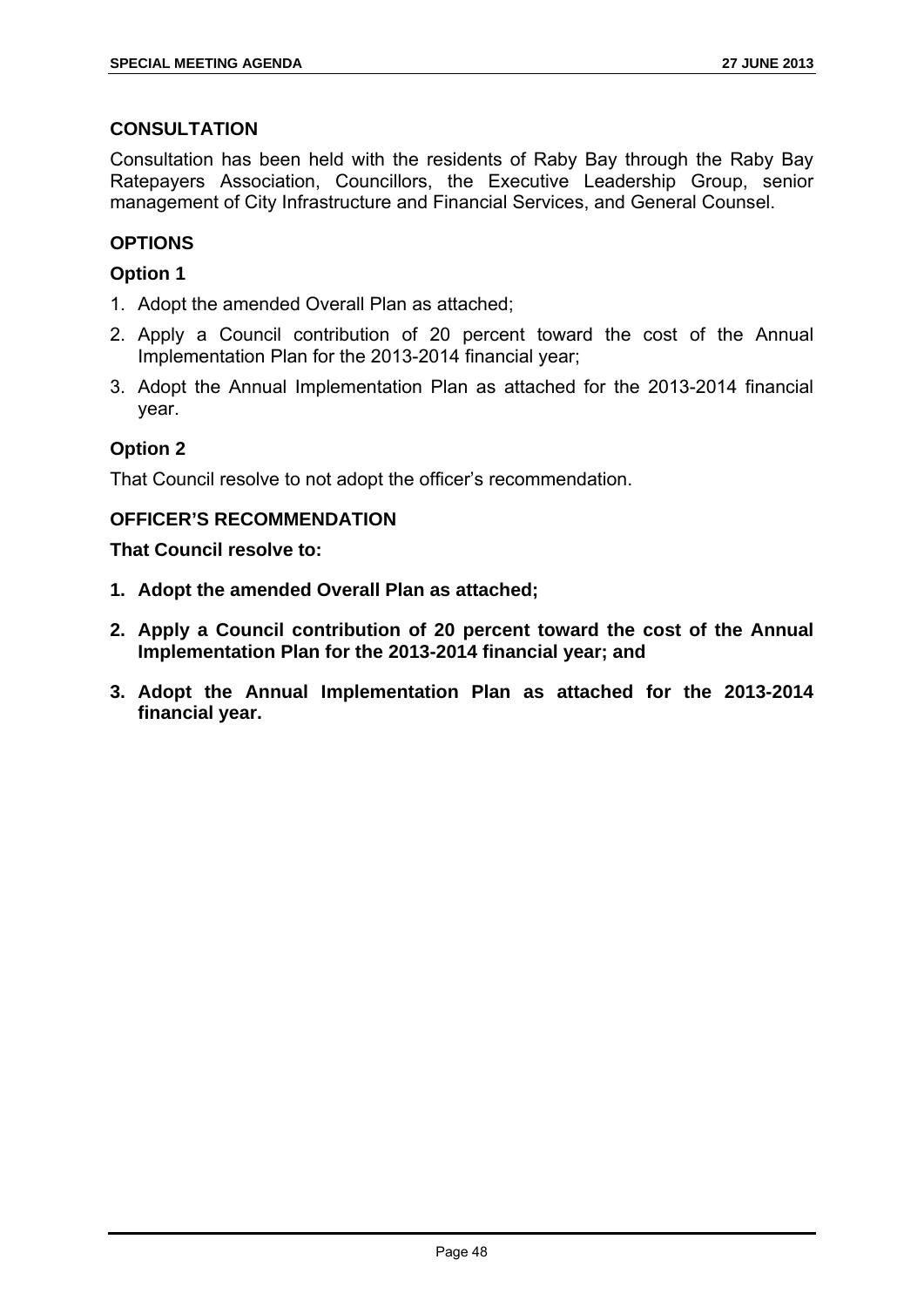| 5.3.9 RABY BAY TIDAL WORKS (COMMUNITY TITLE SCHEME) SPECIAL<br><b>CHARGE</b> |                                                                                                                                                   |  |
|------------------------------------------------------------------------------|---------------------------------------------------------------------------------------------------------------------------------------------------|--|
| <b>Dataworks Filename:</b>                                                   | RTT: Policy - City Canals & Lake Special Charge                                                                                                   |  |
| <b>Attachments:</b>                                                          | <b>Raby Bay Tidal Works (CTS) Special Charge</b><br><b>Overall Plan 2013-14</b><br><b>Raby Bay CTS Annual Implementation Plan</b><br>Map RBC-4-v3 |  |
| <b>Authorising Officer:</b>                                                  |                                                                                                                                                   |  |
|                                                                              | <b>Gary Soutar</b><br><b>General Manager Infrastructure &amp; Operations</b>                                                                      |  |
| <b>Responsible Officer:</b>                                                  | <b>Murray Erbs</b><br><b>Group Manager City Infrastructure</b>                                                                                    |  |
| <b>Authors:</b>                                                              | <b>Rodney Powell</b><br><b>Senior Adviser Marine Infrastructure Planning</b><br><b>Noela Barton</b><br>Service Manager Revenue & Cash Management  |  |

#### **PURPOSE**

This report presents the amended Overall Plan and Annual Implementation Plan for 2013-2014 for the Raby Bay Tidal Works (Community Title Scheme) Special Charge for the benefited area referenced as Benefited Area Map RBC-4-v3 for Council adoption.

#### **BACKGROUND**

28 June 2011 – The Overall Plan was adopted for the Raby Bay (Community Title Scheme) Special Charge at Council Special Budget meeting.

28 June 2011 and 12 July 2012 – An Annual Implementation Plan for the Raby Bay (Community Title Scheme) Special Charge was adopted.

#### **ISSUES**

In 2011-2012 a new methodology was introduced for the raising of revenue to cover expenditure of the canal maintenance at the Raby Bay Estate. This methodology introduced a new rating category in the benefited area that included within the levied differential general rate a proportion of revenue that was transferred to the reserve account from the general fund for the funding of canal maintenance in the benefited area. The Special Charge adopted 28 June 2011 comprised expenditure for the revetment walls only.

In consideration for the levying of rates and charges for 2013-2014 Council has determined that for the 2013-2014 financial year the previously adopted methodology of raising revenue for the maintenance of the canals through the quarantining of funds raised through the differential general rate will be suspended in favour of the levying the full expenditure (revetment walls and canal maintenance) through the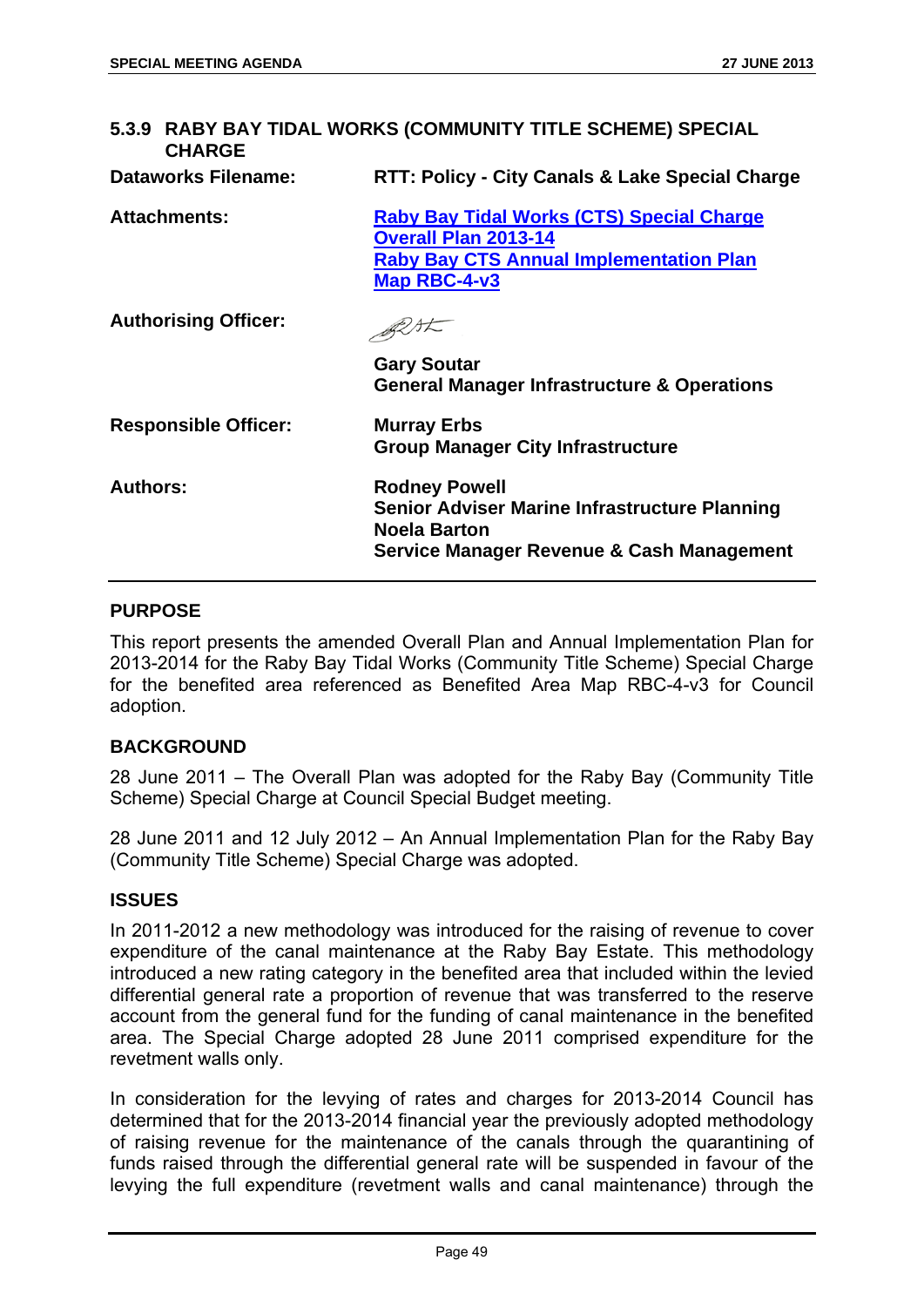special charge in order to provide transparency to the affected ratepayers in the Benefited Area reference as Benefited Area map reference RBC-4-v3 (attachment 3).

#### Overall Plan

The overall plan adopted 28 June 2011 described the Service, Facility or Activity as, "repair and replacement of revetment walls within the Raby Bay canal estate Cleveland identified on Map titled Benefited Area Map RBC-4-v3 comprising: Revetment Walls as required".

The amended overall plan presented for adoption with this report describes the Service, Facility or Activity as, "dredging, maintenance and cleaning works of the canal and its revetments, improvements and navigation aids located at Raby Bay identified within the Benefited Area Map RBC-4-v3 comprising:

- Dredging as required;
- Planning as required;
- Canal Maintenance as required;
- Navigational Beacon Pile Maintenance as required;
- Revetment Walls as required."

#### Annual Implementation Plan

It is proposed the Raby Bay Tidal Works (Community Title Scheme) Special Charge for 2013-2014 will be set at \$1,101.72 per unit.

The Council contribution will be \$33,052.00, which is 20% of the total revenue raised. Note: It is proposed to reduce the Council contribution from 20% to 10% over a phased in period of 5 years.

The works programmed for the 2013-2014 financial year are set out in the table below:

|                                               | Expenditure  |
|-----------------------------------------------|--------------|
| <b>Particulars</b>                            |              |
| 40420 - Voyagers Court                        | \$78,750.00  |
| 42092 - Mainroyal Crt                         | \$144,255.00 |
| 30394 - Raby Bay Canal Maintenance            | \$11,200.00  |
| 30399 - Monitoring Revetment Walls            | \$9,803.00   |
| 70833 - Raby Bay Canal Planning (consultants) | \$17,500.00  |
| Rock armour replacement                       | \$17,500.00  |
| Total                                         | \$279,008.00 |

# **STRATEGIC IMPLICATIONS**

#### **Legislative Requirements**

Section 94(2) of the *Local Government Regulation 2012* (Regulation) requires a local government's resolution to levy special rates or charges must identify the rateable land to which the special rates or charges apply and the overall plan for the service, facility or activity to which the special rates or charges apply.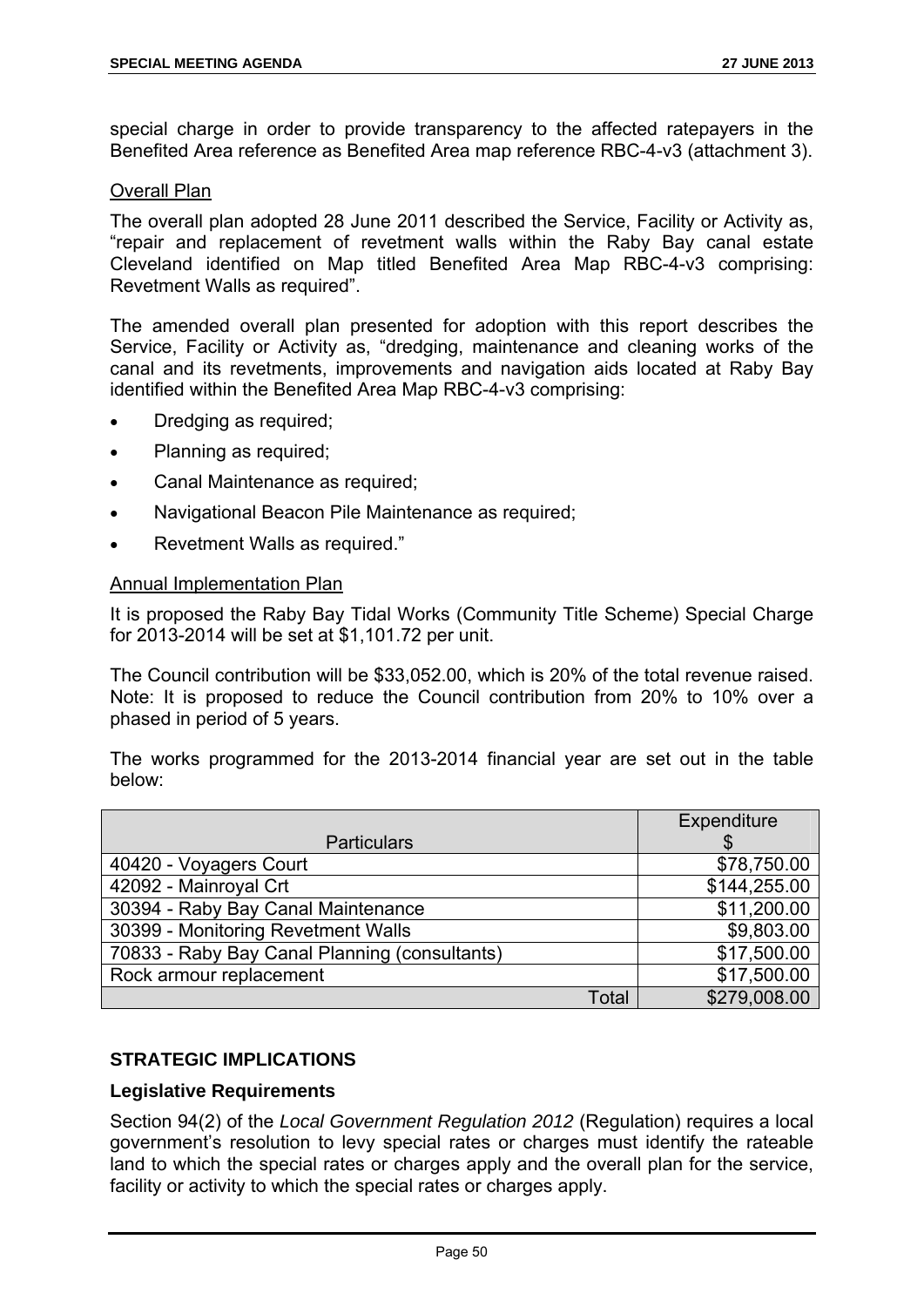Section 94(3) of the *Regulation* lists the information that must be included in an overall plan.

Section 94(4) of the *Regulation* requires the local government must adopt the overall plan before, or at the same time as, the local government first resolves to levy the special rates or charges.

Section 94(6) of the *Regulation* requires that if an overall plan is for more than 1 year, the local government must also adopt an annual implementation plan for each year.

Section 94(7) of the *Regulation* sets out the information that must be included in an annual implementation plan adopted each financial year.

Section 94(9) of the *Regulation* enables that a local government may at any time, by resolution, amend an overall plan or annual implementation plan.

#### **Risk Management**

The methodology used in calculating the Raby Bay Tidal Works (Community Title Scheme) Special Charge (the Special Charge) amount has been amended for the 2013-2014 financial year. For the period 1 July 2011 to 30 June 2013 the calculation for the Special Charge did not include the maintenance component, rather this expenditure was calculated and quarantined in the differential general rate revenue raised from the Raby Bay Estate rating categories and allocated to the reserve account from the general fund. From 1 July 2013 the Special Charge will include the maintenance component within the calculation.

The alteration of the calculation has required an amendment to the Overall Plan adopted 28 June 2011.

This change will improve the transparency of the Special Charge for the ratepayer and the efficiency of Council by reducing the administrative burden.

# **Financial**

It is proposed the Raby Bay Tidal Works (Community Title Scheme) Special charge is set at \$1,101.72 per unit. Total expenditure under the Annual Implementation Plan is \$279,008.00.

# **People**

Altering the method of collection of revenue to fund the Annual Implementation Plan is anticipated to reduce the administrative coordination of this activity for the City Infrastructure and the Financial Services Groups.

# **Environmental**

There are no foreseeable environmental implications in applying this special charge.

#### **Social**

There are no foreseeable social implications with applying this special charge.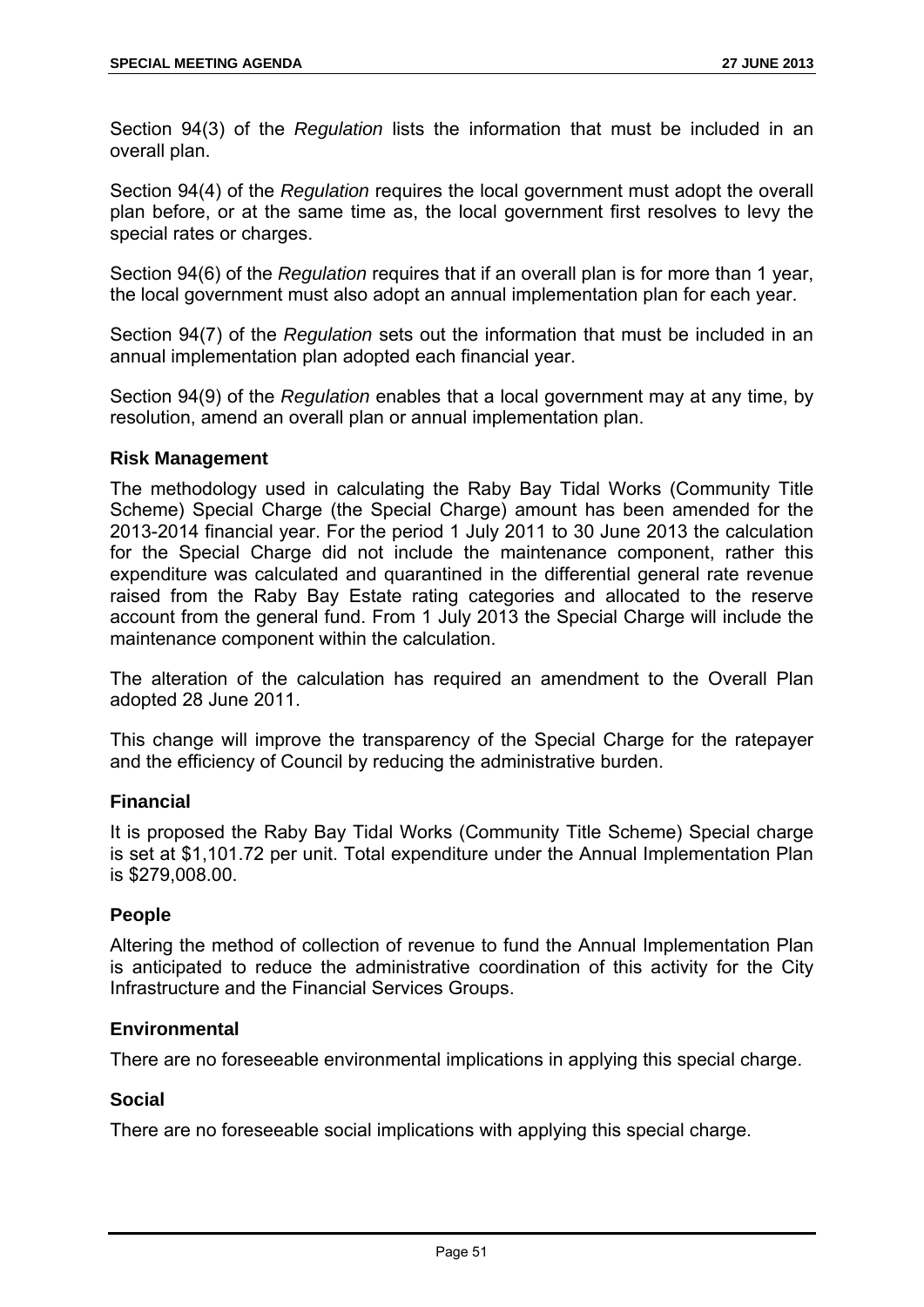# **Alignment with Council's Policy and Plans**

This proposal supports Council's Back to Basics Policy Objective:

 "3. Council must continually review its priorities for providing services and facilities and that it is necessary from time to time to rationalise service levels, delivery mode and/or allocation of resources."

# **CONSULTATION**

Consultation has been held with the residents of Raby Bay through the Raby Bay Ratepayers Association, Councillors, the Executive Leadership Group, senior management of City Infrastructure and Financial Services, and General Counsel.

# **OPTIONS**

# **Option 1**

- 1. Adopt the amended Overall Plan as attached;
- 2. Apply a Council Contribution of 20 percent toward the cost of the Annual Implementation Plan for the 2013-2014 financial year;
- 3. Adopt the Annual Implementation Plan as attached for the 2013-2014 financial year.

# **Option 2**

That Council resolve to not adopt the officer's recommendation.

# **OFFICER'S RECOMMENDATION**

- **1. Adopt the amended Overall Plan as attached;**
- **2. Apply a Council Contribution of 20 percent toward the cost of the Annual Implementation Plan for the 2013-2014 financial year; and**
- **3. Adopt the Annual Implementation Plan as attached for the 2013-2014 financial year.**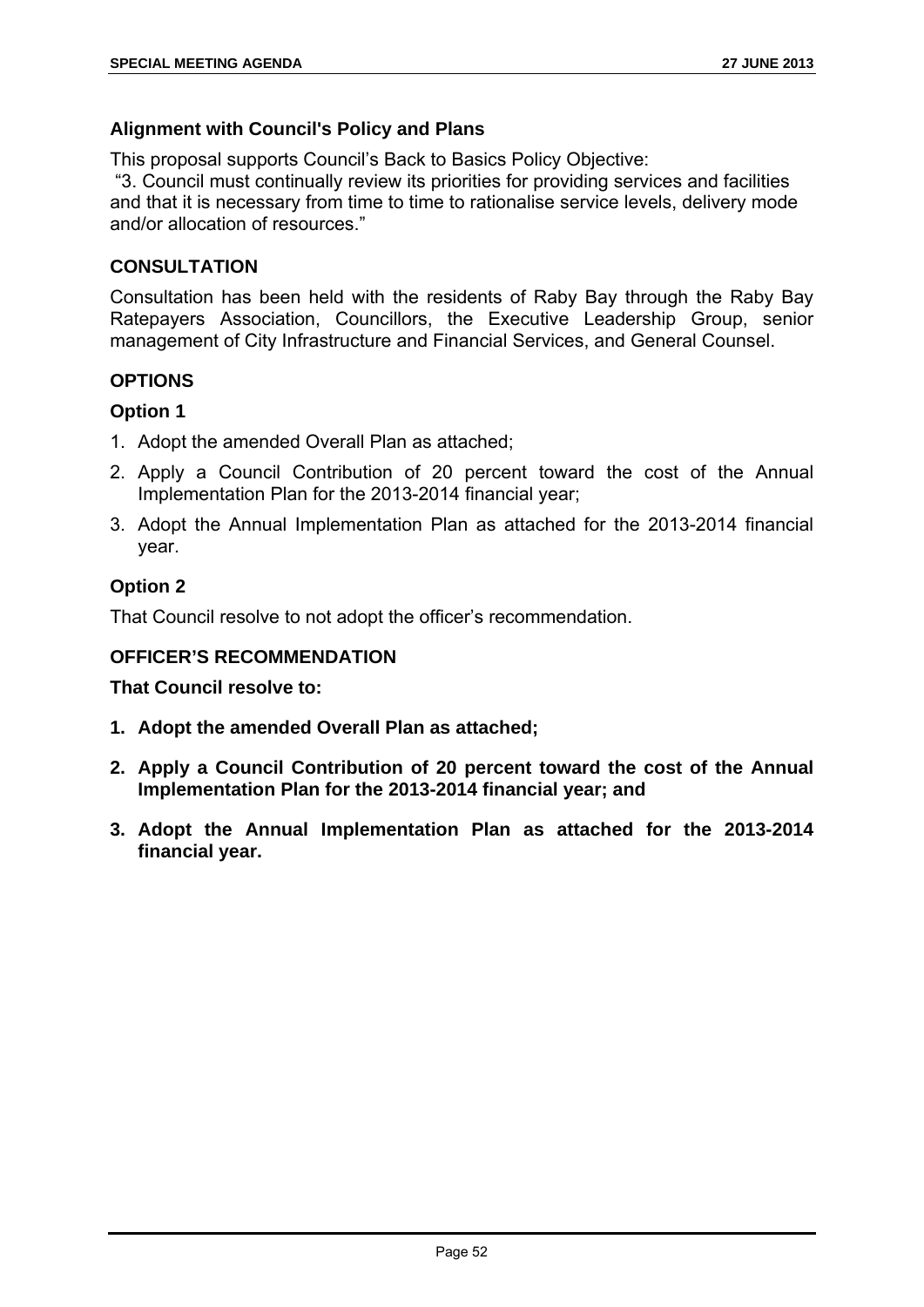| <b>CHARGE</b>               | 5.3.10 RABY BAY TIDAL WORKS (NON COMMUNITY TITLE SCHEME) SPECIAL                                                                                 |
|-----------------------------|--------------------------------------------------------------------------------------------------------------------------------------------------|
| <b>Dataworks Filename:</b>  | RTT: Policy - City Canals & Lake Special Charge                                                                                                  |
| <b>Attachments:</b>         | Raby Bay Tidal Works (NCTS) Special Charge<br><b>Overall Plan 2013-14</b><br><b>Raby Bay Non CTS Annual Implementation Plan</b><br>Map RBC-6-v3  |
| <b>Authorising Officer:</b> |                                                                                                                                                  |
|                             | <b>Gary Soutar</b><br><b>General Manager Infrastructure &amp; Operations</b>                                                                     |
| <b>Responsible Officer:</b> | <b>Murray Erbs</b><br><b>Group Manager City Infrastructure</b>                                                                                   |
| <b>Authors:</b>             | <b>Rodney Powell</b><br><b>Senior Adviser Marine Infrastructure Planning</b><br><b>Noela Barton</b><br>Service Manager Revenue & Cash Management |

#### **PURPOSE**

This report presents the amended Overall Plan and Annual Implementation Plan for 2013-2014 for the Raby Bay Tidal Works (Non Community Title Scheme) Special Charge for the benefited area reference as Benefited Area Map RBC-6-v3 for Council adoption.

#### **BACKGROUND**

28 June 2011 – The Overall Plan was adopted for the Raby Bay (Non Community Title Scheme) Special Charge at Council Special Budget meeting.

28 June 2011 and 12 July 2012 – An Annual Implementation Plan for the Raby Bay (Non Community Title Scheme) Special Charge was adopted.

#### **ISSUES**

In 2011-2012 a new methodology was introduced for the raising of revenue to cover expenditure of the canal maintenance at the Raby Bay Estate. This methodology introduced a new rating category in the benefited area that included within the levied differential general rate a proportion of revenue that was transferred to the reserve account from the general fund for the funding of canal maintenance in the benefited area. The Special Charge adopted 28 June 2011 comprised expenditure for the revetment walls only.

In consideration for the levying of rates and charges for 2013-2014 Council has determined that for the 2013-2014 financial year the previously adopted methodology of raising revenue for the maintenance of the canals through the quarantining of funds raised through the differential general rate will be suspended in favour of the levying the full expenditure (revetment walls and canal maintenance) through the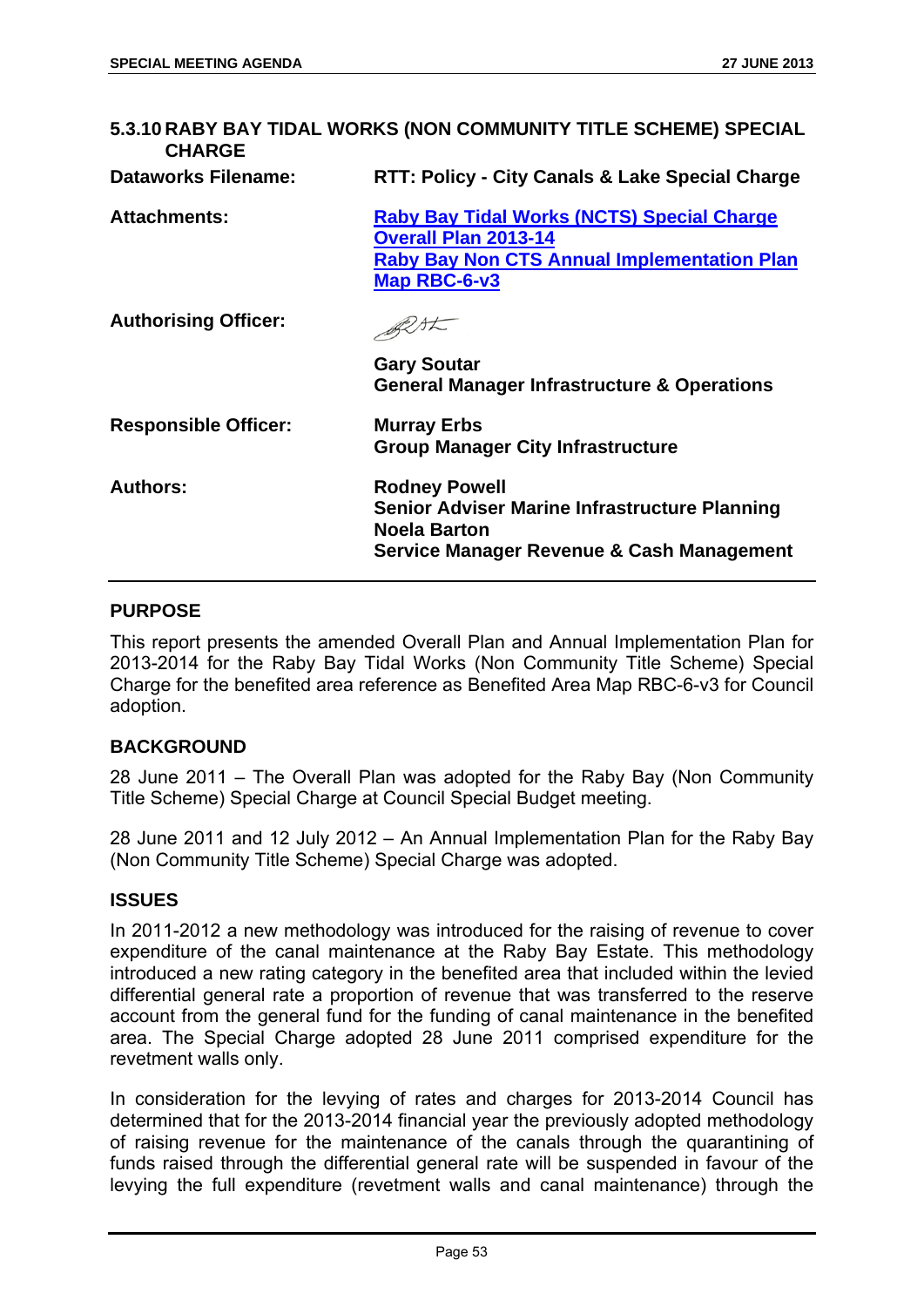special charge in order to provide transparency to the affected ratepayers in the Benefited Area reference as Benefited Area map reference RBC-6-v3 (attachment 3).

#### Overall Plan

The overall plan adopted 28 June 2011 described the Service, Facility or Activity as, "repair and replacement of revetment walls within the Raby Bay canal estate Cleveland identified on Map titled Benefited Area Map RBC-6-v3 comprising: Revetment Walls as required".

The amended overall plan presented for adoption with this report describes the Service, Facility or Activity as, "dredging, maintenance and cleaning works of the canal and its revetments, improvements and navigation aids located at Raby Bay identified within the Benefited Area Map RBC-6-v3 comprising:

- Dredging as required
- Planning as required
- Canal Maintenance as required
- Navigational Beacon Pile Maintenance as required
- Revetment Walls as required."

#### Annual Implementation Plan

It is proposed the Raby Bay Tidal Works (Non Community Title Scheme) Special Charge for 2013-2014 will be set at \$1,901.26 per lot.

The Council contribution will be \$384,055.00, which is 20% of the total revenue raised. Note: It is proposed to reduce the Council contribution from 20% to 10% over a phased in period of 5 years.

The works programmed for the 2013-2014 financial year are set out in the table below:

|                                               |              | Expenditure    |
|-----------------------------------------------|--------------|----------------|
| <b>Particulars</b>                            |              |                |
| 40420 - Voyagers Court                        |              | \$978,750.00   |
| 42092 - Mainroyal Crt                         |              | \$1,792,885.00 |
| 30394 - Raby Bay Canal Maintenance            |              | \$139,200.00   |
| 30399 - Monitoring Revetment Walls            |              | \$121,840.00   |
| 70833 - Raby Bay Canal Planning (consultants) |              | \$217,500.00   |
| Rock armour replacement                       |              | \$217,500.00   |
|                                               | <b>Total</b> | \$3,467,675.00 |

# **STRATEGIC IMPLICATIONS**

# **Legislative Requirements**

Section 94(2) of the *Local Government Regulation 2012* (Regulation) requires a local government's resolution to levy special rates or charges must identify the rateable land to which the special rates or charges apply and the overall plan for the service, facility or activity to which the special rates or charges apply.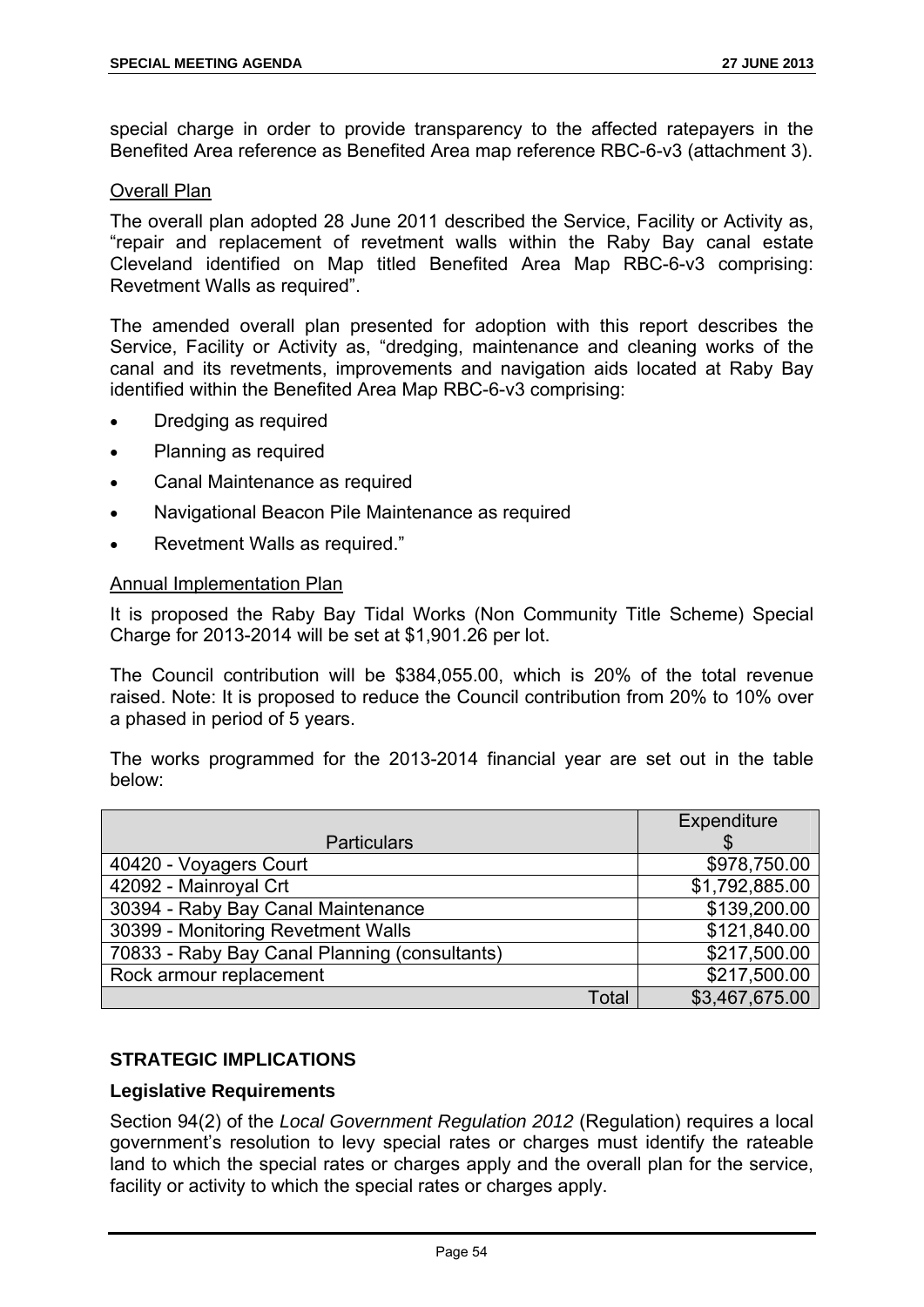Section 94(3) of the *Regulation* lists the information that must be included in an overall plan.

Section 94(4) of the *Regulation* requires the local government must adopt the overall plan before, or at the same time as, the local government first resolves to levy the special rates or charges.

Section 94(6) of the *Regulation* requires that if an overall plan is for more than 1 year, the local government must also adopt an annual implementation plan for each year.

Section 94(7) of the *Regulation* sets out the information that must be included in an annual implementation plan adopted each financial year.

Section 94(9) of the *Regulation* enables that a local government may at any time, by resolution, amend an overall plan or annual implementation plan.

#### **Risk Management**

The methodology used in calculating the Raby Bay Tidal Works (Non Community Title Scheme) Special Charge (the Special Charge) amount has been amended for the 2013-2014 financial year. For the period 1 July 2011 to 30 June 2013 the calculation for the Special Charge did not include the maintenance component, rather this expenditure was calculated and quarantined in the differential general rate revenue raised from the Raby Bay Estate rating categories and allocated to the reserve account from the general fund. From 1 July 2013 the Special Charge will also include the maintenance component within the calculation.

The alteration of the calculation has required an amendment to the Overall Plan adopted 28 June 2011.

This change will improve the transparency of the Special Charge for the ratepayer and the efficiency of Council by reducing the administrative burden.

# **Financial**

It is proposed the Raby Bay Tidal Works (Non Community Title Scheme) Special charge is set at \$1,901.26 per lot. Total expenditure under the Annual Implementation Plan is \$3,467,675.00.

# **People**

Altering the method of collection of revenue to fund the Annual Implementation Plan is anticipated to reduce the administrative coordination of this activity for the City Infrastructure and the Financial Services Groups.

# **Environmental**

There are no foreseeable environmental implications in applying this special charge.

#### **Social**

There are no foreseeable social implications with applying this special charge.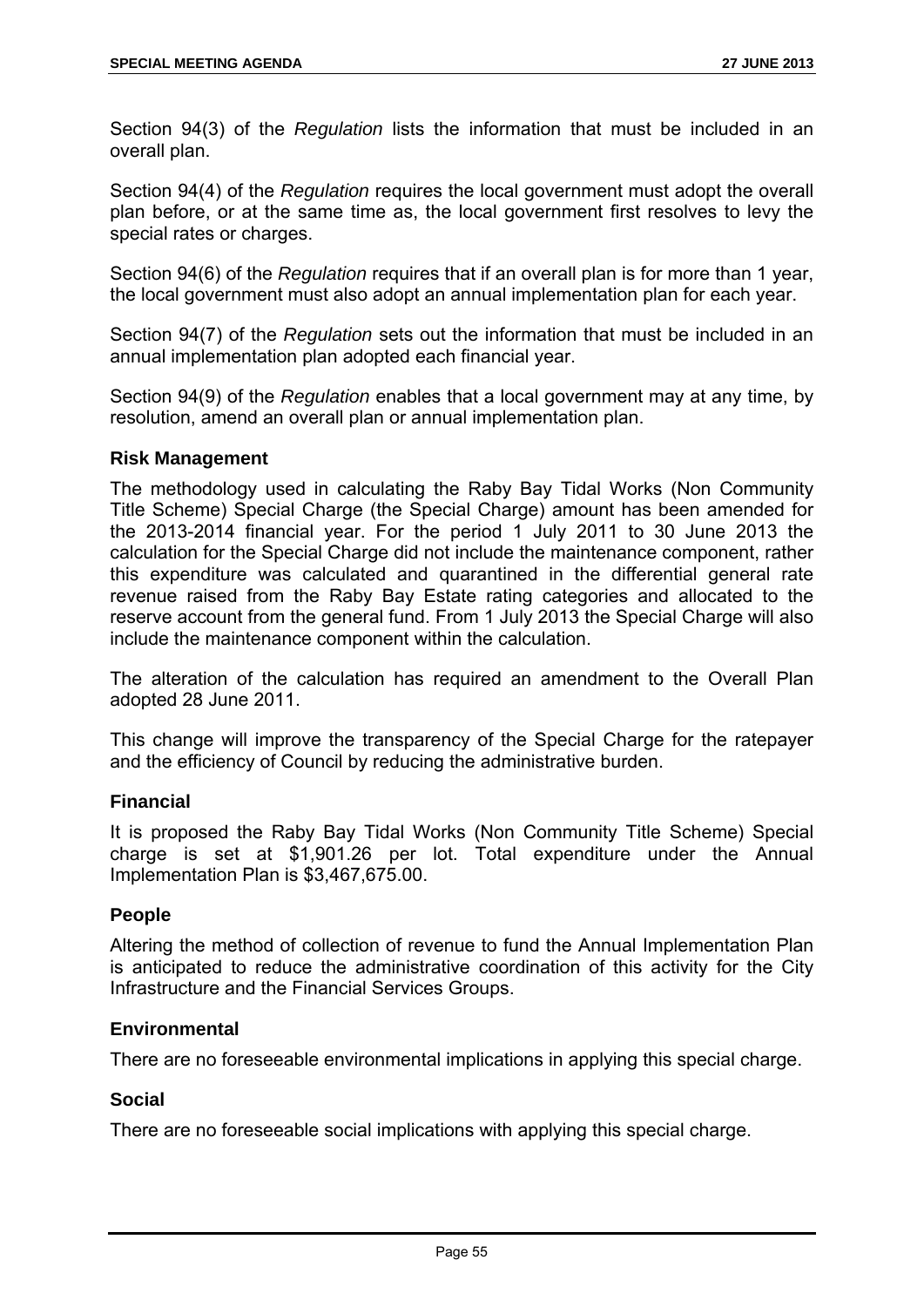# **Alignment with Council's Policy and Plans**

This proposal supports Council's Back to Basics Policy Objective:

"3. Council must continually review its priorities for providing services and facilities and that it is necessary from time to time to rationalise service levels, delivery mode and/or allocation of resources."

# **CONSULTATION**

Consultation has been held with the residents of Raby Bay through the Raby Bay Ratepayers Association, Councillors, the Executive Leadership Group, senior management of City Infrastructure and Financial Services, and General Counsel.

# **OPTIONS**

# **Option 1**

- 1. Adopt the amended Overall Plan as attached;
- 2. Apply a Council Contribution of 20 percent toward the cost of the Annual Implementation Plan for the 2013-2014 financial year;
- 3. Adopt the Annual Implementation Plan as attached for the 2013-2014 financial year.

# **Option 2**

That Council resolve to not adopt the officer's recommendation.

# **OFFICER'S RECOMMENDATION**

- **1. Adopt the amended Overall Plan as attached;**
- **2. Apply a Council Contribution of 20 percent toward the cost of the Annual Implementation Plan for the 2013-2014 financial year; and**
- **3. Adopt the Annual Implementation Plan as attached for the 2013-2014 financial year.**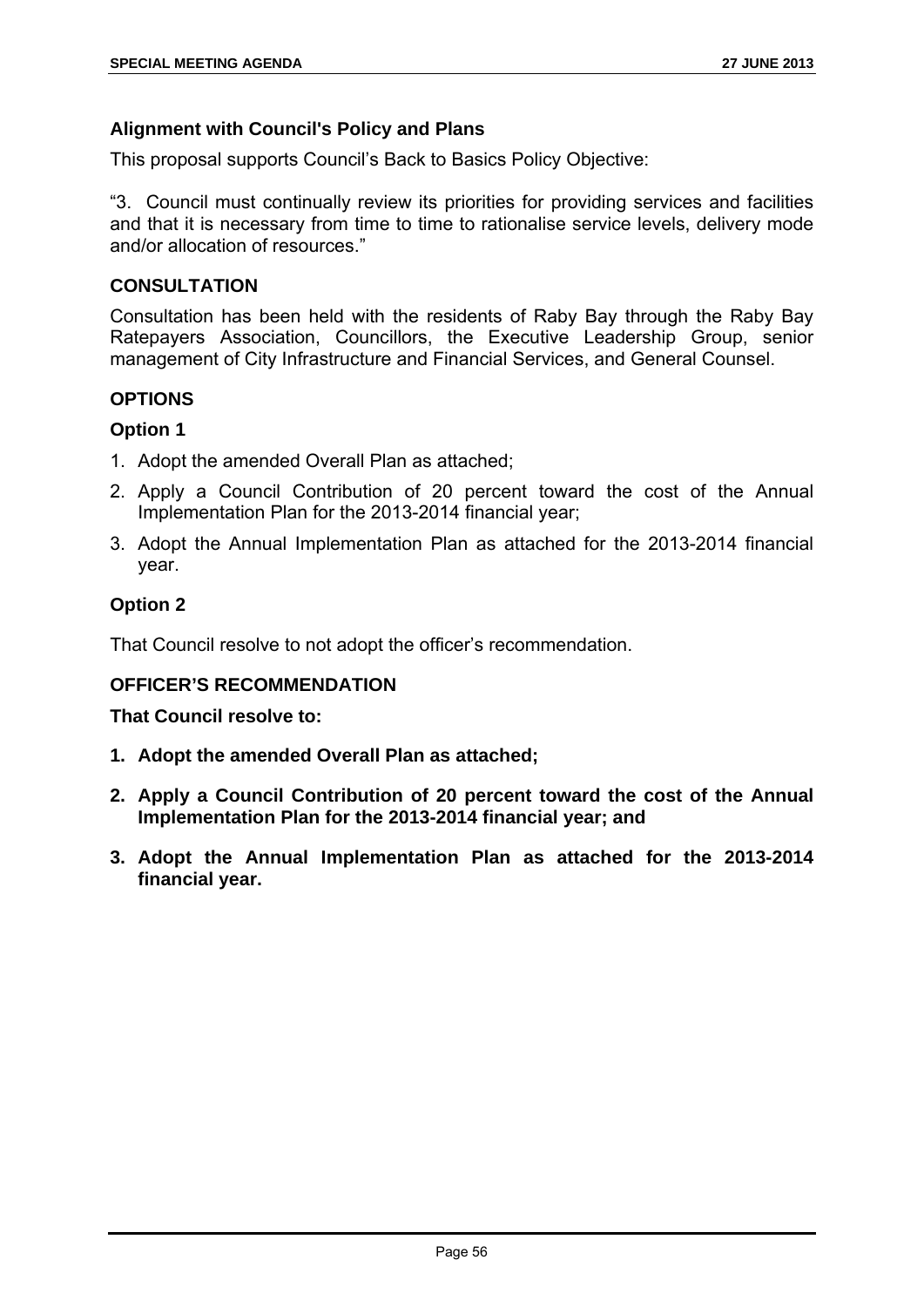# **5.3.11 SOUTHERN MORETON BAY ISLANDS TRANSLINK OPERATIONS SPECIAL CHARGE - OVERALL PLAN AND ANNUAL IMPLEMENTATION PLAN Dataworks Filename: FM Corporate Budget Attachments: Overall Plan - SMBI TransLink Special Charge Annual Implementation Plan - SMBI TransLink**

**Special Charge**

**Authorising Officer:** 

**Bill Lyon Chief Executive Officer** 

**Responsible Officers: Gavin Holdway** 

**Chief Financial Officer** 

**Gary Soutar General Manager Infrastructure & Operations** 

**Murray Erbs Group Manager City Infrastructure** 

**Author: Noela Barton Service Manager Revenue and Recovery** 

#### **PURPOSE**

This report presents the Overall Plan for the Southern Moreton Bay Islands TransLink Operations Special Charge and the Annual Implementation Plan for 2013-2014 for adoption.

#### **BACKGROUND**

Council resolved on 19 June 2013 to raise a special charge in the annual budget for 2013-2014 to fund the contribution agreed to under the Funding Agreement executed 18 December 2012 for ferry operations to the Southern Moreton Bay Islands between Redland City Council and the State of Queensland (acting through the Department of Transport and Main Roads).

#### **ISSUES**

The State of Queensland (the State) and Redland City Council (RCC) agree they wish to promote and improve public transport to all communities in Redland City. Both are committed to the staged extension of public transport services between Weinam Creek and the Southern Moreton Bay Islands to reduce the costs of living and broaden the economic benefits to these Islands.

On 18 December 2012, RCC entered into a funding agreement with the State for TransLink to provide ferry operations between Weinam Creek, Karragarra, Lamb, Macleay, Perulpa and Russell Islands for a trial period of 2½ years, which will be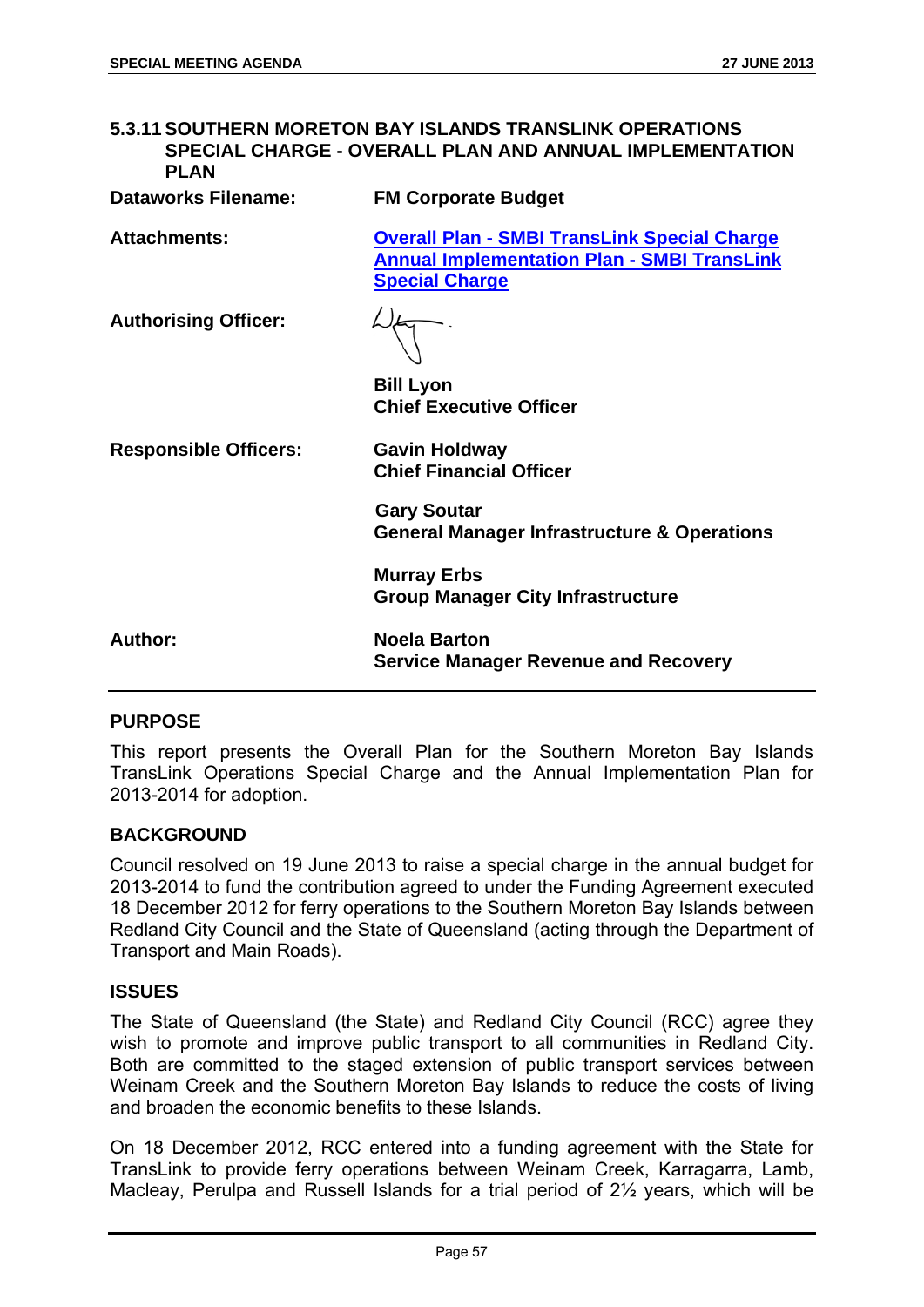referred to as the Southern Moreton Bay Islands Transport Operations trial which provides public transport services to the Benefited Land.

Special rates and charges are for services, facilities and activities that have a special association with particular land. Council has established the SMBI TransLink Operations Special Charge (SMBI TransLink Operations Special Charge) has a special association to the land identified because the land or its occupier will specially benefit from the service, facility or activity provided by the Southern Moreton Bay Islands Transport Operations trial through the extension of public transport services and the broadening of economic benefits this trial may bring to the Islands.

The land that would obtain a particular benefit from the service (Benefited Land) identified in the Overall Plan is all rateable properties on the Southern Moreton Bay Islands of Karragarra, Lamb, Macleay, Perulpa and Russell Islands, excluding land categorised for differential general rate purposes as rating category 10.

The State agrees that funds raised under the SMBI TransLink Operations Special Charge will be used only for the purpose of providing the State Services and the Ticketing Services identified in the Overall Plan.

The time period for the Southern Moreton Bay Islands Transport Operations trial is 1 July 2013 to 1 January 2016.

The Annual Implementation Plan for 2013-2014 is attached, and comprises the payment for \$920,000 (which excludes GST) of the special charges collected to the State of Queensland (acting through the Department of Transport and Main Roads) for the provision of the service.

# **STRATEGIC IMPLICATIONS**

# **Legislative Requirements**

Section 92(3) of the *Local Government Act 2009* (LGA) requires that for a special rate or charge to be levied the service, facility or activity has to have a special association with particular land.

Section 94(2) of the LGA requires the resolution to levy special rates or charges must identify the rateable land to which the special rates or charges apply and the overall plan for the service, facility or activity to which the special rates or charges apply.

Section 94(4) of the *Local Government Regulation 2012* (Regulation) requires the overall plan must be adopted before, or at the same time as the local government first resolves to levy the special rates or charges.

Section 94(6) of the *Regulation* requires an annual implementation plan to be adopted if the overall plan for the special charge is for more than 1 year.

Section 94(7) of the *Regulation* requires an annual implementation plan for a financial year to be a document that sets out the actions or processes that are to be carried out in the financial year for the service, facility or activity for which the special rates or charges apply.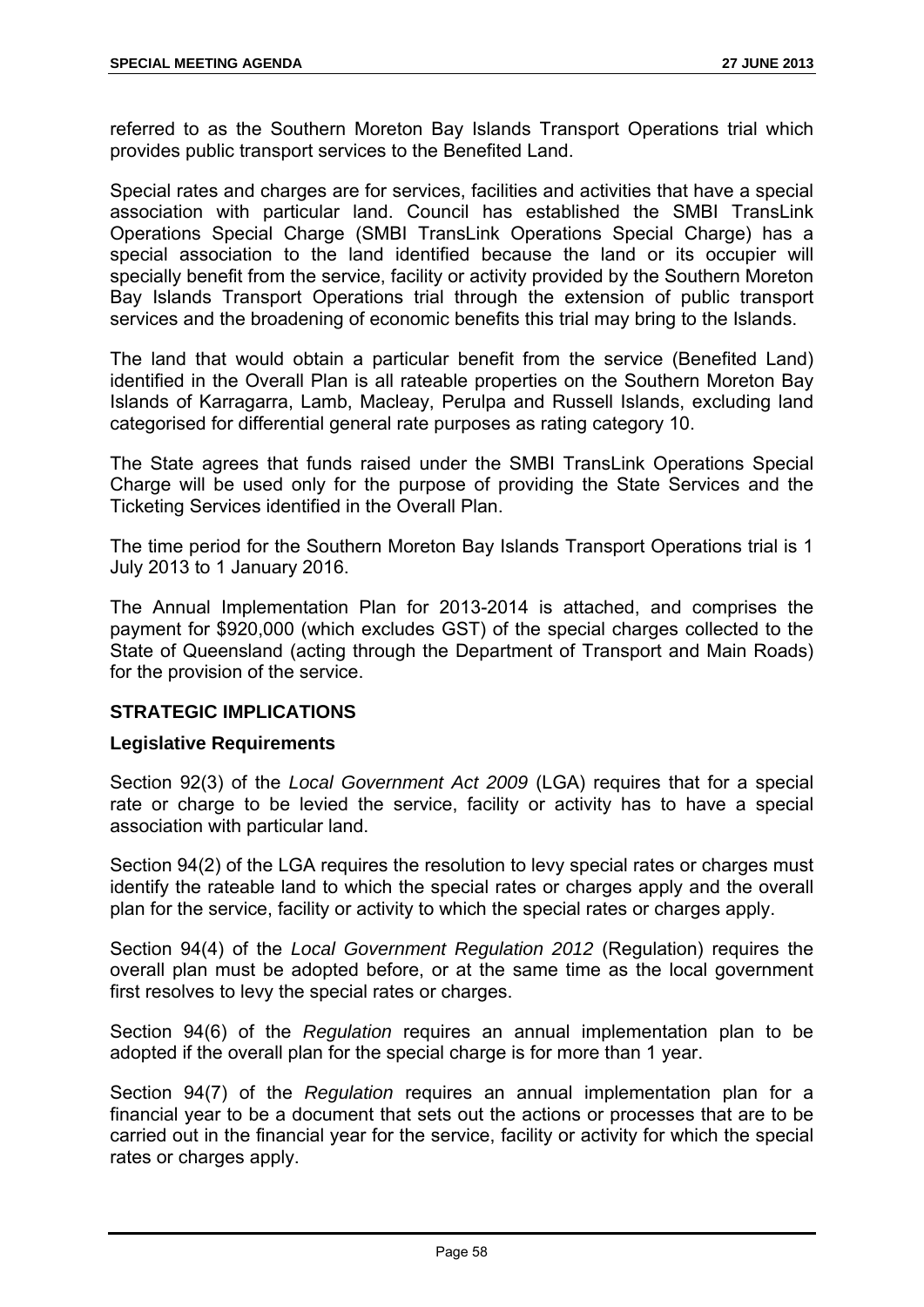Section 94(15) of the *Regulation* declares that a local government may make and levy a special rate or charge for a service, facility or activity whether or not the services is supplied or undertaken by the local government.

#### **Risk Management**

The adoption of a special charge for the payment of the financial obligations under the funding agreement will provide transparency for the SMBI residents and ratepayers in the benefited area regarding the purpose of the funds collected.

# **Financial**

It is proposed the SMBI TransLink Operations Special Charge will be set at \$85.46 for 2013/2014 and raise \$920,000.

The amount of the SMBI TransLink Operations Special Charge has been determined by the SMBI Translink Special Charge modelling implementation by apportioning an equal share of the payment across the Southern Moreton Bay Island rateable properties excluding properties categorised for the purposes of the differential general rate as rating category 10.

The Annual Implementation Plan is the payment of the annual funding amount of the service pursuant to the agreement between the Council and the State of Queensland (acting through the Department of Transport and Main Roads) for the provision of the service. That amount for the 2013-2014 financial year is \$920,000.

#### **People**

Not applicable.

#### **Environmental**

Not applicable.

#### **Social**

Not applicable.

# **Alignment with Council's Policy and Plans**

- Redlands 2030 Community Plan:
	- o Wise Planning and Design Prioritising Public Infrastructure
		- Goal 11 Connections within and around the Redlands: In line with sustainability; new transit systems, improved roads, car parks and public transport options to keep pace with demand; and increase connectivity in and around the Redlands, and most notably with the Bay Islands, Brisbane and the Gold Coast.
- Redland City Council Corporate Plan 2010-2015
	- o 5. Wise Planning and Design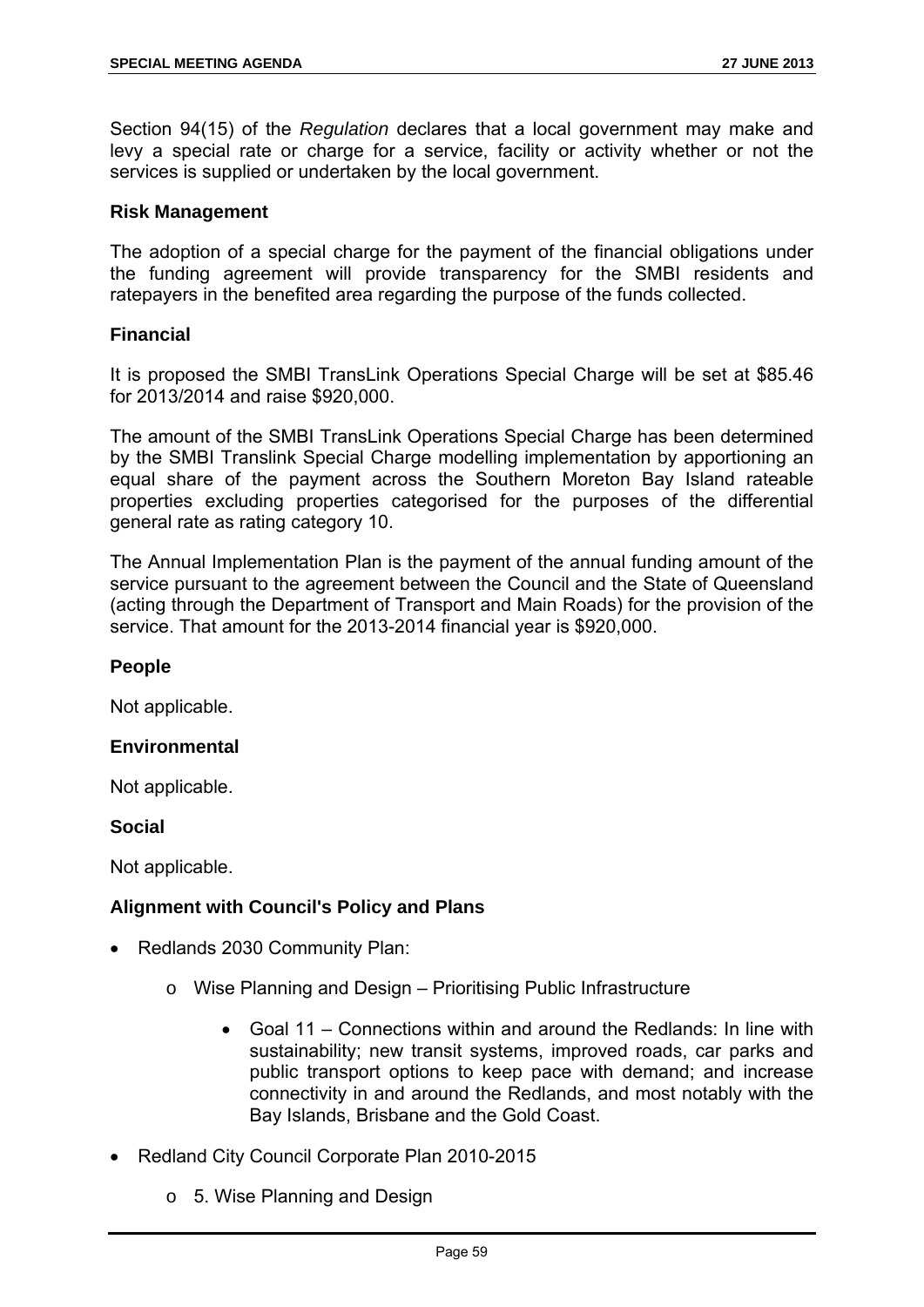5.8: Plan and advocate to connect the city's communities with improved public transport including a road, ferry, cycling and walking network that provides safe and efficient movement within the city and the region and supports physical activity; and promote efficient and environmentally responsible private transport.

#### **CONSULTATION**

Consultation for the introduction of the Southern Moreton Bay Islands Transport Operations trial and the SMBI TransLink Operations Special Charge has been held with the Mayor and Councillors, the Executive Leadership Group, General Counsel, senior managers of the City Infrastructure Group and Financial Services.

# **OPTIONS**

# **Option One**

- 1. Levy the Southern Moreton Bay Islands TransLink Operations Special Charge for 2013-2014 financial year on the Benefited Land in accordance with the Southern Moreton Bay Islands TransLink Operations Special Charge Overall Plan; and
- 2. Adopt the attached Southern Moreton Bay Islands TransLink Operations Special Charge Overall Plan which is outlined in this report; and
- 3. Adopt the attached Southern Moreton Bay Islands Translink Operations Special Charge Annual Implementation Plan for 2013-2014 which is outlined in this report.

#### **Option Two**

That Council resolve to not adopt the Officer's Recommendation.

#### **OFFICER'S RECOMMENDATION**

- **1. Levy the Southern Moreton Bay Islands TransLink Operations Special Charge for 2013-2014 financial year on the Benefited Land in accordance with the Southern Moreton Bay Islands TransLink Operations Special Charge Overall Plan;**
- **2. Adopt the attached Southern Moreton Bay Islands TransLink Operations Special Charge Overall Plan which is outlined in this report; and**
- **3. Adopt the attached Southern Moreton Bay Islands Translink Operations Special Charge Annual Implementation Plan for 2013-2014 which is outlined in this report.**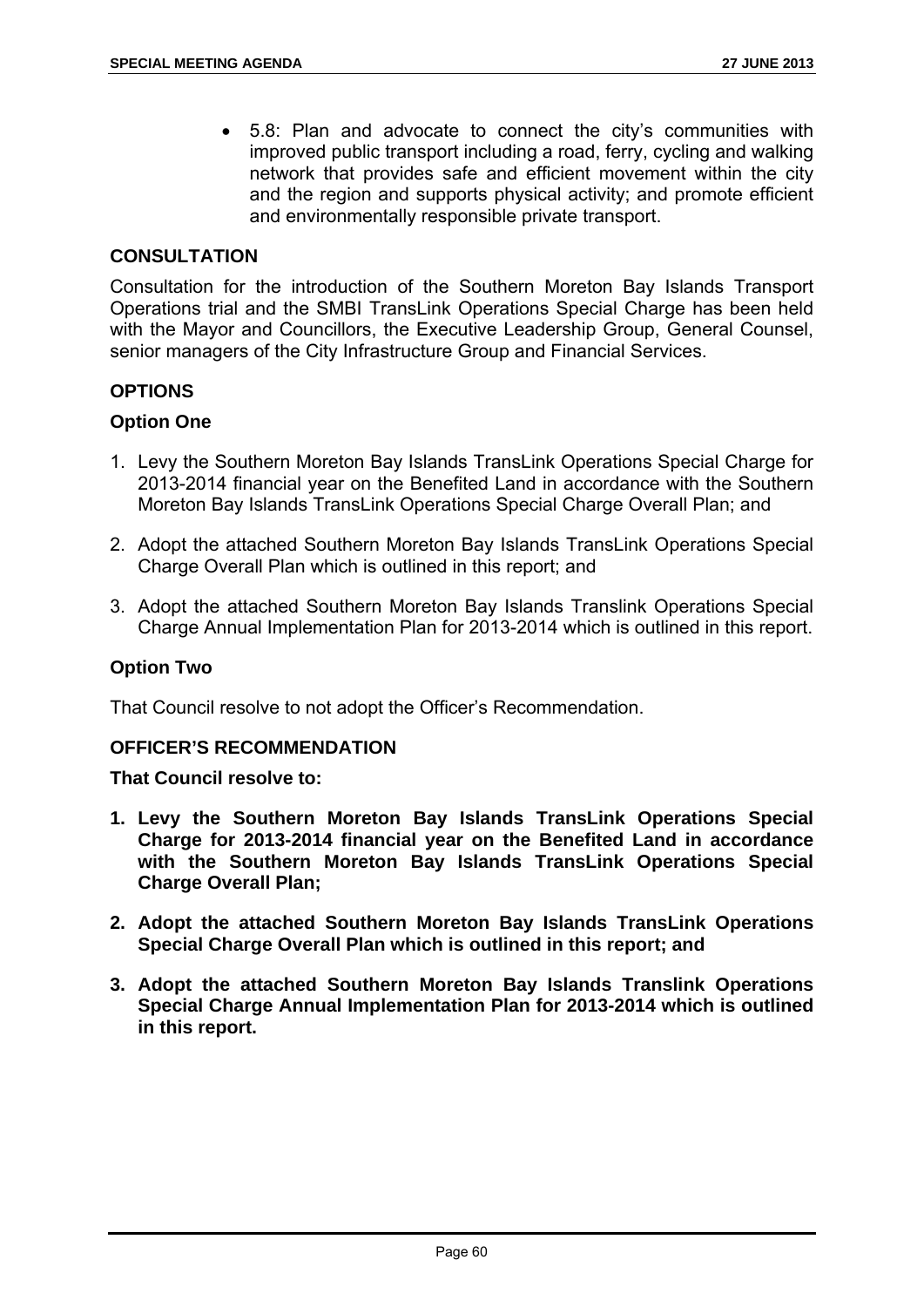# **5.3.12 OVERALL PLAN - KARRAGARRA ISLAND RURAL FIRE LEVY SPECIAL CHARGE 2013-2014 Dataworks Filename: FM Corporate Budget Attachment: Rural Fire Brigade Budgets Authorising Officer: Bill Lyon Chief Executive Officer Responsible Officer: Gavin Holdway Chief Financial Officer Author: Noela Barton Service Manager Revenue and Cash Management**

# **PURPOSE**

To submit to Council for adoption the Karragarra Island Rural Fire Levy Special Charge overall plan for the 2013-2014 financial year.

#### **BACKGROUND**

Council has in previous financial years contributed to the Southern Moreton Bay Islands rural fire brigades through the raising of revenue from a Rural Fire Levy Special charge.

It is the practice of Council to adopt on an annual basis an overall plan for each rural fire brigade that covers a 12 month period. However, an overall plan will not be adopted for the Russell Island Rural Fire Brigade for 2013-2014 as the request for funding from the levying of a special charge is nil as they have ample funding to cover their total operating costs for 2013-2014.

#### **OVERALL PLAN**

The Rural Fire Service is provided in areas where there is no urban fire service and is fully staffed by volunteers from the community.

The Karragarra Island Rural Fire Levy Special Charge is levied to contribute funding to the service, facilities and activities provided by the Karragarra Island Rural Fire Brigade. The Special Charge is set in consultation with the Queensland Fire and Rescue Service (QFRS) Rural Operations Area Director for the Redlands district area and is considered in relevance to the annual budget 2013/2014, which is attached.

The rateable land over which the Karragarra Island Rural Fire Levy Special charge is levied is described as all rateable land on Karragarra Island (Benefited Land). That land obtains a special benefit from the provision of the service, facilities and activities because the special charge provides for a fire service on the island that is occupied by the Benefited Land.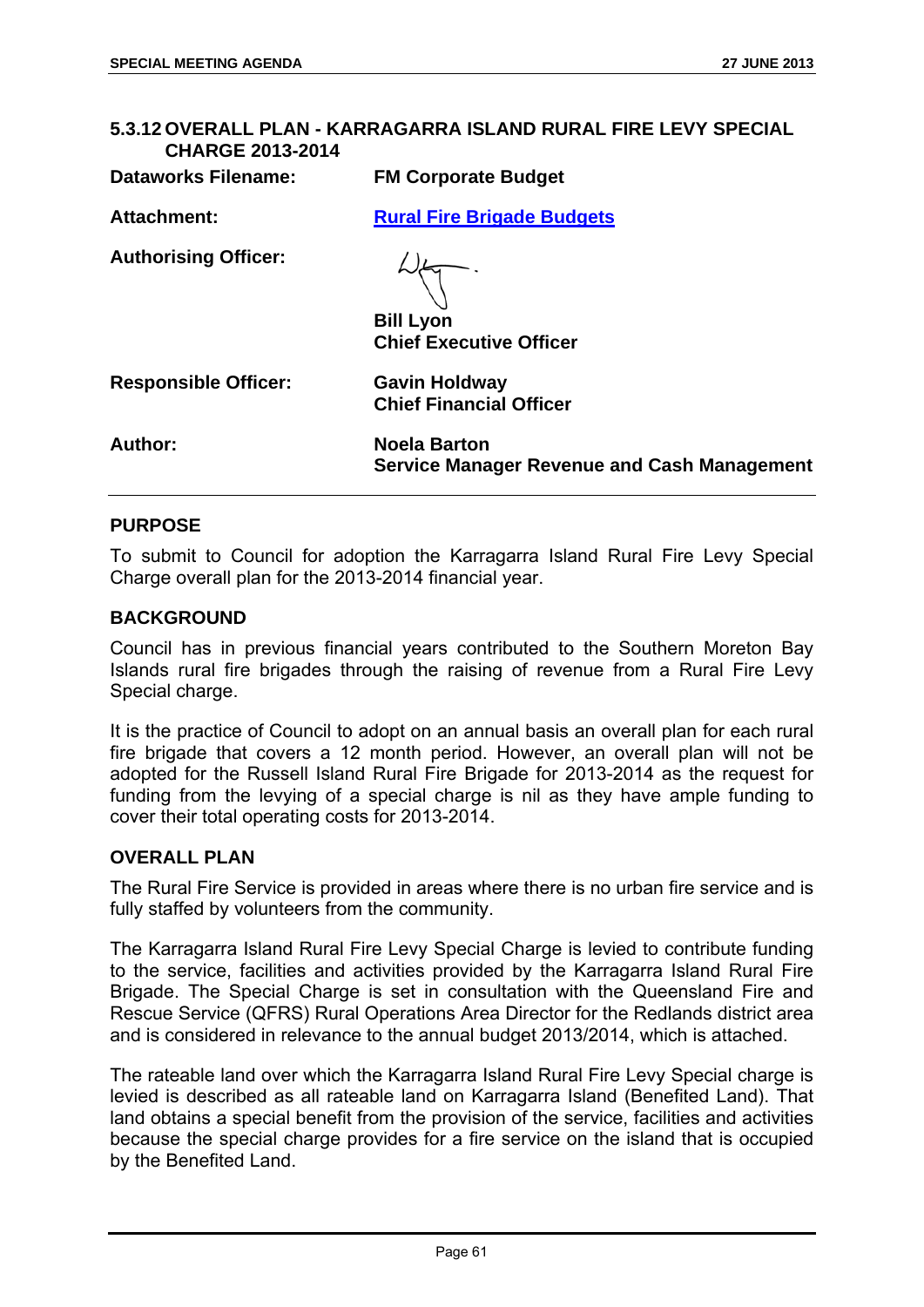The Brigade has approximately \$13,000 in funds held and have budgeted for total operating costs of \$21,400 in 2013/2014.

For 2013/2014 the Brigade requests a levy of \$30 per annum which is supported by the QFRS.

The charge of \$30.00 will be levied on a quarterly basis in the months of July, October, January and April and charged on a per lot basis on all rateable land on Karragarra Island.

Based on the current property data held in the Rating system Council officers estimate the amount to be raised by the levy and therefore the estimated cost of the overall plan for 2013/2014 as \$8,010.

The estimated time for implementing the overall plan is 1 year, ending on 30 June 2014.

# **STRATEGIC IMPLICATIONS**

# **Legislative Requirements**

Under section 128A of the *Fire and Rescue Service Act 1990* local government may make and levy special rates and charges and contribute the amounts raised to the rural fire brigades.

Under section 91 of the *Local Government Act 2009* Council has the power to levy rates and charges on land and for a service, facility or activity that is supplied or undertaken by the local government or by someone on behalf of the local government.

Under section 94(1) a local government may decide to levy a special rate or charge.

Section 94(2) of the *Local Government Regulation 2012* requires that where a local government decides to levy special rates or charges the resolution must identify the land to which the special rates or charges apply and the overall plan for the service, facility or activity.

Under section 94(6) of the *Local Government Regulation 2012* if an overall plan is for no more than 1 year it negates the need to also adopt an Annual Implementation Plan.

Section 96 of the *Local Government Regulation 2012* requires if an overall plan is implemented and not all the funds levied are spent by the end of the overall plan the funds must be paid back to the current owners of the land on which the special rates or charges were levied as soon as practicable. There is no requirement to return any unspent charges from the previous Rural Fire Levy Special Charge, provided Council has discharged its duty by providing the revenue raised to each fire brigade in each financial year they were imposed. Council discharges its duty for the time limit for carrying out the overall plan by monthly payment of all revenue received from the special charge to the Karragarra Island Rural Fire Brigade.

#### **Risk Management**

Council annually reviews special charges during the budget process. For 2013/2014 Council has established a position that it will support the Karragarra Island Rural Fire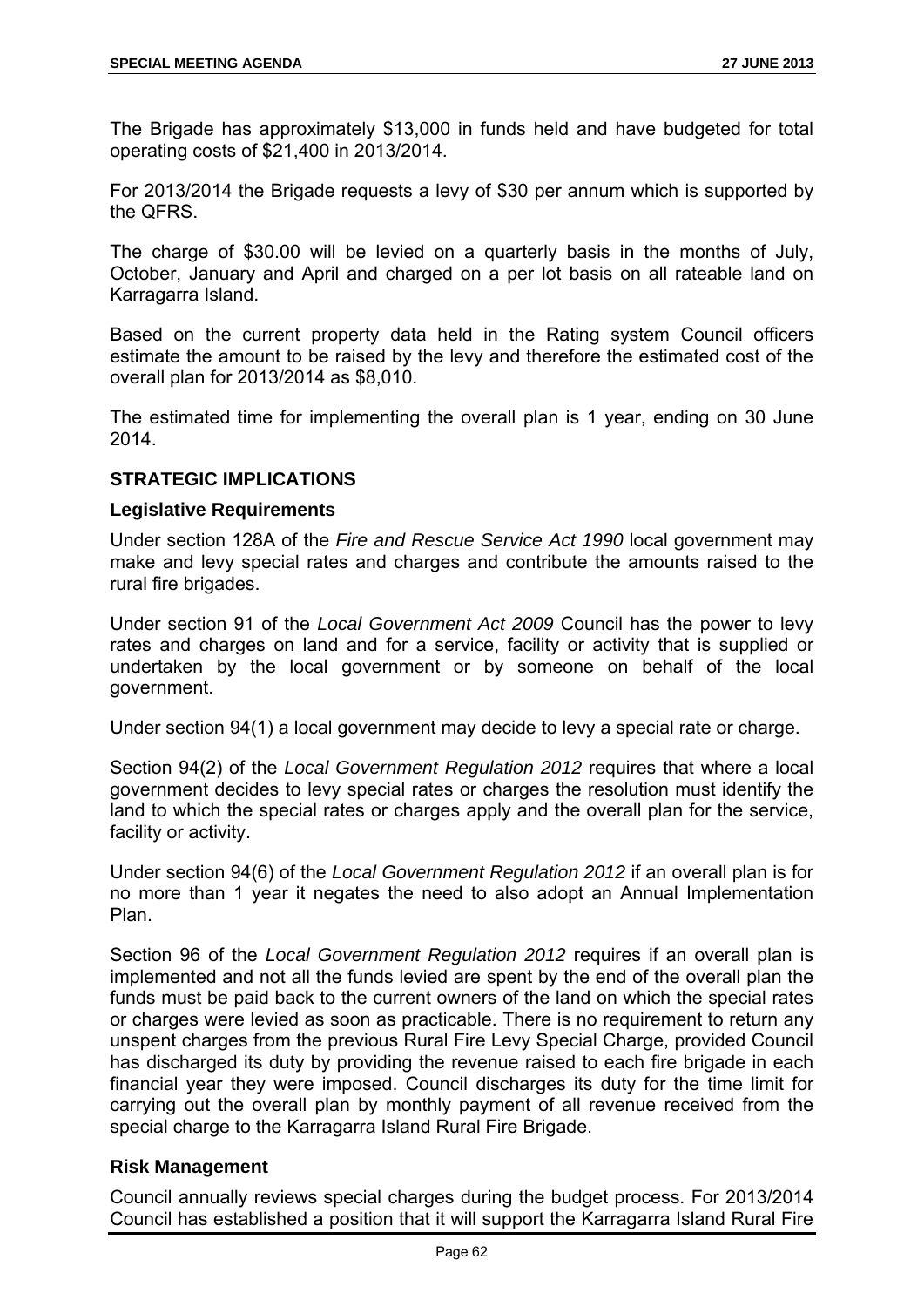brigade by raising revenue through a special charge in order for the Brigade to continue to provide an essential service to the local community.

#### **Financial**

The levy proposed for 2013/2014 is in response to the budget prepared by the Karragarra Island Rural Fire Service Brigade which is completed in consultation with the Area Director Rural Operations QFRS.

# **People**

Nil impact expected.

#### **Environmental**

The levy supports the Karragarra Island Rural Fire Brigade to provide an essential service to their local community. The activities undertaken by the Brigade include responding to the outbreak of fires within their local area and in surrounding areas in support of other rural fire brigades and emergency service workers. They work in conjunction with Rural Operations staff from the QFRS undertaking a range of planning and preparation activities throughout the year to ensure communities are prepared for the fire season, which includes hazard reduction burns. They control the use of fire by providing authorised Fire Wardens to manage permits to light fires. Brigade members also engage in delivering community education and awareness on fire behaviour and prevention.

# **Social**

Nil impact expected.

#### **Alignment with Council's Policy and Plans**

This report has a relationship with the following items of the Corporate Plan:

#### **9. An efficient and effective organisation**

Council is well respected and seen as an excellent organisation which manages resources in an efficient and effective way.

#### **CONSULTATION**

The Overall Plan for the Karragarra Island Rural Fire Levy for 2013/2014 is put forward for adoption after consultation with the Area Director Rural Operations QFRS, Councillors, Chief Executive Officer and the Chief Financial Officer.

# **OPTIONS**

# **Option 1**

- 1. Adopt the overall plan described in this report for the Karragarra Island Rural Fire Levy Special Charge for 2013/2014; and
- 2. Fix the Karragarra Island Rural Fire Levy Special Charge for 2013/2014 at \$30 per annum to be charged on a per lot basis on all rateable land on Karragarra Island.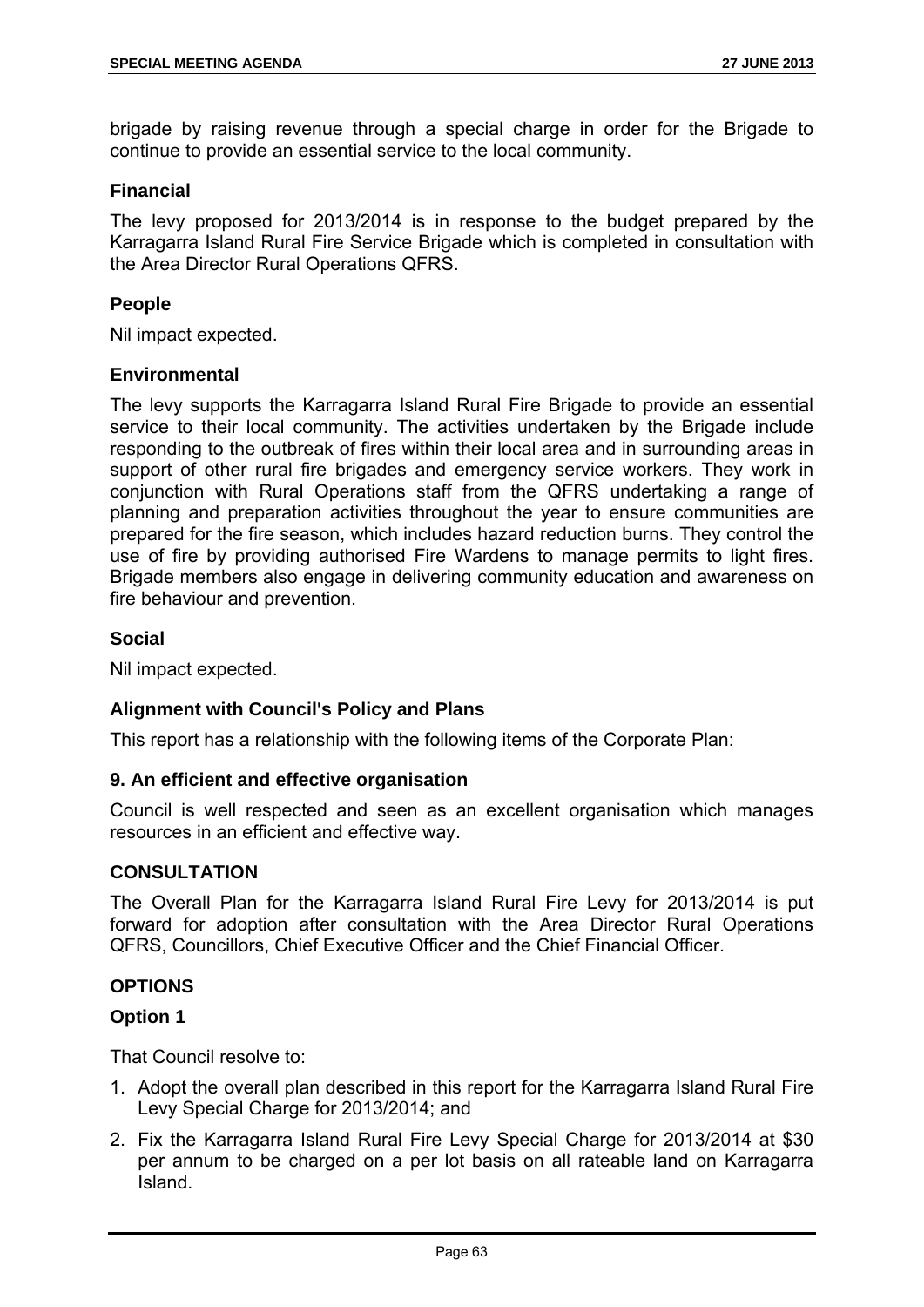# **Option 2**

That Council resolve not to adopt the Officer's recommendation.

# **OFFICER'S RECOMMENDATION**

- **1. Adopt the overall plan described in this report for the Karragarra Island Rural Fire Levy Special Charge for 2013/2014; and**
- **2. Fix the Karragarra Island Rural Fire Levy Special Charge for 2013/2014 at \$30 per annum to be charged on a per lot basis on all rateable land on Karragarra Island.**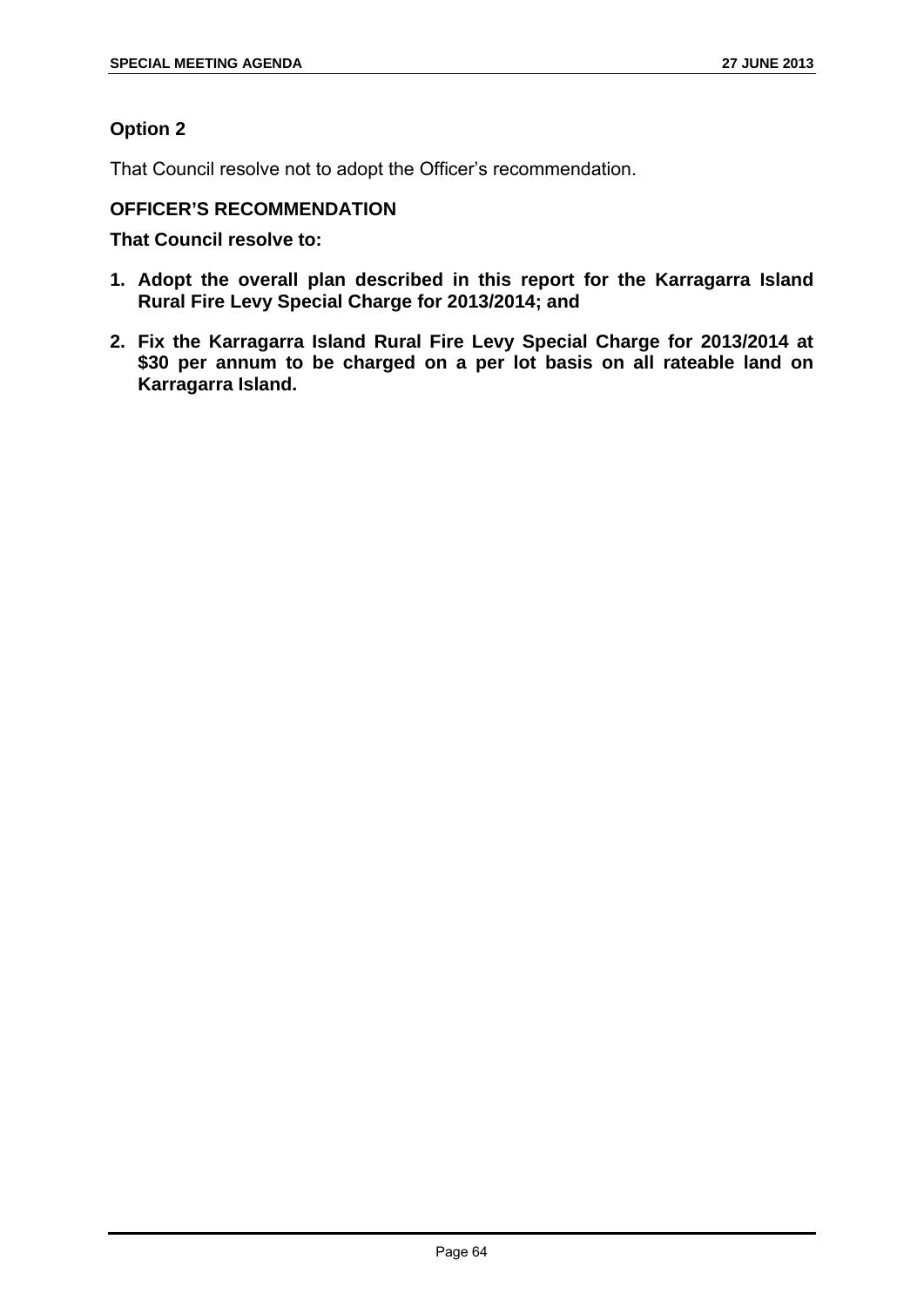| 5.3.13 OVERALL PLAN - LAMB ISLAND RURAL FIRE LEVY SPECIAL CHARGE<br>2013-2014 |                                                                    |  |
|-------------------------------------------------------------------------------|--------------------------------------------------------------------|--|
| <b>Dataworks Filename:</b>                                                    | <b>FM Corporate Budget</b>                                         |  |
| <b>Attachment:</b>                                                            | <b>Rural Fire Brigade Budgets</b>                                  |  |
| <b>Authorising Officer:</b>                                                   | <b>Bill Lyon</b><br><b>Chief Executive Officer</b>                 |  |
| <b>Responsible Officer:</b>                                                   | <b>Gavin Holdway</b><br><b>Chief Financial Officer</b>             |  |
| Author:                                                                       | <b>Noela Barton</b><br>Service Manager Revenue and Cash Management |  |

#### **PURPOSE**

To submit to Council for adoption the Lamb Island Rural Fire Levy Special Charge overall plan for the 2013-2014 financial year.

#### **BACKGROUND**

Council has in previous financial years contributed to the Southern Moreton Bay Islands rural fire brigades through the raising of revenue from a Rural Fire Levy Special charge.

It is the practice of Council to adopt on an annual basis an overall plan for each rural fire brigade that covers a 12 month period. However, an overall plan will not be adopted for the Russell Island Rural Fire Brigade for 2013-2014 as the request for funding from the levying of a special charge is nil as they have ample funding to cover their total operating costs for 2013-2014.

# **OVERALL PLAN**

The Rural Fire Service is provided in areas where there is no urban fire service and is fully staffed by volunteers from the community.

The Lamb Island Rural Fire Levy Special Charge is levied to contribute funding to the service, facilities and activities provided by the Lamb Island Rural Fire Brigade. The Special Charge is set in consultation with the Queensland Fire and Rescue Service (QFRS) Rural Operations Area Director for the Redlands district area and is considered in relevance to the annual budget 2013/2014, which is attached.

The rateable land over which the Lamb Island Rural Fire Levy Special Charge is levied is described as all rateable land on Lamb Island (Benefited Land). That land obtains a special benefit from the provision of the service, facilities and activities because the special charge provides for a fire service on the island that is occupied by the Benefited Land.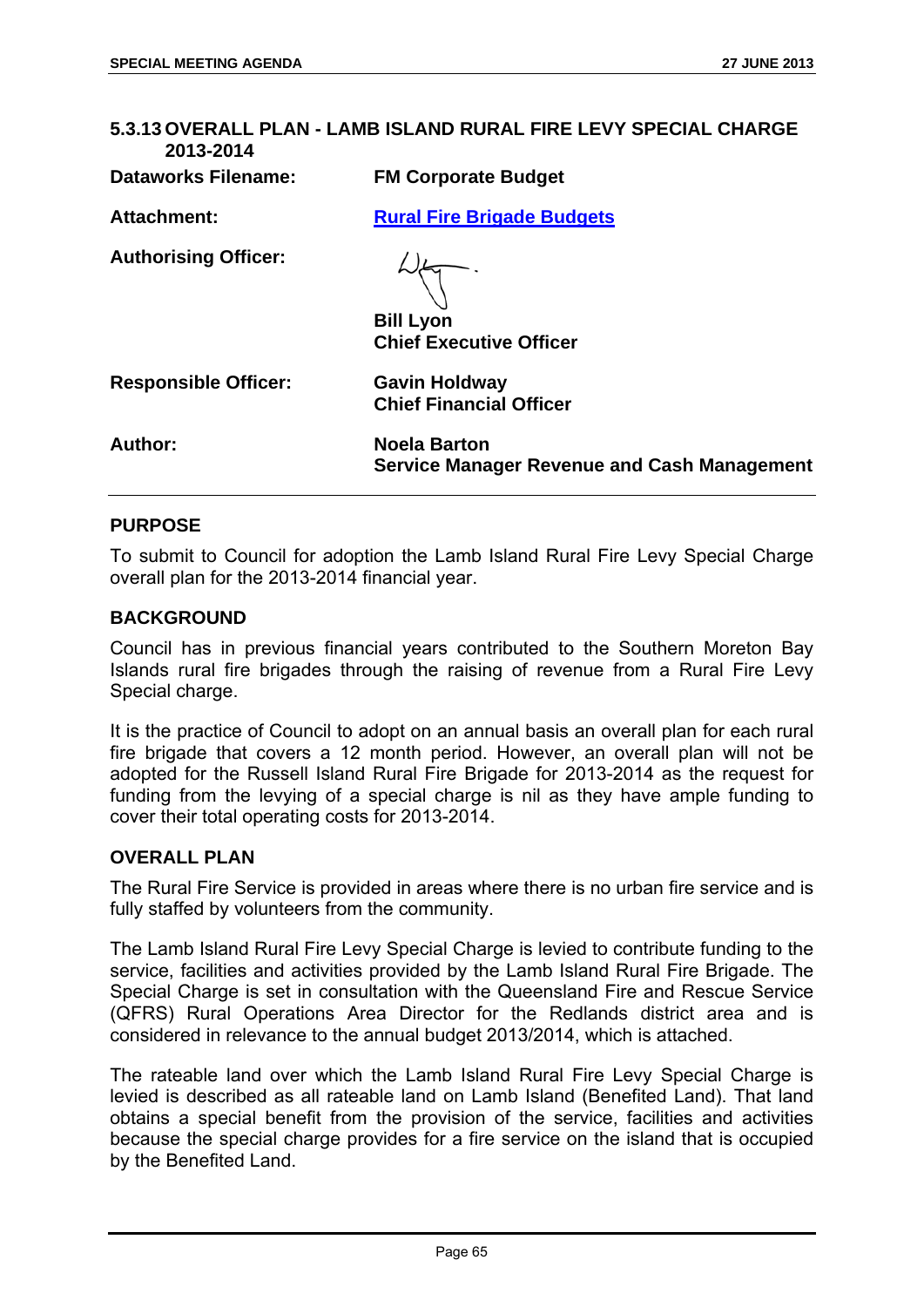The Brigade has approximately \$19,000 in funds held and have budgeted for total operating costs of \$26,500 in 2013/2014.

For 2013/2014 the Brigade requests a levy of \$10 per annum which is supported by the QFRS.

The charge of \$10.00 will be levied on a quarterly basis in the months of July, October, January and April and charged on a per lot basis on all rateable land on Lamb Island.

Based on the current property data held in the Rating system Council officers estimate the amount to be raised by the levy and therefore the estimated cost of the overall plan for 2013/2014 as \$7,610.

The estimated time for implementing the overall plan is 1 year, ending on 30 June 2014.

# **STRATEGIC IMPLICATIONS**

# **Legislative Requirements**

Under section 128A of the Fire and Rescue Service Act 1990 local government may make and levy special rates and charges and contribute the amounts raised to the rural fire brigades.

Under section 91 of the *Local Government Act 2009* Council has the power to levy rates and charges on land and for a service, facility or activity that is supplied or undertaken by the local government or by someone on behalf of the local government.

Under section 94(1) a local government may decide to levy a special rate or charge.

Section 94(2) of the *Local Government Regulation 2012* requires that where a local government decides to levy special rates or charges the resolution must identify the land to which the special rates or charges apply and the overall plan for the service, facility or activity.

Under section 94(6) of the *Local Government Regulation 2012* if an overall plan is for no more than 1 year it negates the need to also adopt an Annual Implementation Plan.

Section 96 of the *Local Government Regulation 2012* requires if an overall plan is implemented and not all the funds levied are spent by the end of the overall plan the funds must be paid back to the current owners of the land on which the special rates or charges were levied as soon as practicable. There is no requirement to return any unspent charges from the previous Rural Fire Levy Special Charge, provided Council has discharged its duty by providing the revenue raised to each fire brigade in each financial year they were imposed. Council discharges its duty for the time limit for carrying out the overall plan by monthly payment of all revenue received from the special charge to the Lamb Island Rural Fire Brigade.

#### **Risk Management**

Council annually reviews special charges during the budget process. For 2013/2014 Council has established a position that it will support the Lamb Island Rural Fire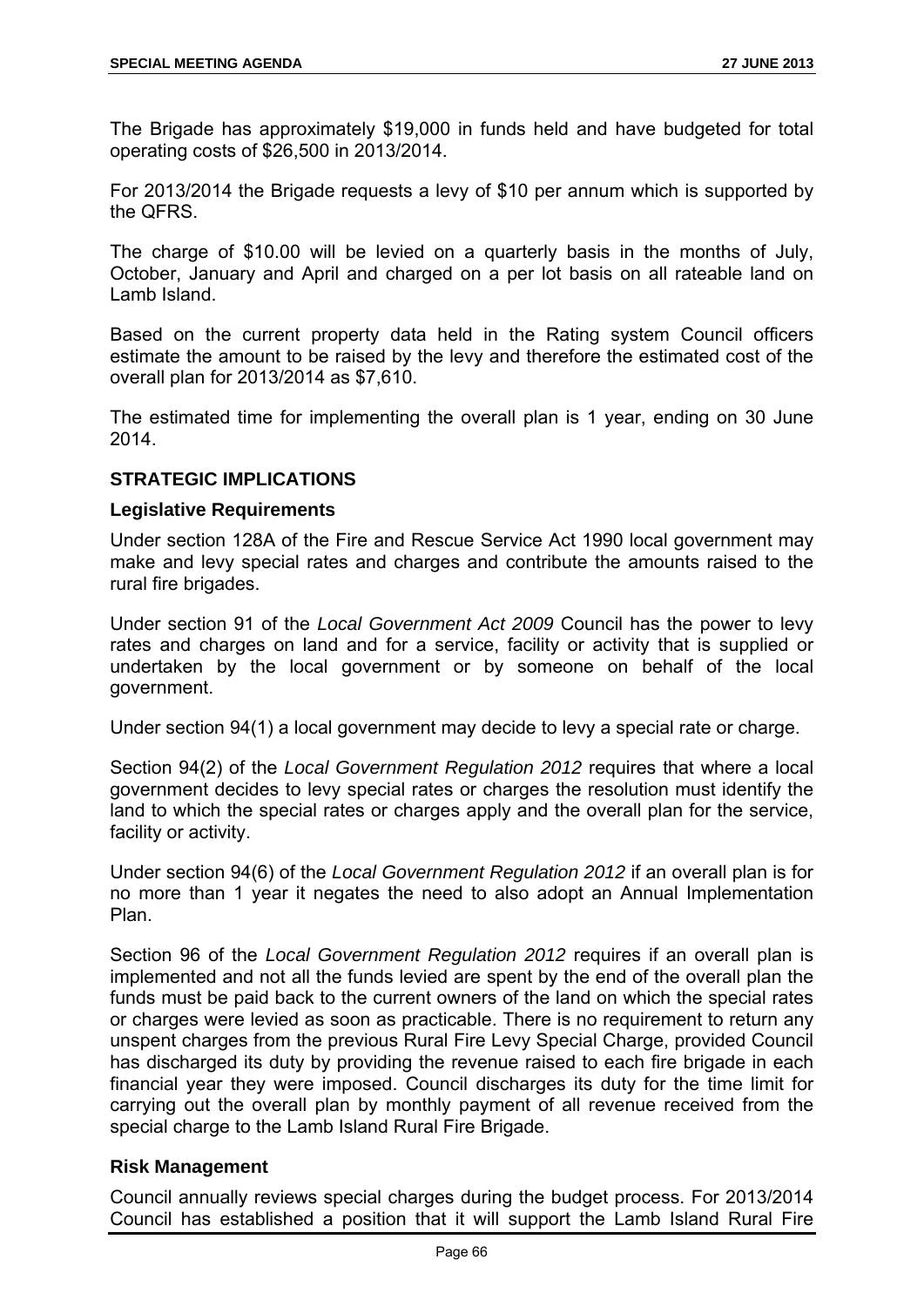brigade by raising revenue through a special charge in order for the Brigade to continue to provide an essential service to the local community.

# **Financial**

The levy proposed for 2013/2014 is in response to the budget prepared by the Lamb Island Rural Fire Service Brigade which is completed in consultation with the Area Director Rural Operations QFRS.

# **People**

Nil impact expected.

#### **Environmental**

The levy supports the Lamb Island Rural Fire Brigade to provide an essential service to their local community. The activities undertaken by the Brigade include responding to the outbreak of fires within their local area and in surrounding areas in support of other rural fire brigades and emergency service workers. They work in conjunction with Rural Operations staff from the QFRS undertaking a range of planning and preparation activities throughout the year to ensure communities are prepared for the fire season, which includes hazard reduction burns. They control the use of fire by providing authorised Fire Wardens to manage permits to light fires. Brigade members also engage in delivering community education and awareness on fire behaviour and prevention.

# **Social**

Nil impact expected.

# **Alignment with Council's Policy and Plans**

This report has a relationship with the following items of the Corporate Plan:

#### **9. An efficient and effective organisation**

Council is well respected and seen as an excellent organisation which manages resources in an efficient and effective way.

#### **CONSULTATION**

The Overall Plan for the Lamb Island Rural Fire Levy for 2013/2014 is put forward for adoption after consultation with the Area Director Rural Operations QFRS, Councillors, Chief Executive Officer and the Chief Financial Officer.

# **OPTIONS**

#### **Option 1**

- 1. Adopt the overall plan described in this report for the Lamb Island Rural Fire Levy Special Charge for 2013/2014; and
- 2. Fix the Lamb Island Rural Fire Levy Special Charge for 2013/2014 at \$10 per annum to be charged on a per lot basis on all rateable land on Lamb Island.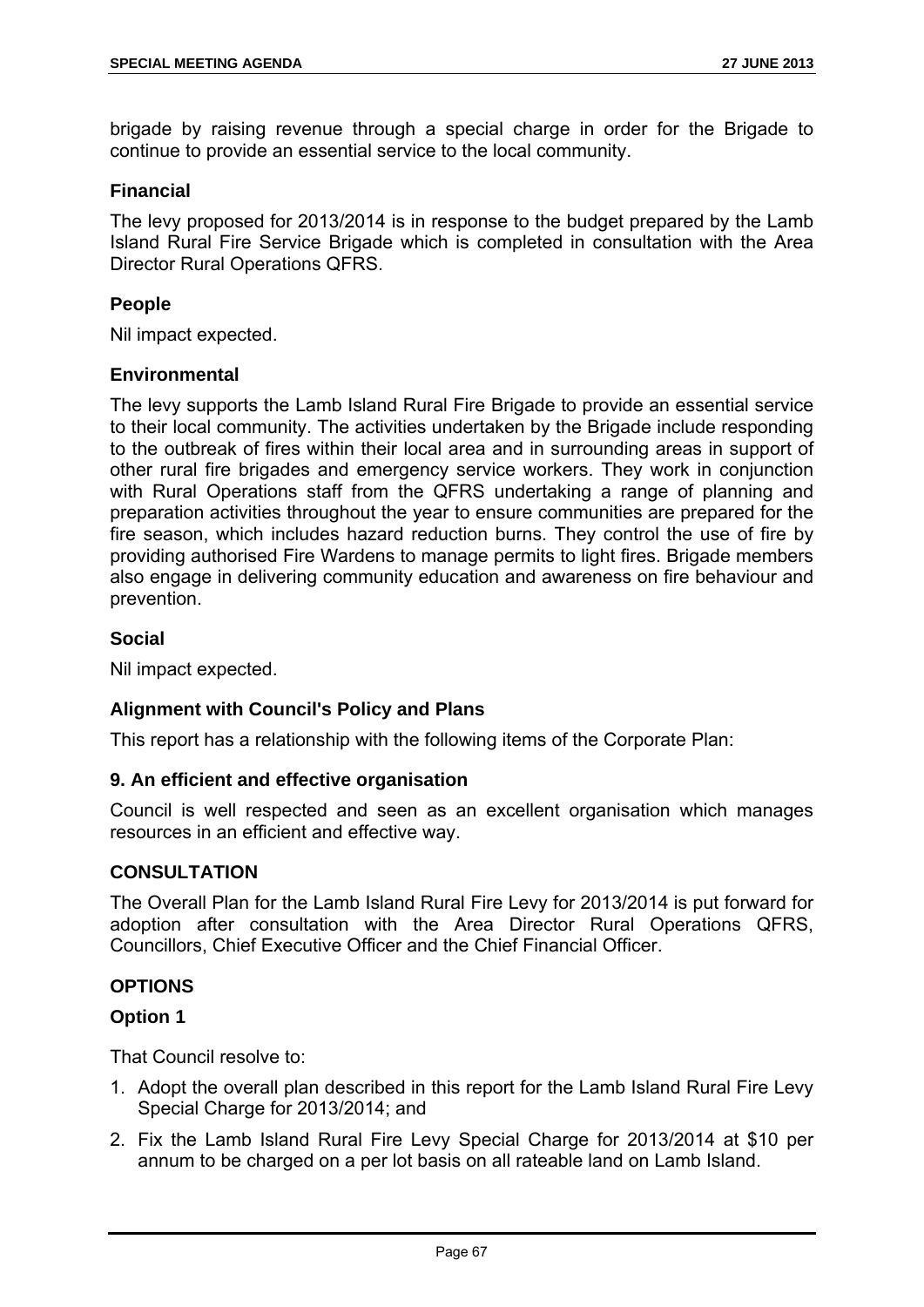# **Option 2**

That Council resolve not to adopt the Officer's recommendation.

# **OFFICER'S RECOMMENDATION**

- **1. Adopt the overall plan described in this report for the Lamb Island Rural Fire Levy Special Charge for 2013/2014; and**
- **2. Fix the Lamb Island Rural Fire Levy Special Charge for 2013/2014 at \$10 per annum to be charged on a per lot basis on all rateable land on Lamb Island.**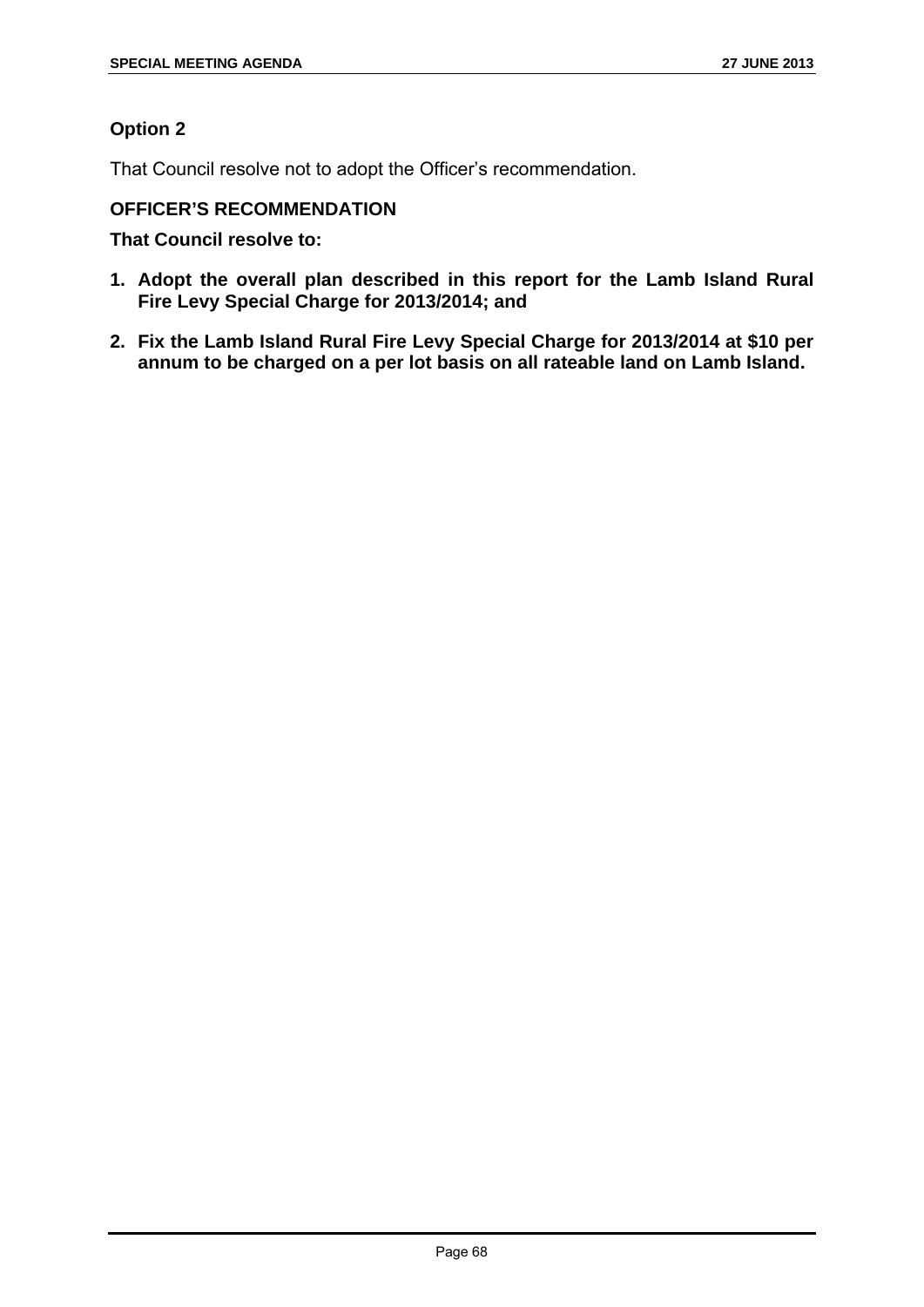# **5.3.14 OVERALL PLAN - MACLEAY AND PERULPA ISLANDS RURAL FIRE LEVY SPECIAL CHARGE 2013-2014**

| <b>Dataworks Filename:</b>  | <b>FM Corporate Budget</b>                                                |
|-----------------------------|---------------------------------------------------------------------------|
| <b>Attachment:</b>          | <b>Rural Fire Brigade Budgets</b>                                         |
| <b>Authorising Officer:</b> | <b>Bill Lyon</b><br><b>Chief Executive Officer</b>                        |
| <b>Responsible Officer:</b> | <b>Gavin Holdway</b><br><b>Chief Financial Officer</b>                    |
| Author:                     | <b>Noela Barton</b><br><b>Service Manager Revenue and Cash Management</b> |

# **PURPOSE**

To submit to Council for adoption the Macleay and Perulpa Islands Rural Fire Levy Special Charge overall plan for the 2013-2014 financial year.

#### **BACKGROUND**

Council has in previous financial years contributed to the Southern Moreton Bay Islands rural fire brigades through the raising of revenue from a Rural Fire Levy Special charge.

It is the practice of Council to adopt on an annual basis an overall plan for each rural fire brigade that covers a 12 month period. However, an overall plan will not be adopted for the Russell Island Rural Fire Brigade for 2013-2014 as the request for funding from the levying of a special charge is nil as they have ample funding to cover their total operating costs for 2013-2014.

# **OVERALL PLAN**

The Rural Fire Service is provided in areas where there is no urban fire service and is fully staffed by volunteers from the community.

The Macleay and Perulpa Islands Rural Fire Levy Special Charge is levied to contribute funding to the service, facilities and activities provided by the Macleay Island Rural Fire Brigade. The Special Charge is set in consultation with the Queensland Fire and Rescue Service (QFRS) Rural Operations Area Director for the Redlands district area and is considered in relevance to the annual budget 2013/2014, which is attached.

The rateable land over which the Macleay and Perulpa Islands Rural fire Levy Special Charge is levied is described as all rateable land on the Macleay and Perulpa Islands (Benefited Land). That land obtains a special benefit from the provision of the service, facilities and activities because the special charge provides for a fire service on the islands that is occupied by the Benefited Land.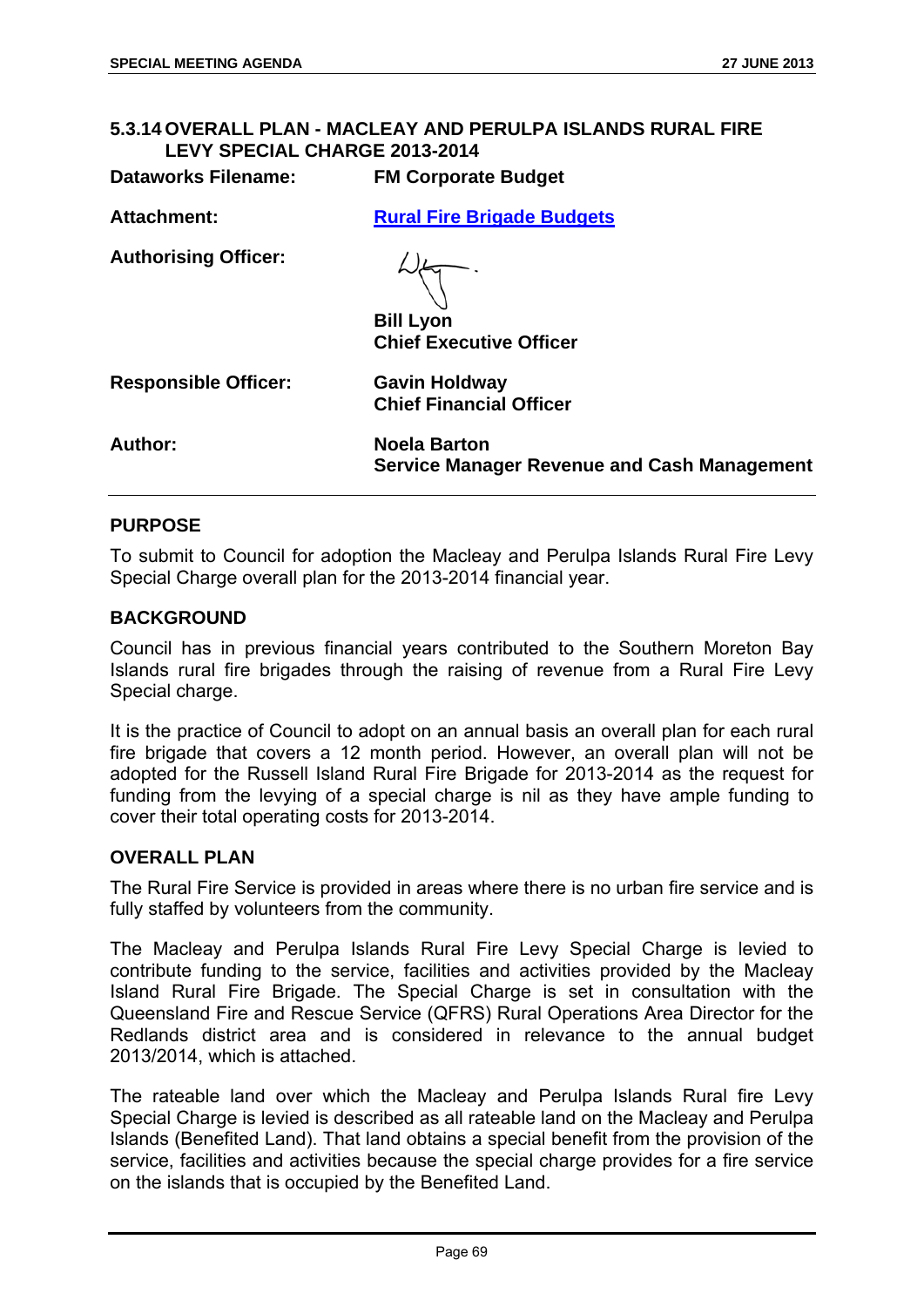The Brigade has approximately \$70,000 in funds held and have budgeted for total operating costs of \$95,000 in 2013/2014.

For 2013/2014 the Brigade requests a levy of \$10 per annum which is supported by the QFRS.

The charge of \$10.00 will be levied on a quarterly basis in the months of July, October, January and April and charged on a per lot basis on all rateable land on Macleay and Perulpa Islands.

Based on the current property data held in the Rating system Council officers estimate the amount to be raised by the levy and therefore the estimated cost of the overall plan for 2013/2014 as \$37,520.

The estimated time for implementing the overall plan is 1 year, ending on 30 June 2014.

# **STRATEGIC IMPLICATIONS**

# **Legislative Requirements**

Under section 128A of the *Fire and Rescue Service Act 1990* local government may make and levy special rates and charges and contribute the amounts raised to the rural fire brigades.

Under section 91 of the *Local Government Act 2009* Council has the power to levy rates and charges on land and for a service, facility or activity that is supplied or undertaken by the local government or by someone on behalf of the local government.

Under section 94(1) a local government may decide to levy a special rate or charge.

Section 94(2) of the *Local Government Regulation 2012* requires that where a local government decides to levy special rates or charges the resolution must identify the land to which the special rates or charges apply and the overall plan for the service, facility or activity.

Under section 94(6) of the *Local Government Regulation 2012* if an overall plan is for no more than 1 year it negates the need to also adopt an Annual Implementation Plan.

Section 96 of the *Local Government Regulation 2012* requires if an overall plan is implemented and not all the funds levied are spent by the end of the overall plan the funds must be paid back to the current owners of the land on which the special rates or charges were levied as soon as practicable. There is no requirement to return any unspent charges from the previous Rural Fire Levy Special Charge, provided Council has discharged its duty by providing the revenue raised to each fire brigade in each financial year they were imposed. Council discharges its duty for the time limit for carrying out the overall plan by monthly payment of all revenue received from the special charge to the Macleay Island Rural Fire Brigade.

#### **Risk Management**

Council annually reviews special charges during the budget process. For 2013/2014 Council has established a position that it will support the Macleay Island Rural Fire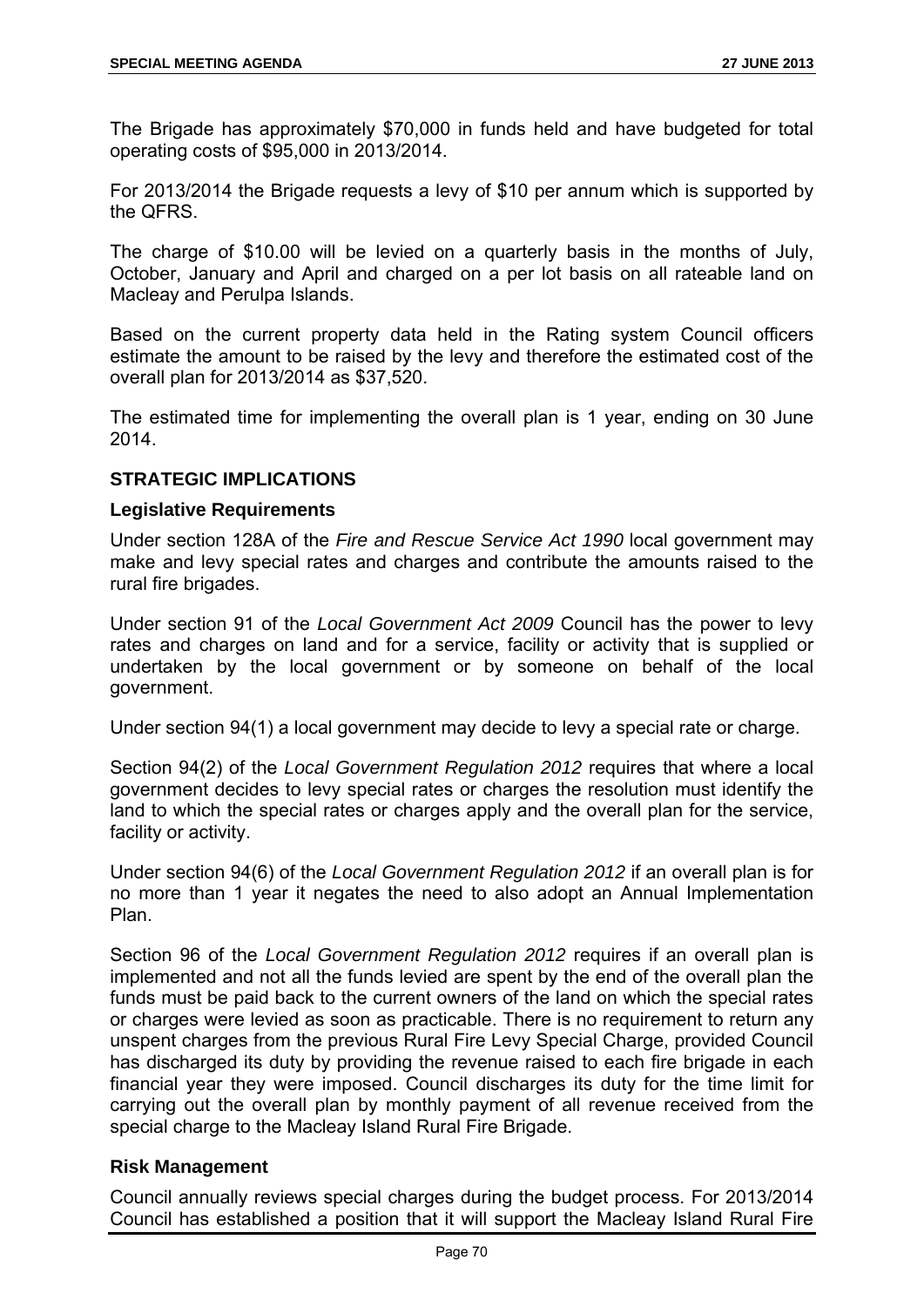brigade by raising revenue through a special charge in order for the Brigade to continue to provide an essential service to the local community.

# **Financial**

The levy proposed for 2013/2014 is in response to the budget prepared by the Macleay Island Rural Fire Service Brigade that is completed in consultation with the Area Director Rural Operations QFRS.

# **People**

Nil impact expected.

#### **Environmental**

The levy supports the Macleay Island Rural Fire Brigade to provide an essential service to the local community. The activities undertaken by the Brigade include responding to the outbreak of fires within their local area and in surrounding areas in support of other rural fire brigades and emergency service workers. They work in conjunction with Rural Operations staff from the QFRS undertaking a range of planning and preparation activities throughout the year to ensure communities are prepared for the fire season, which includes hazard reduction burns. They control the use of fire by providing authorised Fire Wardens to manage permits to light fires. Brigade members also engage in delivering community education and awareness on fire behaviour and prevention.

# **Social**

Nil impact expected.

# **Alignment with Council's Policy and Plans**

This report has a relationship with the following items of the Corporate Plan:

#### **9. An efficient and effective organisation**

Council is well respected and seen as an excellent organisation which manages resources in an efficient and effective way.

#### **CONSULTATION**

The Overall Plan for the Macleay and Perulpa Islands Rural Fire Levy for 2013/2014 is put forward for adoption after consultation with the Area Director Rural Operations QFRS, Councillors, Chief Executive Officer and the Chief Financial Officer.

# **OPTIONS**

# **Option 1**

- 1. Adopt the overall plan described in this report for the Macleay and Perulpa Islands Rural Fire Levy Special Charge for 2013/2014; and
- 2. Fix the Macleay and Perulpa Islands Rural Fire Levy Special Charge for 2013/2014 at \$10 per annum to be charged on a per lot basis on all rateable land on Macleay and Perulpa Islands.